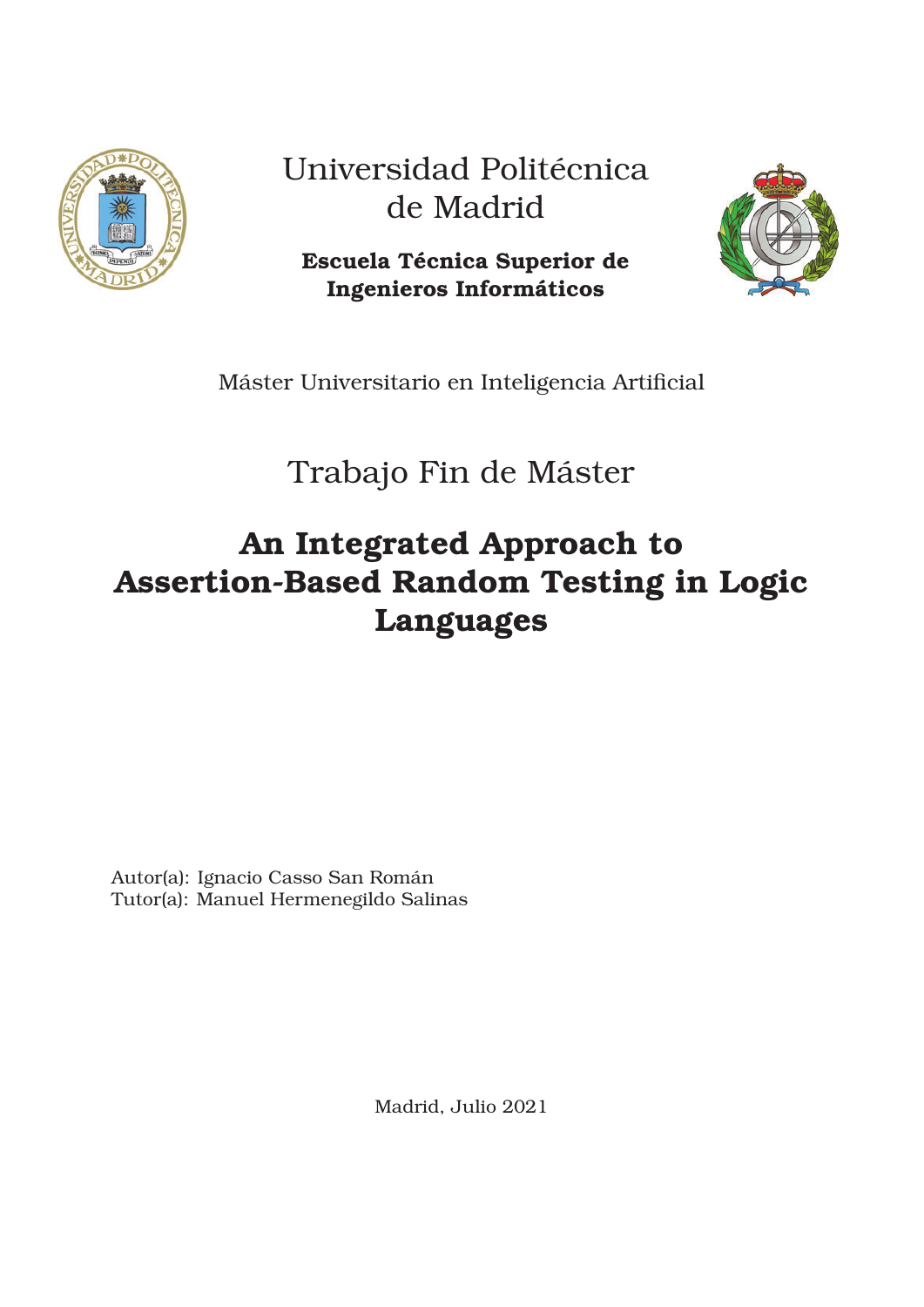Este Trabajo Fin de Máster se ha depositado en la ETSI Informáticos de la Universidad Politécnica de Madrid para su defensa.

#### *Trabajo Fin de Máster Máster Universitario en* Inteligencia Artificial

*Título:* An Integrated Approach to Assertion-Based Random Testing in Logic Languages

Julio 2021

*Autor(a):* Ignacio Casso San Román *Tutor(a):* Manuel Hermenegildo Salinas Departamento de Inteligencia Artificial ETSI Informáticos Universidad Politécnica de Madrid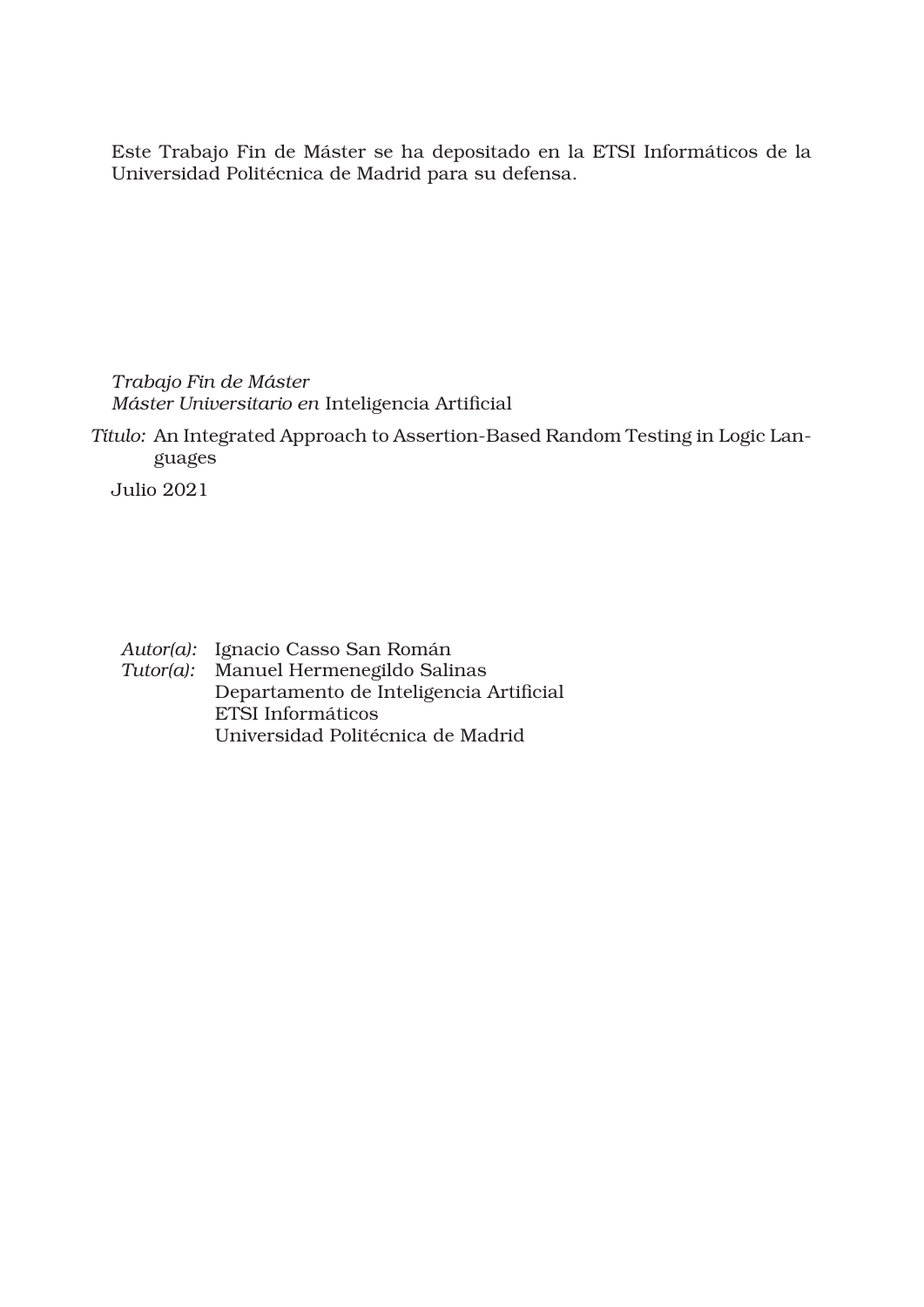## **Resumen**

En este trabajo presentamos un método para testear programas en Prolog, integrado en un modelo de desarrollo basado en aserciones. Nuestro punto de partida es el lenguaje Ciao y su modelo de aserciones, que unifica la verificación y comprobación de errores dinámica y estática, usando un lenguaje de aserciones común. En este modelo, cuando alguna propiedad no se puede verificar estáticamente, se instrumenta el código fuente para que la propiedad se compruebe dinámicamente en tiempo de ejecución, y en particular en la fase de tests unitarios, si se han especificado tests con valores de entrada concretos. En este contexto, la idea de generar automáticamente entradas aleatorias para los tests unitarios a partir de las precondiciones de las aserciones surge de manera natural, dado que estas precondiciones son conjunciones de literales, y sus predicados correspondientes se pueden usar en principio como generadores. En este trabajo desarrollamos LPtest, una herramienta que implementa la idea anterior, generando automáticamente entradas relevantes para testear una amplia variedad de propiedades de los predicados de un programa. El algoritmo de generación está basado en ejecutar los predicados usando reglas de búsqueda aleatorias. Se proponen también métodos para soportar propiedades específicas de programación lógica, incluyendo combinaciones de tipos y compartición e instanciación de variables, así como ideas para reducir los casos de prueba y para mejorar la generación aprovechando la información inferida por el análisis estático.

Como caso de estudio de la herramienta, se aplica LPtest al testeo del analizador estático basado en interpretación abstracta de Ciao. Se proponen dos métodos diferentes para abordar el problema usando testeo aleatorio basado en aserciones. En el primero, se especifican mediante aserciones de Ciao algunas propiedades teóricas básicas que deben cumplir los dominios abstractos y sus operaciones para ser correctos. Después se aplica la herramienta sobre esas aserciones para validar el código de algunos dominios abstractos en Ciao. El segundo método consiste en comprobar, para un conjunto de programas de prueba, que las aserciones que infiere estáticamente el analizador se satisfacen dinámicamente, usando para ello LPtest. Esta idea se puede implementar y automatizar fácilmente aprovechando el sistema de aserciones integrado de Ciao y sus componentes: el *analizador estático*, que expresa sus resultados mediante un nuevo programa idéntico al original pero con aserciones intercaladas; y LPtest, que genera y ejecuta casos de prueba que satisfacen las propiedades que aparecen en las precondiciones de dichas aserciones. Los dos métodos se implementan y se aplican para testear CiaoPP y sus dominios abstractos, encontrando en el proceso errores no triviales y desconocidos anteriormente.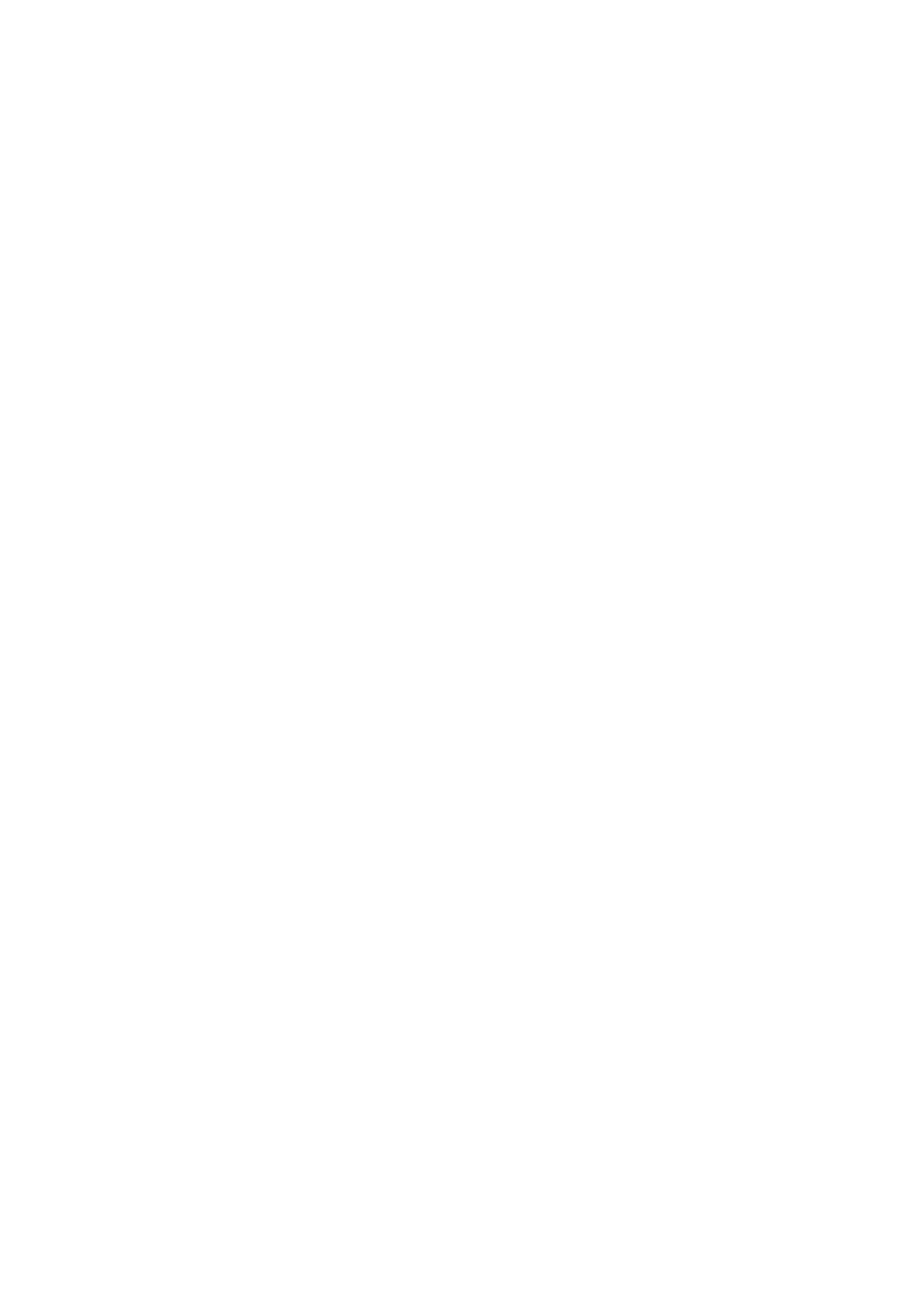## **Abstract**

We present an approach for assertion-based random testing of Prolog programs that is tightly integrated within an overall assertion-based program development scheme. Our starting point is the Ciao model, a framework that unifies unit testing and runtime verification, as well as static verification and static debugging, using a common assertion language. Properties which cannot be verified statically are checked dynamically. In this context, the idea of generating random test values from assertion preconditions emerges naturally since these preconditions are conjunctions of literals, and the corresponding predicates can in principle be used as generators. We develop LPtest, a tool that generates valid inputs from the properties that appear in the assertions shared with other parts of the model, and uses the run time-check instrumentation of the Ciao framework to perform a wide variety of checks. The generation process is based on running standard predicates under non-standard (random) search rules. We propose methods for supporting (C)LP-specific properties, including combinations of shape-based (regular) types and variable sharing and instantiation, and we also provide some ideas for shrinking for these properties and for enhancing generation by exploiting information inferred by the analyzer.

As a case study, we apply LPtest for testing Ciao's abstract interpretation-based static analyzer. We approach this problem, using assertion-based random testing, in two different ways. In the first one, we encode into Ciao assertions some basic theoretical properties that abstract domains must satisfy in order to be sound. Then we apply the tool to those assertions to check and validate the code of some the abstract domains in the Ciao system. The second method consists in checking, over a suite of benchmarks, that the assertions inferred statically by the analyzer are satisfied dynamically, testing them with LPtest. This can be implemented and automatized with little effort by framing it within the Ciao integrated assertion framework and combining its components: the *static analyzer*, which outputs its results as the original program source with assertions interspersed; and the newly developed random testing framework, which generates and executes random test cases satisfying the properties present in assertion preconditions, relying on the *run-time checking* instrumentation and the *unit-test framework*. We apply both approaches to test some of CiaoPP's analysis domains, successfully finding non-trivial, previously undetected bugs.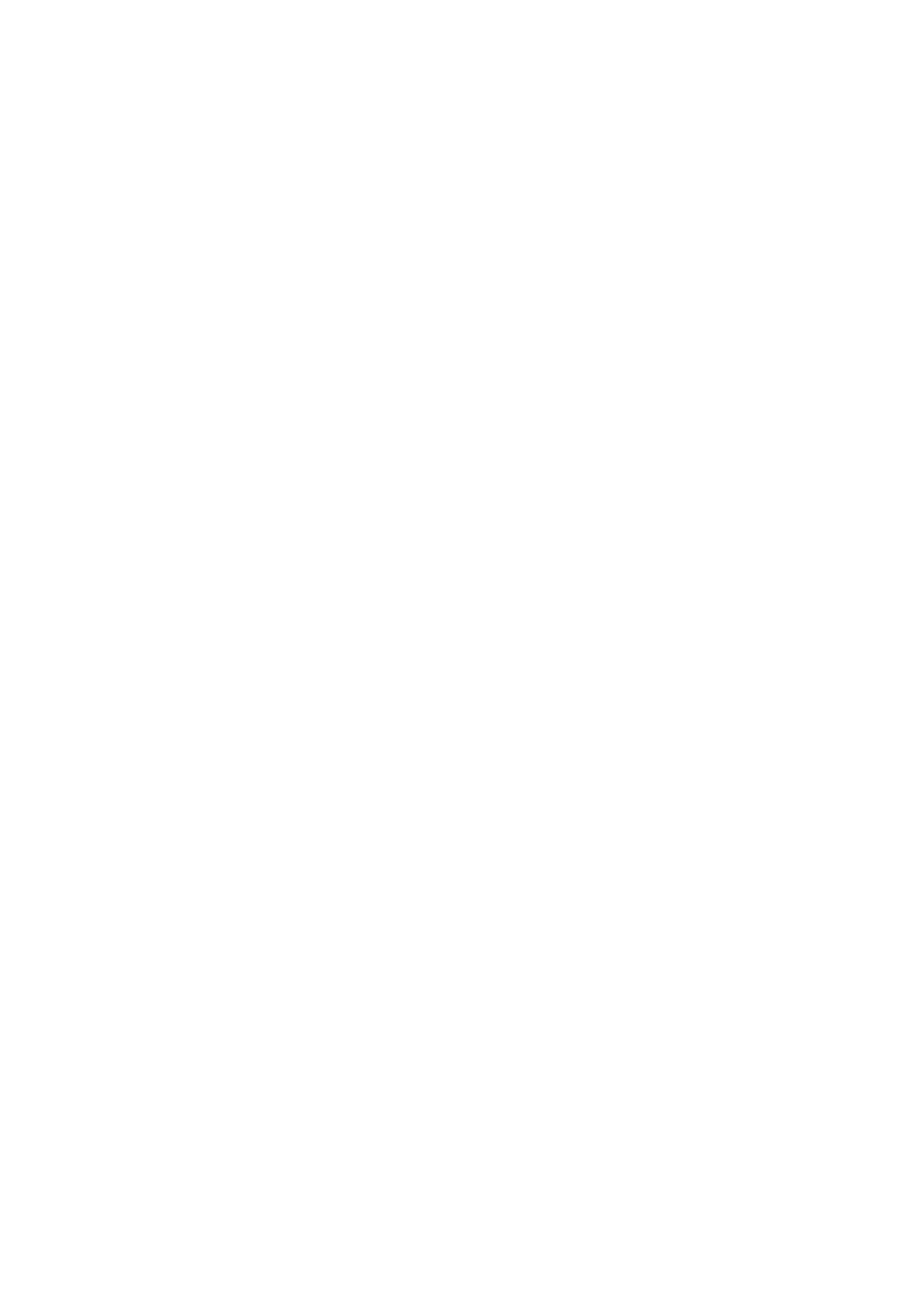# **Contents**

|  | 1 Introduction                                                     | 1              |  |  |
|--|--------------------------------------------------------------------|----------------|--|--|
|  |                                                                    |                |  |  |
|  | 1.1.1 Towards Automatic Generation: Assertion-Based Random Testing | $\mathbf{1}$   |  |  |
|  |                                                                    | $\overline{2}$ |  |  |
|  |                                                                    | $\overline{2}$ |  |  |
|  |                                                                    | $\overline{4}$ |  |  |
|  | 2 Background                                                       | $\overline{5}$ |  |  |
|  |                                                                    | $\overline{5}$ |  |  |
|  |                                                                    | 5              |  |  |
|  |                                                                    | 6              |  |  |
|  | 2.4 Ciao's Debugging Framework                                     | $\overline{7}$ |  |  |
|  | 3 Assertion-Based Random Testing                                   | 9              |  |  |
|  | 3.1 Overview                                                       | 9              |  |  |
|  |                                                                    | 11             |  |  |
|  | 3.1.1.1 (Conditional) Postconditions.                              | 11             |  |  |
|  | 3.1.1.2 Computational Properties.                                  | 11             |  |  |
|  |                                                                    | 12             |  |  |
|  |                                                                    | 12             |  |  |
|  |                                                                    | 12             |  |  |
|  | 3.2.2 Mode, Sharing, and Arithmetic Constraints.                   | 13             |  |  |
|  |                                                                    | 14             |  |  |
|  |                                                                    | 14             |  |  |
|  |                                                                    | 15             |  |  |
|  |                                                                    | 16             |  |  |
|  | <b>4 Testing Static Analyzers</b>                                  | 19             |  |  |
|  |                                                                    | 20             |  |  |
|  |                                                                    | 20             |  |  |
|  |                                                                    | 21             |  |  |
|  |                                                                    | 21             |  |  |
|  | 4.2 Testing Properties Inferred by the Analyzer                    | 21             |  |  |
|  |                                                                    | 22             |  |  |
|  |                                                                    | 24             |  |  |
|  | 4.2.2.1 Basic Reasoning Behind the Approach                        | 24             |  |  |
|  |                                                                    | 25             |  |  |
|  | 4.2.2.3 Other Details and Observations                             | 26             |  |  |
|  |                                                                    | 26             |  |  |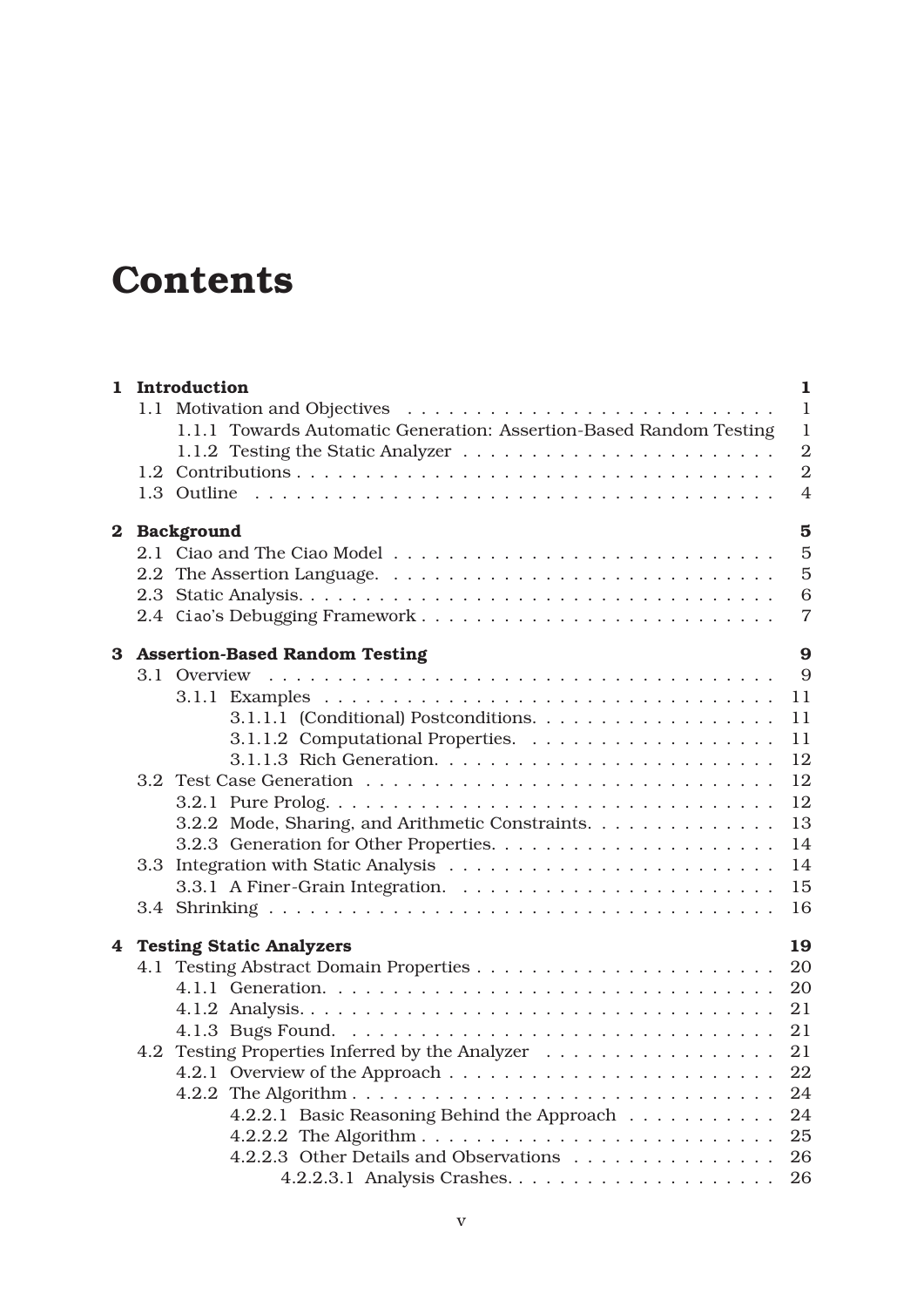|    |                     | 4.2.2.3.2 Benchmark Selection 26                              |    |
|----|---------------------|---------------------------------------------------------------|----|
|    |                     |                                                               |    |
|    |                     | 4.2.2.3.4 Test Case Generation. 26                            |    |
|    |                     | 4.2.2.3.5 Error Diagnosis and Debugging. 26                   |    |
|    |                     | 4.2.2.3.6 Multivariance and Path-Sensitivity. 27              |    |
|    |                     |                                                               |    |
|    |                     | 4.2.3.1 Debugging Abstract Domains. 27                        |    |
|    |                     | 4.2.3.2 Debugging Trust Assertions and Custom Transfer Func-  |    |
|    |                     |                                                               |    |
|    |                     | 4.2.3.3 Testing the Abstract Interpretation Engine. 28        |    |
|    |                     | 4.2.3.4 Testing the Overall Consistency of the Framework      | 29 |
|    |                     | 4.2.3.5 Integration Testing of the Analyzer and Third Parties | 29 |
|    |                     |                                                               |    |
|    |                     |                                                               | 30 |
|    |                     |                                                               | 31 |
| 5. | <b>Related Work</b> |                                                               | 33 |
|    | 6 Conclusions       |                                                               | 35 |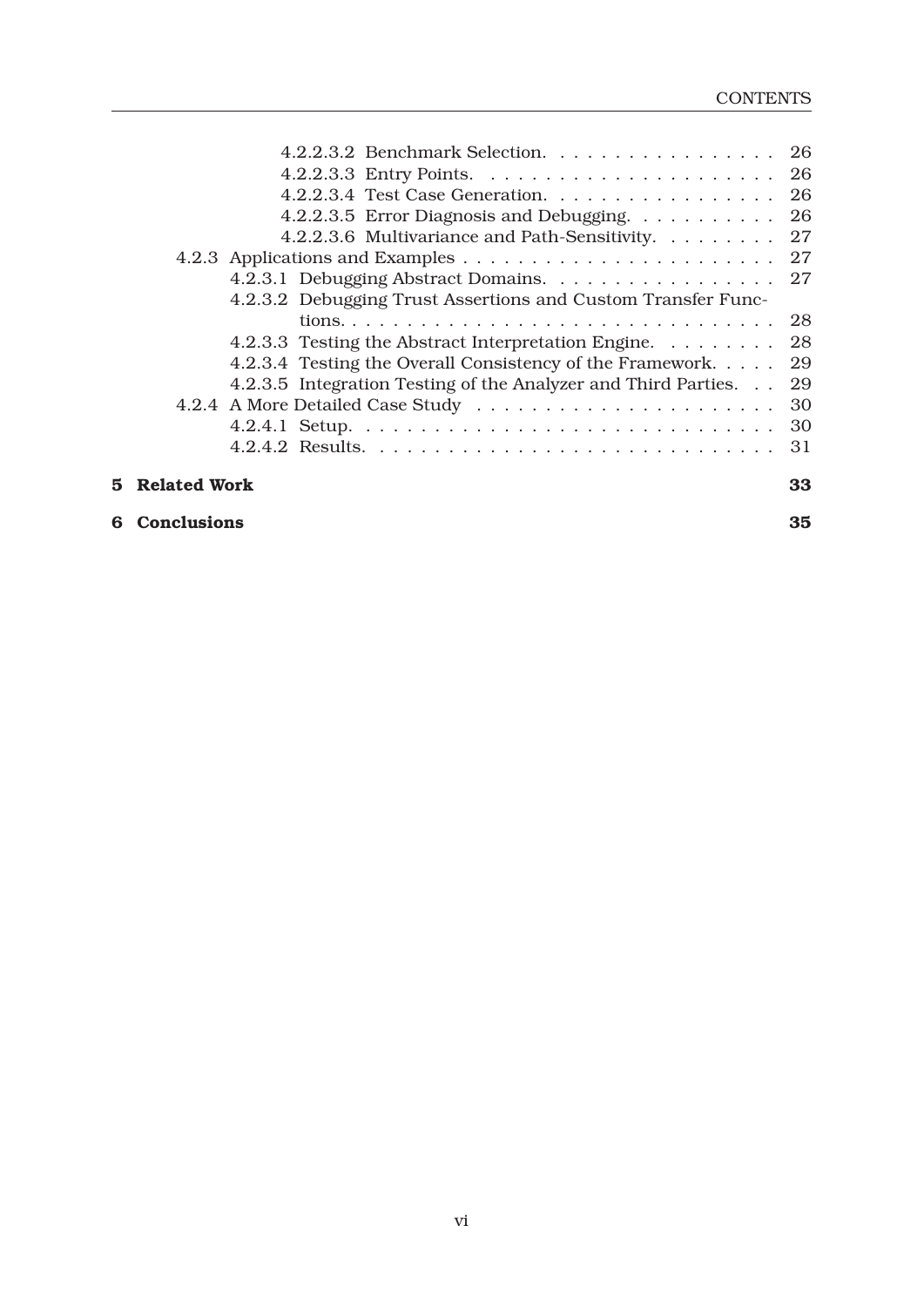## **Chapter 1**

# **Introduction**

## **1.1 Motivation and Objectives**

Code validation is a vital task in any software development cycle. Traditionally, two of the main approaches used to this end are *verification* and *testing*. The former uses formal methods to prove automatically or interactively some specification of the code, while the latter mainly consists in executing the code for concrete inputs or test cases and checking that the program input-output relations (and behaviour, in general) are the expected ones.

The Ciao logic programming language [26] introduced a novel development workflow [5, 28, 30, 50] that integrates the two approaches above. In this model, program assertions are fully integrated in the language, and serve both as specifications for static analysis and as run-time check generators, unifying run-time verification and unit testing with static verification and static debugging.

Ciao assertions are linguistic constructs, which allow expressing properties of programs. They describe predicates in an abstract way, and can state declarative properties of calling and success states, such as variable types or variable sharing, and global properties of the execution, such as determinacy, non-failure, or resource usage. These properties are themselves predicates, typically written in the source language (user-defined or in libraries), and thus runnable.

The Ciao debugging framework uses these assertions as the specifications of the expected semantics and behaviour of the predicates in a program. To validate them, first Ciao's abstract interpretation-based preprocessor, CiaoPP, tries to verify (parts of) them statically. When this is not possible, *runtime-checks* instrumentation can be added to the program in order to ensure that execution paths that violate the assertions are captured during execution. Since *run-time checks* can become expensive if used indiscriminately, they are most often used before deployment as part of the unit-testing framework. Test inputs can be provided by the user, and the test driver executes them and reports the errors captured at run-time.

#### **1.1.1 Towards Automatic Generation: Assertion-Based Random Testing**

The unit-testing framework in principle requires the user to manually write individual test cases for each assertion to be tested. Hand-written test cases such as those are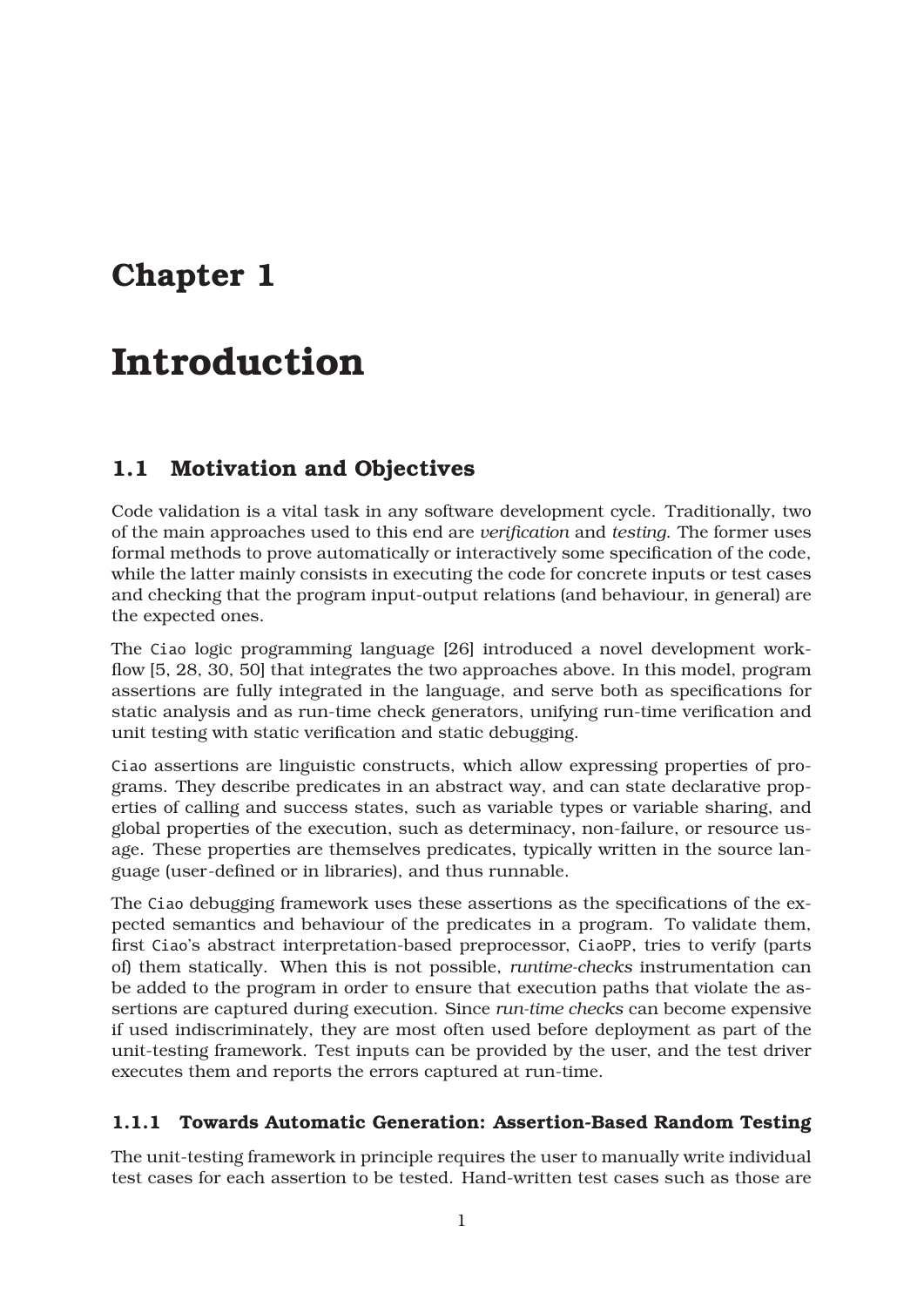quite useful in practice, but they are also tedious to write and even when they are present they may not cover some interesting cases.

An aspect that is specific to (Constraint-)Logic Programming (CLP) and is quite relevant in this context is that predicates in general (and assertion properties in particular) can be used as both checkers and generators. This leads naturally to the idea of generating systematically and automatically test cases by running in generation mode the properties in the preconditions of assertions. While this idea of using properties as test case generators has always been present in the descriptions of the Ciao model [28, 50], it has not really been exploited or researched significantly to date. Our purpose in this work is to fill this gap.

We report on the development of LPtest an implementation of random testing [23] with a more natural connection with Prolog semantics, as well as with the Ciao framework. The goal of LPtest is to automatically generate and run relevant test cases which exercise the *run-time checks* of the assertions in a program, thus testing if those assertions are correct. We refer to the combination of such test generation mechanism with the run-time checking of the intervening assertions as *assertion-based (random) testing*.

#### **1.1.2 Testing the Static Analyzer**

Static analysis is nowadays an essential component of many software development toolsets. Despite some notorious successes in the validation of compilers, comparatively little work exists on the systematic validation of static analyzers, whose correctness and reliability is critical if they are to be inserted in production environments. Contributing factors may be the intrinsic difficulty of formally verifying code that is quite complex and of finding suitable oracles for testing it.

Another goal of this work is to apply LPtest or assertion-based random testing to tackle this problem, in the context of Ciao and CiaoPP, its abstract interpretationbased static analyzer. We do so in two different ways. The first tests only the code of abstract domains and uses LPtest in a straightforward manner: we encode into Ciao assertions some theoretical properties that abstract domains must satisfy in order to be sound, and then we apply the tool to validate those assertions.

The second method can be used to test the analyzer as a whole in a simple and automatic way, exploiting Ciao's unified assertion framework. Broadly, it consists in checking, over a suite of benchmarks, that the properties inferred statically are satisfied dynamically. For each benchmark, the code is analyzed, which produces as a result a new file with the original code and the inferred assertions interspersed. Then, those assertions are tested using LPtest. If any assertion violation is reported, it means that the assertion was incorrectly inferred by the analyzer and thus that an error in the analyzer has been found.

## **1.2 Contributions**

Our contributions can be summarized as follows:

• We have developed an approach and a tool for assertion-based random test generation for Prolog and related languages. It has a number of characteristics in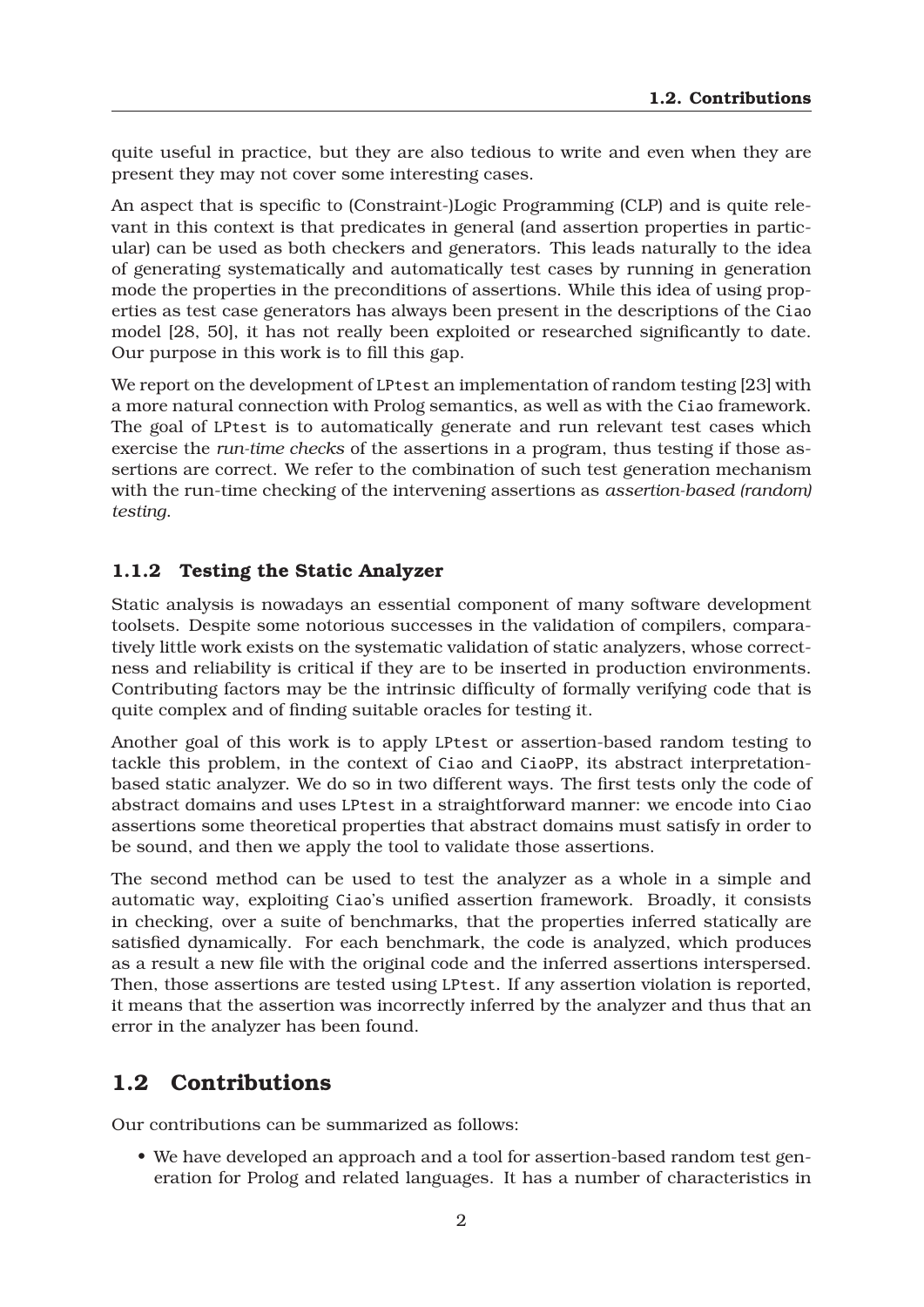common with property-based testing from functional languages, as exemplified by QuickCheck [14], but provides the assertions and properties required in order to cover (C)LP features such as logical variables and non-ground data structures or non-determinism, with related properties such as modes, variables sharing, non-failure, determinacy and number of solutions, etc. In this, LPtest is most similar to PrologTest [1], but we argue that our framework is more general and we support richer properties.

- Our approach offers a number of advantages that stem directly from framing it within the Ciao model. This includes the integration with compile-time checking (static analysis) and the combination with the run-time checking framework, etc. using a single assertion language. This for example greatly simplifies error reporting and diagnosis, which can all be inherited from these parts of the framework. It can also be combined with other test-case generation schemes. To the extent of our knowledge, this has only been attempted partially by PropEr [48]. Also, since Erlang is in many ways closer to a functional language, PropEr does not support Prolog-relevant properties and it is not integrated with static analysis. In comparison to PrologTest, we provide combination with static analysis, through an integrated assertion language, whereas the assertions of PrologTest are specific to the tool, and we also support a larger set of properties.
- In our approach the automatic generation of inputs is performed by running in generation mode the properties (predicates) in those preconditions, taking advantage of the specialized SLD *search rules* of the language (e.g., breadth first, iterative deepening, and, in particular, random search) or implementations specialized for such generation. In particular, we perform automatic generation of instances of Prolog regular types, instantiation modes, sharing relations among variables and grounding, arithmetic constraints, etc. To the extent of our knowledge all previous tools only supported generation for types, while we also consider the latter.
- We have enhanced assertion and property-based test generation by combining it with static analysis and abstract domains. To the extent of our knowledge previous work had at most discarded properties that could be proved statically (which in LPtest comes free from the overall setting, as mentioned before), but not used static analysis information to guide or improve the testing process.
- We have implemented automatic shrinking for our tool, and in particular we have developed an automatic shrinking algorithm for Prolog regular types.
- We have applied assertion-based random testing as a case study to test soundness properties of CiaoPP's abstract domains, encoded manually into Ciao assertions.
- We have proposed a simple, automatic method for testing abstract interpretationbased static analyzers based on checking that the properties inferred statically are satisfied dynamically. Although the idea of checking at run time the properties or assertions inferred by the analysis for different program points is not new, we argue that is made more applicable, general, and scalable by the use of a unified assertion-based framework for static analysis and dynamic debugging, as the one of Ciao. While other approaches require the development of tailored instrumentation or monitoring, and require significant effort in their design and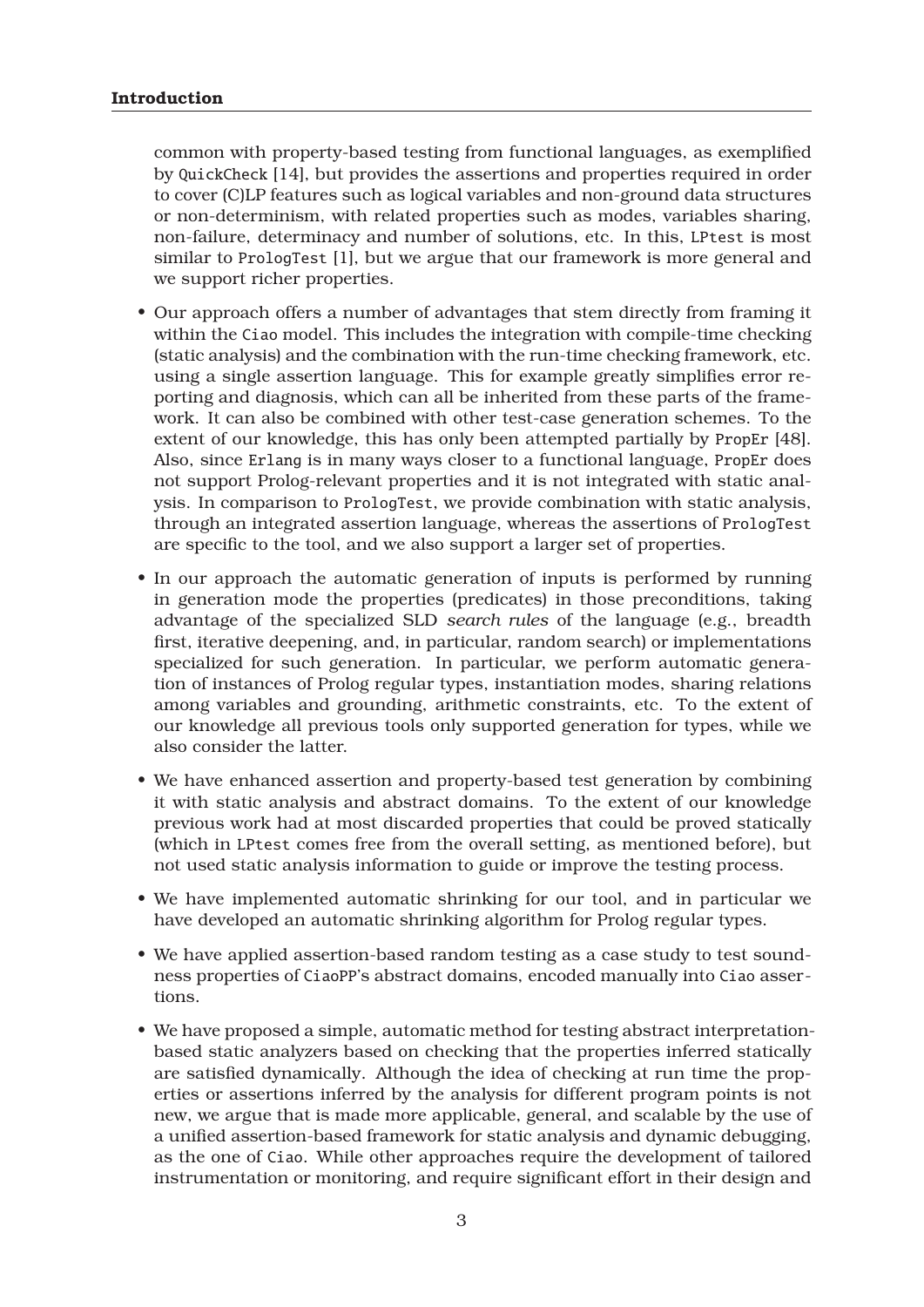implementation, by framing it in the Ciao framework we can implement with the already existing components in the system in a very simple way (so much so that our initial prototype was, in fact, barely 50 lines of code long).

• The work on assertion-based random testing has been published in the Post-Proceedings of the 29th International Symposium on Logic-based Program Synthesis and Transformation (LOPSTR'19), volume 12042 of LNCS [11]; and the work on testing the assertions inferred by the analyzer, in the Post-Proceedings of the 30th International Symposium on Logic-based Program Synthesis and Transformation (LOPSTR'20), volume 12561 of LNCS [12].

## **1.3 Outline**

The rest of this document is organized as follows:

Chapter 2 gives background knowledge needed to describe the main ideas and contributions of this work, that is, a more detailed description of Ciao's unified assertion framework and CiaoPP's static and dynamic debugging framework prior to this work.

Chapter 3 is dedicated to assertion-based random testing and our tool LPtest. First we review in Section 3.1 our approach to assertion-based testing in the context of Prolog and Ciao. In Sec. 3.2 we introduce our test input generation schema. In Sec. 3.3, we show how assertion-based testing can be combined with and enhanced by static analysis. Sec. 3.4 is dedicated to shrinking of test cases in LPtest.

In Chapter 4 we present our two approaches to testing static analyzers using assertionbased random testing, in Section 4.1 and Section 4.2 respectively.

Finally, Chapter 5 discusses related work and Chapter 6 summarizes our conclusions and plans for future work.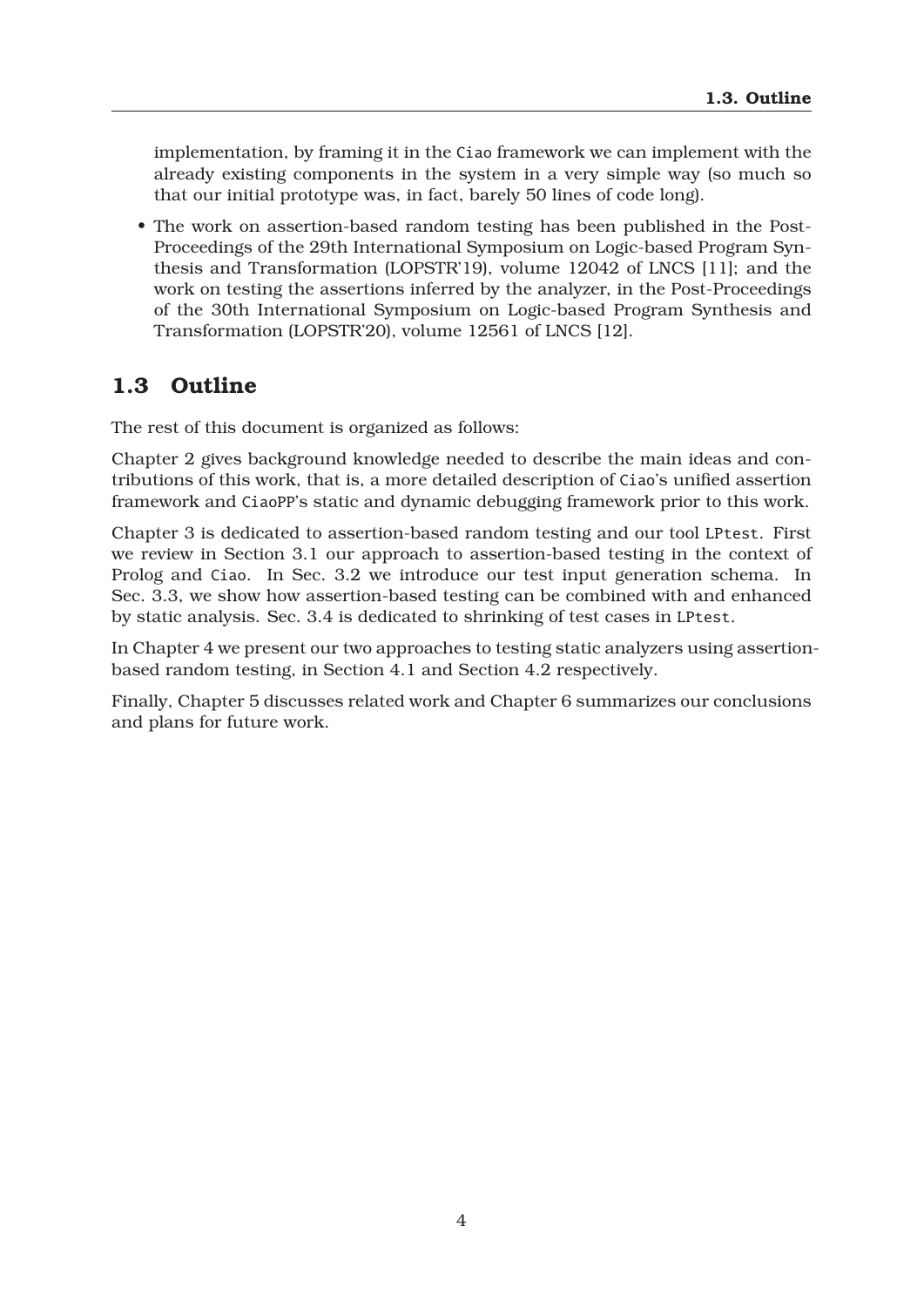## **Chapter 2**

✄

## **Background**

### **2.1 Ciao and The Ciao Model**

In this chapter we review in more detail those aspects of the Ciao model that are relevant to our approach, including the assertion language and the blended static and dynamic assertion checking framework built around it. A more detailed presentation can be found in [6, 29, 51, 30, 43, 27] and their references.

### **2.2 The Assertion Language.**

Ciao assertions are linguistic constructs, which allow expressing properties of programs. There are two types of assertions in Ciao that are relevant herein: *predicate* assertions and *program-point* assertions. The first ones are declarations that provide partial specifications of a predicate. They have the following syntax: :- [Status] pred Head : [Calls] => [Success] + [Comp], indicating that if a call to the goal Head satisfies precondition Calls, it must satisfy post-condition Success on success and global computational properties Comp. *Program-point* assertions are reserved literals that appear in clause bodies and describe the constraint store at the corresponding program point. Their syntax is [Status](State). Examples of both types of assertions are provided in the code fragment below:

```
1 :- check pred append(X, Y, Z) : (list(X), list(Y)) => list(Z) + is_det.
2 :- check pred append(X,Y,Z) : (var(X),var(Y),list(Z)) => (list(X),list(Y)) + non_det.
\vert_34 append([],X,X).
5 append([X|Xs],Ys,[X|Zs]) :-
\vert6 append(Xs,Ys,Zs),
   check((list(Xs),list(Ys),list(Zs))).
\overline{\mathcal{L}}
```
Assertion fields Calls, Success, Comp and State, are conjunctions of *properties*. Such properties are predicates, typically written in the source language (user-defined or in libraries) and thus runnable. They must meet certain conditions (e.g., termination) [30] and are marked as such via prop/1 declarations. Since they are runnable, they can be used as run-time checks, and, for our purposes, they are also typically *native* to CiaoPP, i.e., abstracted and inferred by some domain in CiaoPP. A wide range of properties is supported natively: from types, modes and variable sharing, to deter-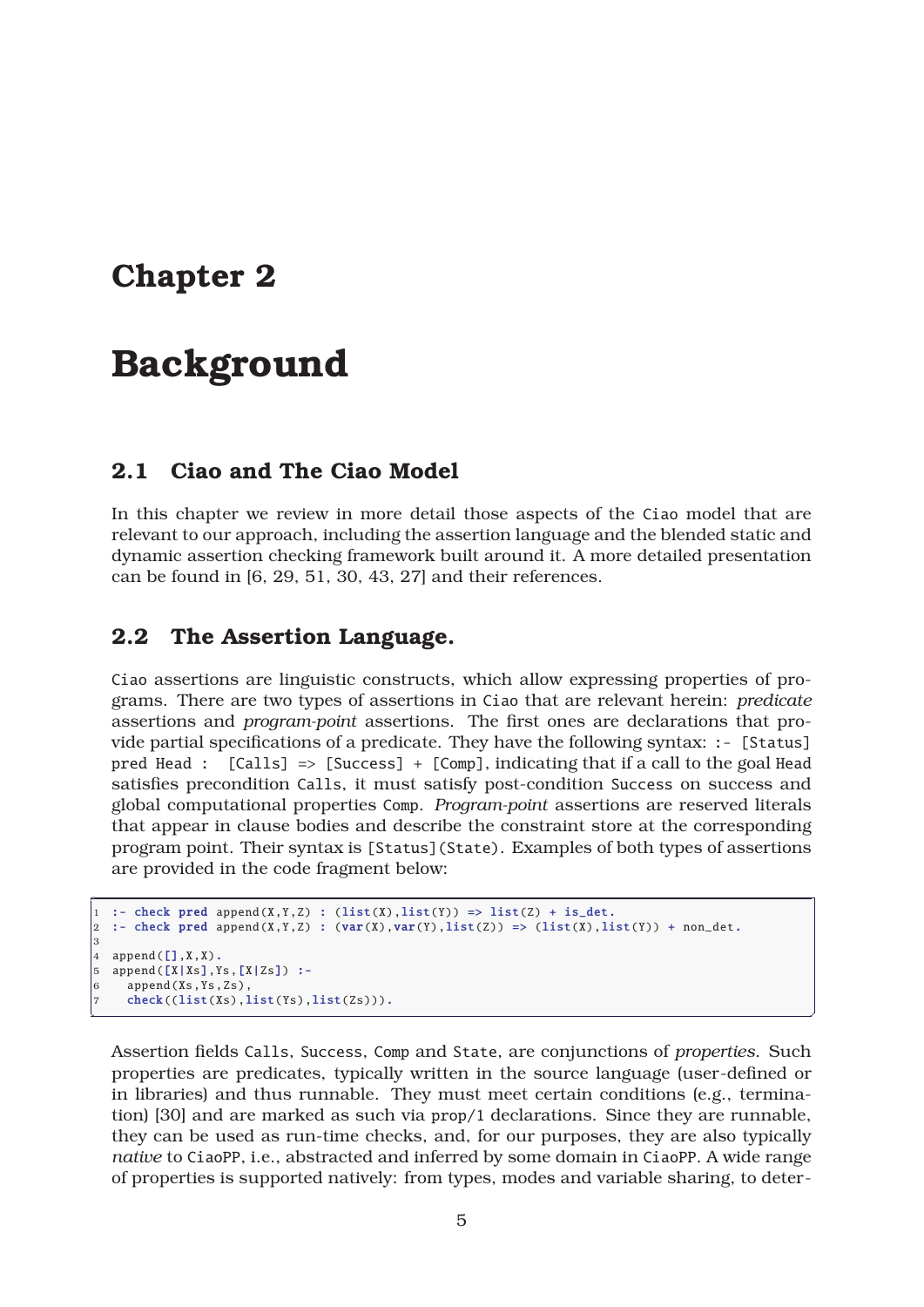

Figure 2.1: The Ciao assertion framework (CiaoPP's verification/testing architecture).

minism, (non)failure and resource consumption. We refer the reader to [49, 30, 27] and their references for a full description of the Ciao assertion language.

Assertions are used everywhere in Ciao, from documentation and foreign interface definitions to static analysis and dynamic debugging. Depending on their origin and intended use, they have a different status, the Status field in the syntax described above. Assertion statuses relevant herein include true, which is used for assertions that are output from the analysis (and thus must be safe approximations), or the default status check, which indicates that the validity of the assertion is unknown and it must be checked, statically or dynamically. We will return to this crucial issue below.

Fig. 3.1 depicts the overall architecture of the Ciao unified assertion framework. Hexagons represent tools, and arrows indicate the communication paths among them. The input to the process is the user program, *optionally* including a set of assertions; this set always includes any assertion present for predicates exported by any libraries used (left part of Fig. 3.1).

## **2.3 Static Analysis.**

One use of Ciao assertions is as an interface to the static analyzer. As mentioned above, assertions can be used to indicate what we want the analyzer to check (the default check status), or to guide the analysis by feeding it information that it might be unable to infer by itself (trust status). The latter includes as a special case providing information on the entry points to the module being analyzed (i.e., on the calls to the predicates exported by the module –entry status). Assertions are also one of the possible output formats in which the analysis results are produced by the static analyzer (assertions with true status). If this type of output is chosen, a new source file for the analyzed program will be created, exactly as the original but with true *program-point* assertions interspersed between every two consecutive literals of each clause, and with one or more true *predicate* assertions for each predicate.

The exact technical and theoretical details of how this is achieved are out of the scope of this work. For our purposes it is sufficient to say that the CiaoPP ana-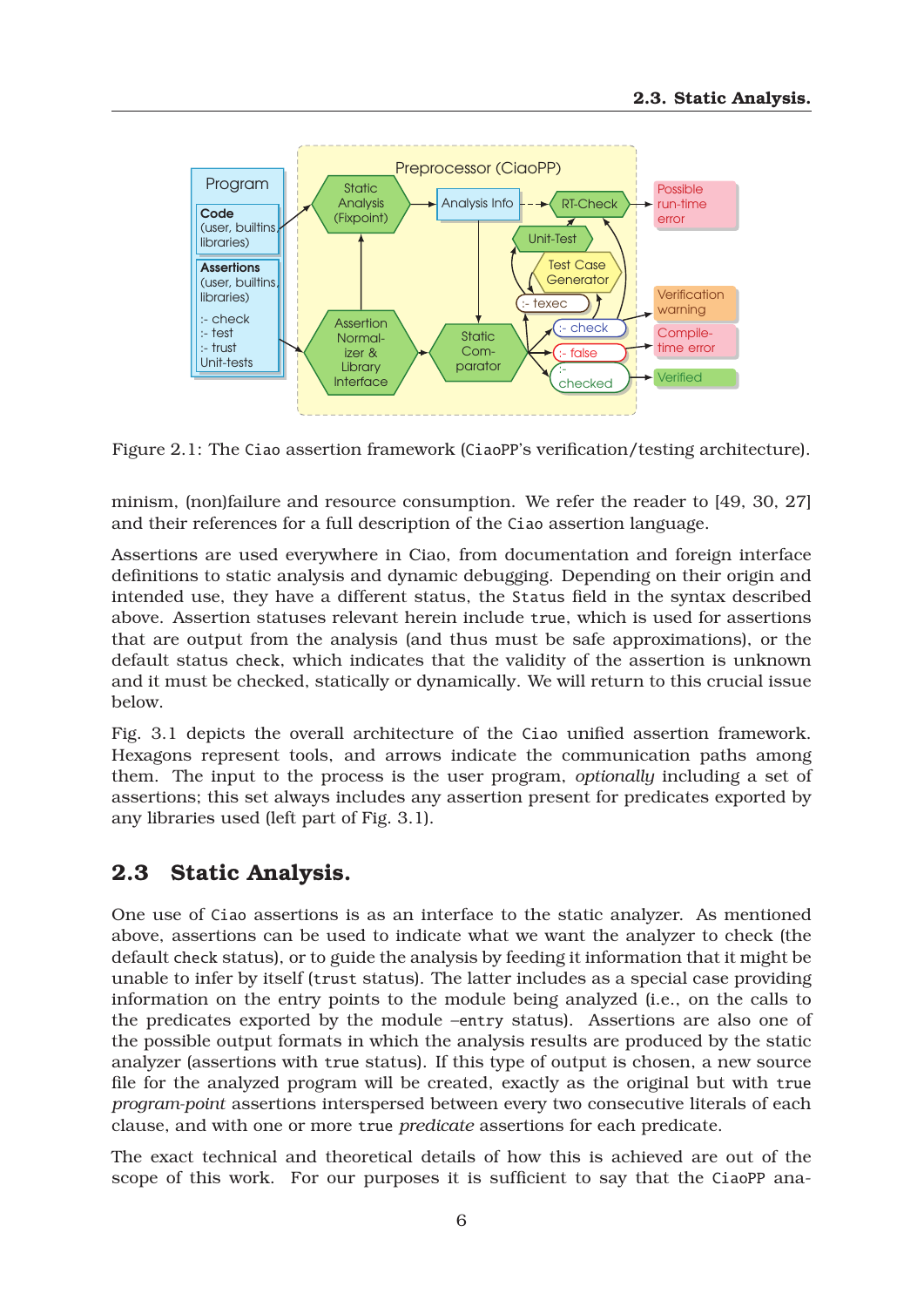#### **Background**

lyzer is abstract interpretation-based, and its design consists of a common abstractinterpretation framework (the fixpoint algorithm(s)) parameterized by different, "pluggable" abstract domains. Depending on the domain or combination of domains selected for the analysis, different properties will be inferred and will appear in the emitted true assertions or be used to verify or simplify check assertions.

### **2.4** Ciao**'s Debugging Framework**

Consider the following Ciao code and assertion (with the standard definition of quicksort):

```
✄
  : pred qs(Xs,Ys) : (list(Xs), var(Ys)) => (list(Ys), sorted(Ys)) + not_fails.
2
|3 :- prop list/1.
4 list([]).
5 \text{ list}([-|T]) :- list(T).6
7 :- prop sorted/1.
8 ...
```
This assertion has a *calls* field (the conjunction after ':'), a *success* field (the conjunction after '=>'), and a computational properties field (after '+'). It states that a valid calling mode for qs/2 is to invoke it with its first argument instantiated to a list, and that it will then return a list in Ys, that this list will be sorted, and that the predicate will not fail.

✂ ✁

The first step to validate that assertion in Ciao's debugging framework would be to use static analysis to either detect an assertion violation, or to prove (parts of) it, verifying (simplifying) the assertion, as is illustrated in Fig. 3.1 (the Static Comparator).

For example, compile-time analysis with a types/*shapes* domain can easily detect that, if the predicate in the example above is called as stated in the assertion, the list(Ys) check on success will always succeed, and that the predicate itself will also succeed. If this predicate appears within a larger program, analysis can also typically infer whether or not qs/2 is called with a list and a free variable. However, perhaps, e.g., sorted(Ys) cannot be checked statically (this is in fact often possible, but let us assume that, e.g., a suitable abstract domain is not at hand). The assertion would then be simplified to:

```
: pred qs(Xs,Ys) => sorted(Ys).
✂ ✁
```
✄

Cases like this, where (parts of) assertions can not be proven nor disproven statically, are quite common, due to the inherent imprecision of the analysis, specially with user-defined properties that are not native to abstract domains. In those occasions, the remaining unproved (parts of) assertions are written into the output program with *check* status and then this output program can optionally be instrumented with *runtime checks*. These dynamic checks will encode the meaning of the *check* assertions, ensuring that an error is reported at run-time if any of these remaining assertions is violated (the dynamic part of the model). Note that the fact that properties are written in the source language and runnable is essential in this process, and allows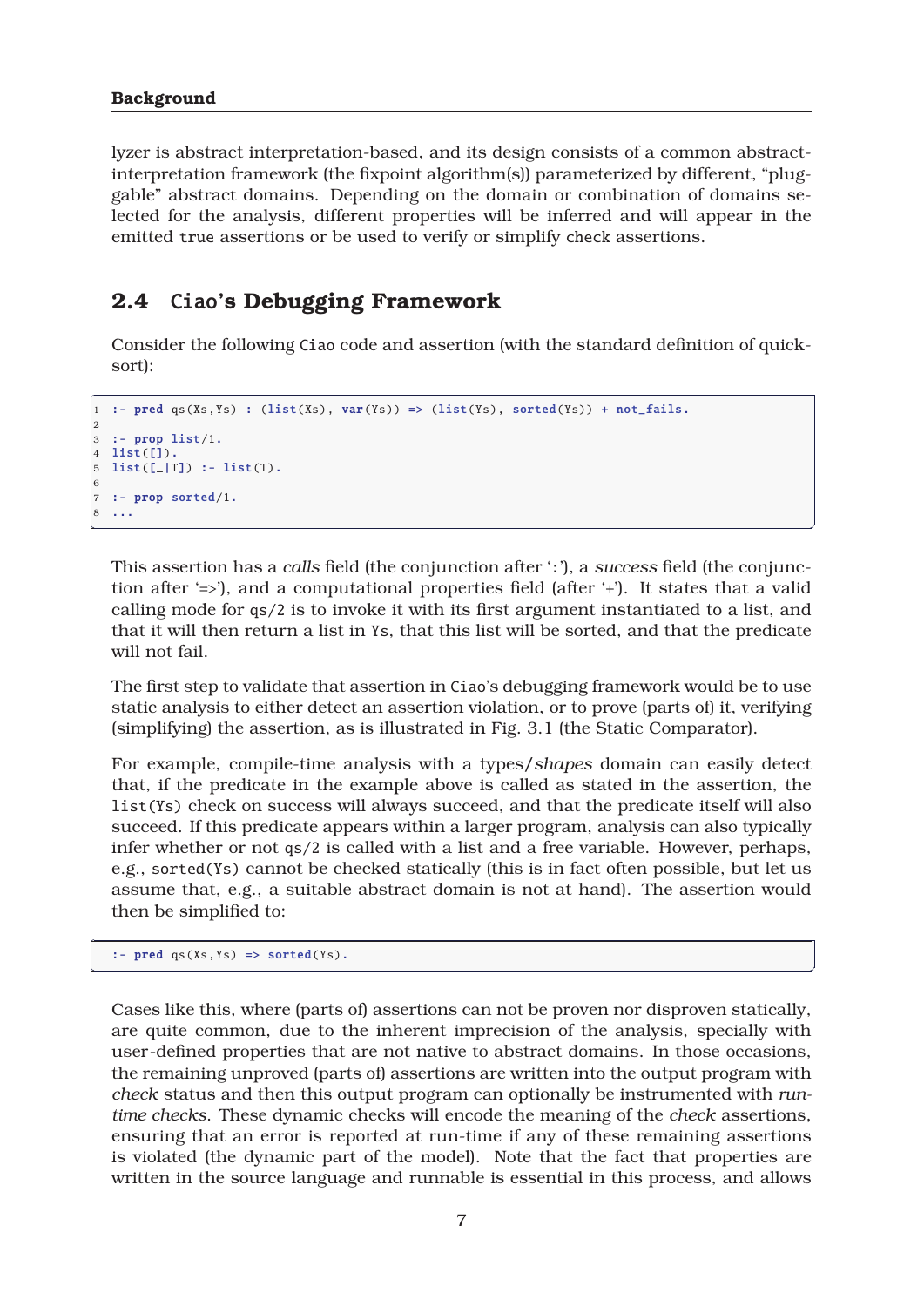checking new user-defined and native properties without having to extend the *runtime checking* framework.

For our example, sorted(Ys) will be called at run time within the assertion checkingharness, right after calls to qs/2, and if the property fails and error will occur.

The checking of sorted/1 in the example above will occur in principle during execution of the program, i.e., in *deployment*. However, in many cases it is not desirable to wait until then to detect errors. This is the case for example if errors can be catastrophic or perhaps if there is interest in testing, perhaps for debugging purposes, more general properties that have not been formally proved and whose main statements are not directly part of the program (and thus, will never be executed), such as, e.g.:

```
: pred revrev(X) : list(X) + not_fails.
revrev(X) :- reverse(X, Y), reverse(Y, X).
```
✄

✄

This implies performing a *testing* process prior to deployment. The Ciao model includes a mechanism, integrated with the assertion language, that allows defining *test assertions*, which will run (parts of) the program for a given input and check the corresponding output, as well as *driving* the run-time checks independently of concrete application data [43]. For example, if the following (unit) tests are added to qs/2:

✂ ✁

```
✄
  :- test qs(Xs,Ys) : (Xs = [] \Rightarrow (Ys = [].
  :- test qs(Xs,Ys) : (Xs = [3,2,4,1]) => (Ys = [1,2,3,4]).
```
qs/2 will be *run* with, e.g., [3,2,4,1] as input in Xs, and the output generated in Ys will be checked to be instantiated to [1,2,3,4]. This is done by extracting the *test drivers* [43]:

✂ ✁

```
: texec qs([], _{-}).
: texec qs([3,2,4,1],_).
```
and the rest of the work (checking the assertion fields) is done by the standard assertion run-time checking machinery. In our case, this includes checking at run time the simplified assertion ":- pred  $qs(Xs,Ys) \Rightarrow sorted(Ys)$ .", so that the output in Ys will be checked by calling the implementation of sorted/1. This overall process is depicted in Fig. 3.1.

<u></u>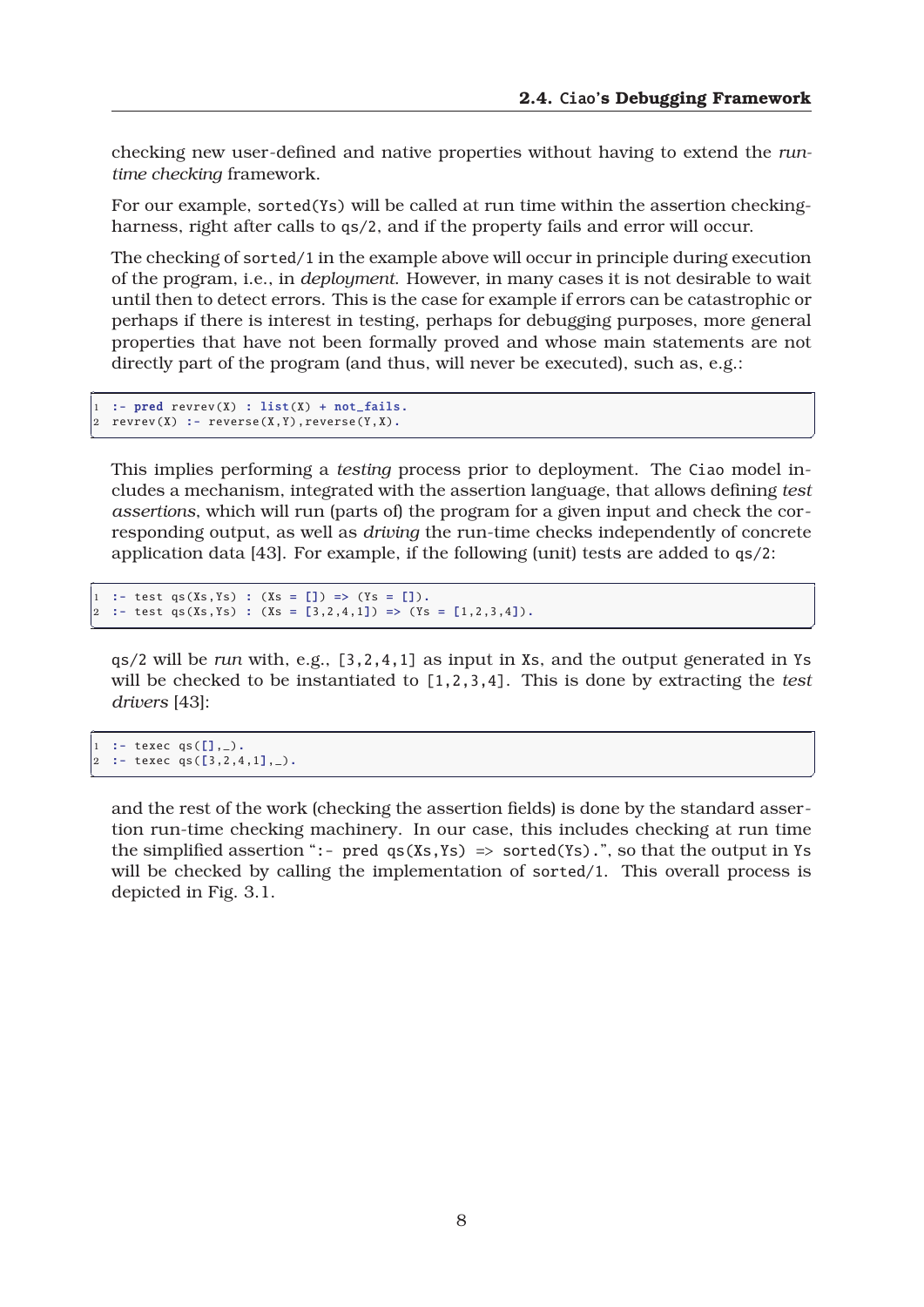## **Chapter 3**

# **Assertion-Based Random Testing**

### **3.1 Overview**

As mentioned before, the goal of LPtest is to integrate random testing of assertions within Ciao's assertion-based verification and debugging framework (Fig. 3.1). Given an assertion for a predicate, we want to generate goals for that predicate satisfying the assertion precondition (i.e., valid call patterns for the predicate) and execute them to check that the assertion holds for those cases or find errors. As also mentioned in the introduction, the Ciao framework already provides most of the components needed for this task: the run-time checking framework allows us to check at runtime that the assertions for a predicate are not violated, and the unit-test framework allows us to specify and run concrete goals to check those assertions. We only need to be able to generate terms satisfying the assertion preconditions and feed them into the other parts of the framework (the new yellow box in Fig. 3.1). This generation of test cases is discussed in Sec. 3.2, and the following example shows how everything is integrated step by step.

Consider again a similar assertion for the qs/2 predicate, and assume that the program has a bug and *fails* for lists with repeated elements:

```
:- module(qs,[qs/2],[assertions, nativeprops]).
2 ...
3 :- pred qs(Xs,Ys) : (list(Xs,int), var(Ys))<br>
4 => (list(Ys,int), sorted(Y<br>
5 ...
                       \Rightarrow (list(Ys, int), sorted(Ys)) + not_fails.
  5 ...
|_6 partition([1, 1, 1],[1).
   partition([X|Xs], Py, [X|L], R) := X \leq Py, I, partition(Xs, Py, L, R). % should be \preceqpartition([X|Xs],Pv,L,[X|R]) :- X > Pv, partition(Xs,Pv,L,R).
```
Following Fig. 3.1, the assertions of the qs module are verified statically [30]. As a result, parts of each assertion may be proved true or false (in which case no testing is needed for them), and, if any other parts are left after this process, run-time checking and/or testing is performed for them. CiaoPP generates a new source file which includes the original assertions marked with *status* checked, false, or, for the ones that remain for run-time checking, check. LPtest starts by reporting a simple adaptation of CiaoPP's output. E.g., for our example, LPtest will output:

✂ ✁

✄ 1 Testing assertion:

✄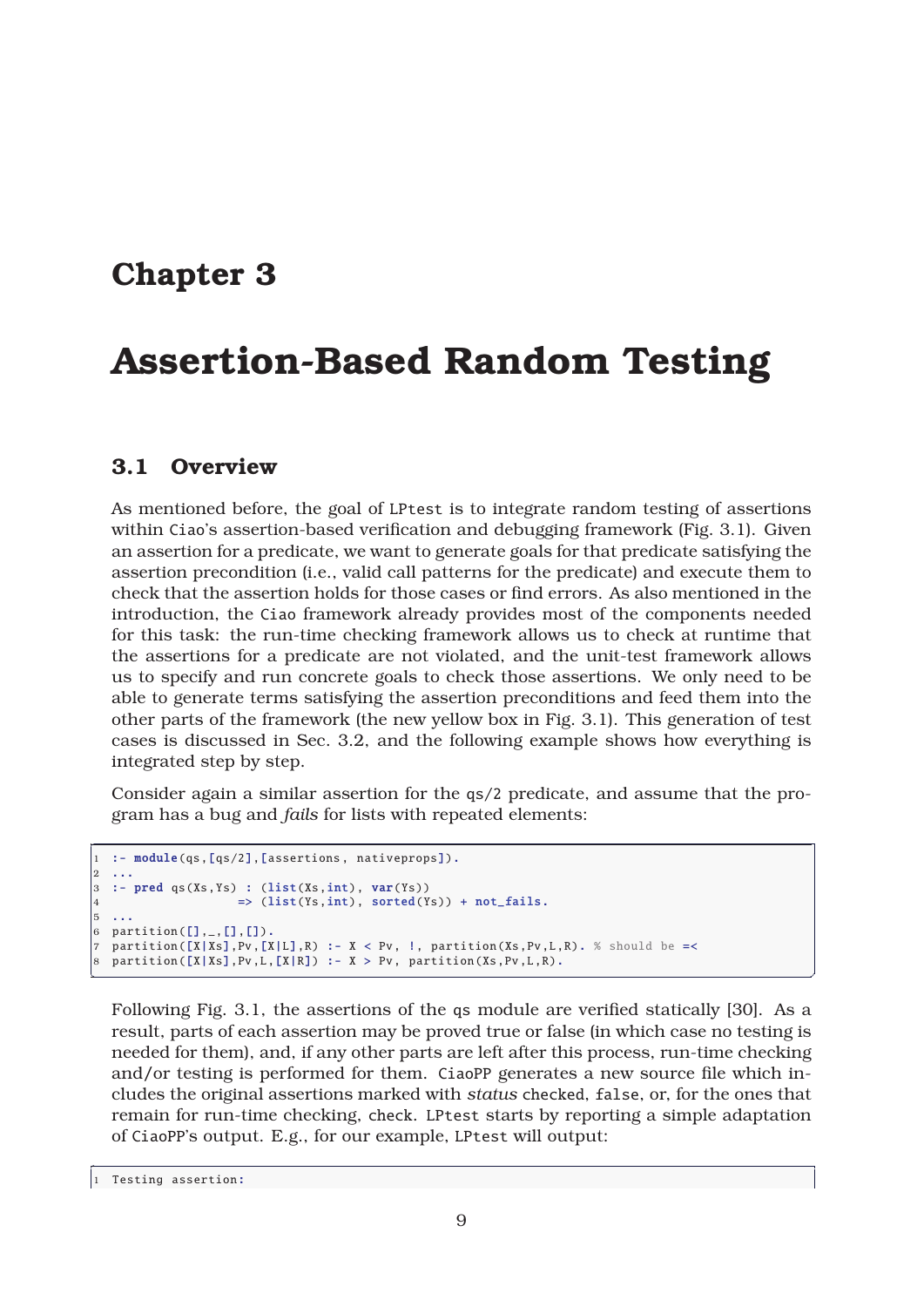

Figure 3.1: The Ciao assertion framework (CiaoPP's verification/testing architecture).

```
|2 :- pred qs(Xs,Ys) : (list(Xs,int), var(Ys))
\vert3 => (list(Ys,int), sorted(Ys)) + not_fails.
4
5 Assertion was partially verified statically:
6 :- checked pred qs(Xs,Ys) (list(Xs,int), var(Ys)) => list(Ys,int).
7 Left to check::
    : check pred qs(Xs,Ys) => sorted(Ys) + not_fails.
```
LPtest will then try to test dynamically the remaining assertion. For that, it will first collect the Ciao properties that the test case must fulfill (i.e., those in the precondition of the assertion, which is taken from the *original* assertion, which is also output by CiaoPP), and generate a number of *test case drivers* (texec's) satisfying those properties. Those test cases will be pipelined to the *unit-test framework*, which, relying on the standard run-time checking instrumentation, will manage their execution, capture any error reported during run-time checking, and return them to LPtest, which will output:

✂ ✁

```
1 Assertion
2 :- check pred qs(Xs,Ys) => sorted(Ys) + not_fails.<br>3 proven false for test case:
 proven false for test case:
4 :- texec qs([5,9,-3,8,9,-6,2],_).
5 because:
|_{6} call to as(Xs,Ys) fails for
    Xs = [5, 9, -3, 8, 9, -6, 2]✂ ✁
```
Finally, LPtest will try to shrink the test cases, enumerating test cases that are progressively smaller and repeating the steps above in a loop to find the smallest test case which violates the assertion. LPtest will output:

 $\overline{\mathcal{L}}$ 

```
Test case shrinked to:
   : texec qs([0,0], ).
```
✄

✄

The testing algorithm for a module can thus be summarized as follows: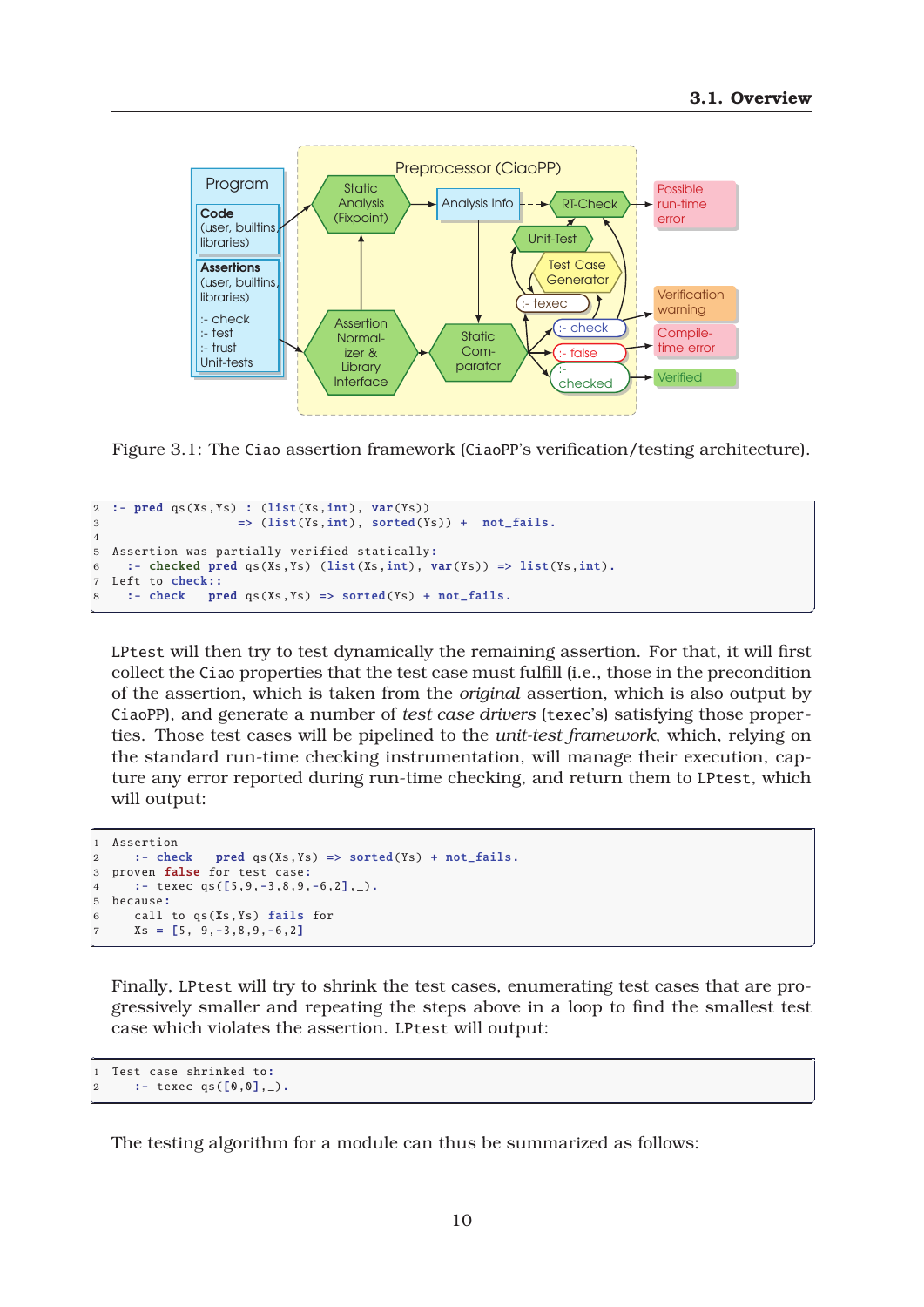- ✬ **1.** (CiaoPP) Use *static analysis* to check the assertions. Remove proved assertions, simplify partially proved assertions.
	- **2.** (LPtest) For each assertion, *generate* N *test cases* from the properties in the precondition, following the guidelines in Sec. 3.2. For each test case, go to **3**. Then go to **4**.
	- **3.** (RTcheck) Use the unit-test framework to execute the test case and capture any run-time checking error (i.e., assertion violation).
	- **4.** (LPtest) Collect all failed test cases from RTcheck. For each of them, go to **5** to shrink them, and then report them (using RTcheck).
	- **5.** (LPtest) Generate a simpler test case not generated yet.
		- **–** If not possible, finalize and return current test case as shrinked test case. If possible, go to **3** to run the test.
			- \* If the new test case fails, go to **5** with the new test case.
			- \* If it succeeds, repeat this step.

### **3.1.1 Examples**

✫

✄

The use of the Ciao static verification and run-time checking framework in this (pseudo-)algorithm, together with the rich set of native properties in Ciao, allows us to specify and check a wide range of properties for our programs. We provide a few examples of the expressive power of the approach:

#### **3.1.1.1 (Conditional) Postconditions.**

We can write postconditions using the *success* (=>) field of the assertions. Those postconditions can range from user-defined predicates to properties native to CiaoPP, for which there are built-in checkers in the run-time checking framework. These properties include types, which can be partially instantiated, i.e., contain variables, and additional features particular to logic programming such as modes and sharing between variables. As an example, one can test with LPtest the following assertions, where covered $(X, Y)$  means that all variables occurring in X also occur in Y:

```
✄
 : pred rev(Xs,Ys) : list(Xs) => list(Ys).
2 :- pred sort(Xs,Ys) : list(Xs,int) => (list(Ys,int), sorted(Ys)).
|3 :- pred numbervars(Term, N, M) => ground(Term).
4 :- pred varset(Term, Xs) => (list(Xs, var), covered(Term, Xs)).
✂ ✁
```
For this kind of properties, LPtest tries to ensure that at least some of the test cases do not succeed trivially (by the predicate just failing), and warns otherwise.

#### **3.1.1.2 Computational Properties.**

LPtest can also be used to check properties regarding the computation of a predicate. These properties are typically native and talk about features that range from determinism and multiplicity of solutions to resource usage (cost). They can be checked with LPtest, as long as the run-time checking framework supports it (e.g., some properties, like termination, are not decidable). Examples of this would be: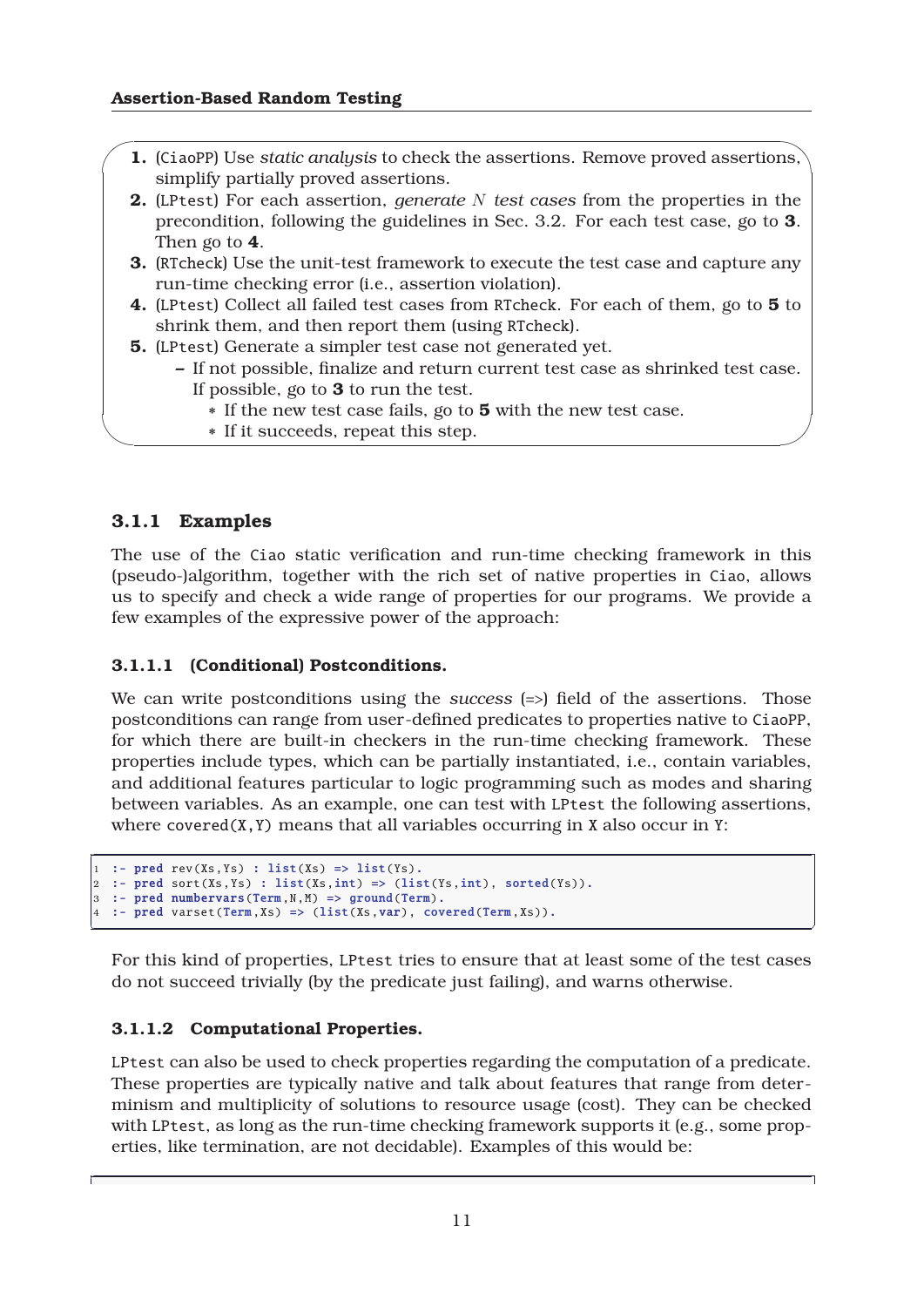```
1 :- pred rev(X,Y) : list(X) + (not_fails, is_det, no_choicepoints).
\vert_2 :- pred append(X,Y,Z) : list(X) => cost(steps,ub,length(X)).
✂ ✁
```
#### **3.1.1.3 Rich Generation.**

The properties supported for generation include not only types, but also modes and sharing between variables, and arithmetic constraints, as well as a restricted set of user-defined properties. As an example, LPtest can test the following assertion:

✂ ✁

```
l 1
  : prop sorted int list(X).
12
3 sorted_int_list([]).
4 sorted_int_list([N]) :- int(N).
5 sorted_int_list([N,M|Ms]) :- N =< M, sorted_int_list([M|Ms]).
\begin{array}{c} 6 \\ 7 \end{array}:- pred insert_ord(X,Xs,XsWithX)
|8 : (int(X), sorted_int_list(X))
      => sorted_int_list(XsWithX).
```
### **3.2 Test Case Generation**

The previous section illustrated specially the parts that LPtest inherits from the Ciao framework, but a crucial step was skipped: the generation of test cases from the *calls* field of the assertions, i.e., the generation of Prolog terms satisfying a conjunction of Ciao properties. This was obviously one of the main challenges we faced when designing and implementing LPtest. In order for the tool to be integrated naturally within the Ciao verification and debugging framework, this generation had to be as automatic as possible. However, full automation is not always possible in the presence of arbitrary properties potentially using the whole Prolog language (e.g., cuts, dynamic predicates, etc.). The solution we arrived at is to support fully automatic and efficient generation for reasonable subsets of the Prolog language, and provide means for the user to guide the generation in more complex scenarios.

#### **3.2.1 Pure Prolog.**

The simplest and essential subset of Prolog is pure Prolog. In pure Prolog every predicate, and, in particular, every Ciao property, is itself a generator: if it succeeds with some terms as arguments, those terms will be (possibly instances of) answers to the predicate when called with free variables as arguments. The problem is that the classic depth-first search strategy used in Prolog resolution, with which those answers will be computed, is not well suited for test-case generation. One of Ciao's features comes here to the rescue. Ciao has a concept of *packages*, syntactic and/or semantic extensions to the language that can be loaded module-locally. This mechanism is used to implement language extensions such as functional syntax, constraints, higher order, etc., and, in particular *alternative search rules*. These include for example (several versions of) breadth first, iterative deepening, Andorra-style execution, etc. These rules can be activated on a per-module basis. For example, the predicates in a module that starts with the following header:

```
: - module( myprops, _{-}, [bf]).
✂ ✁
```
✄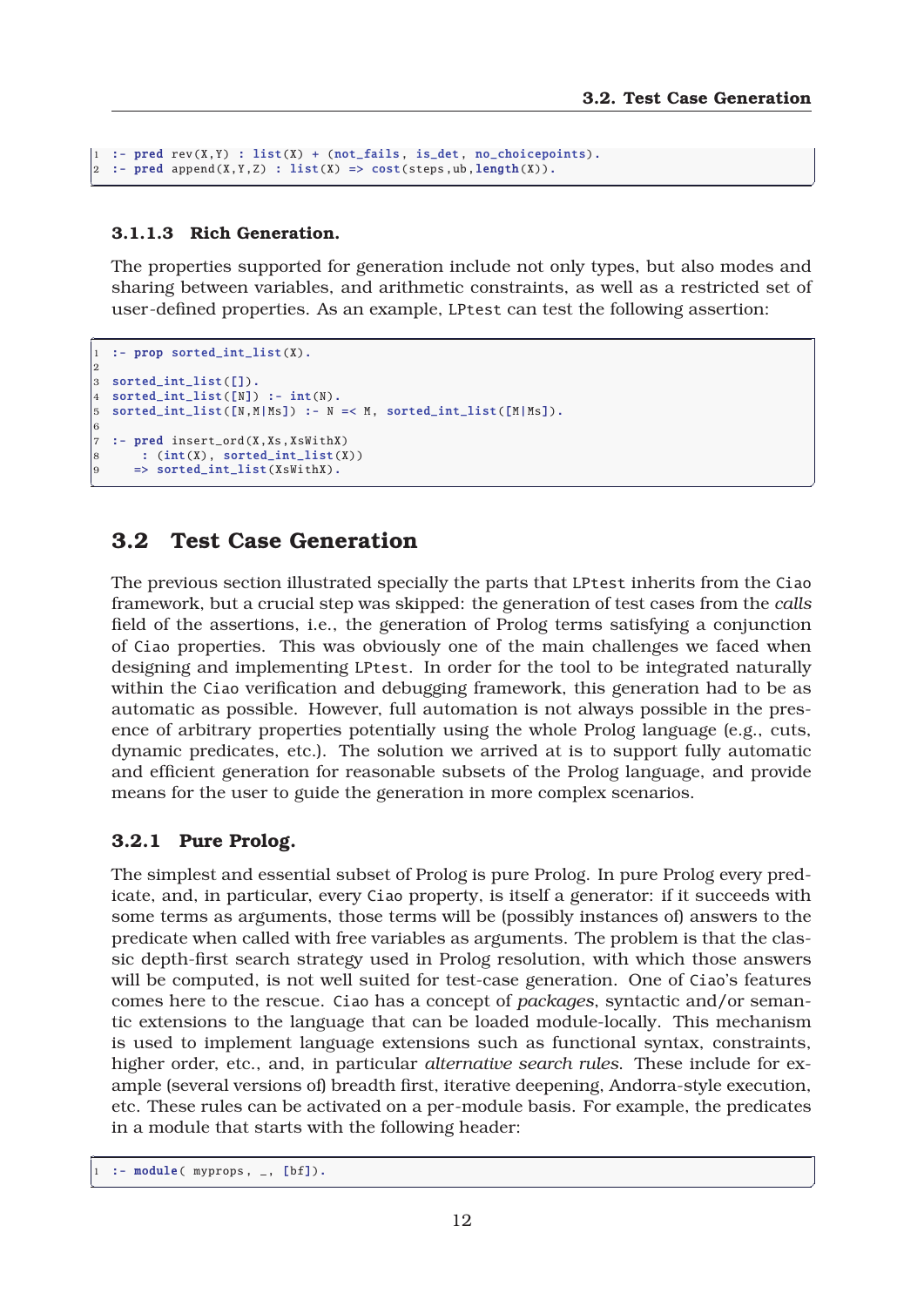✄

(which loads the bf package) will run in breadth-first mode. While breadth-first is useful mostly for teaching, other alternative search rules are quite useful in practice. Motivated by the LPtest context, i.e., with the idea of running properties in generation mode, we have developed also a *randomized alternative search strategy* package, rnd, which can be described by the following simplified meta-interpreter:

```
solve_goal(G) :- random_clause(G,Body), solve_body(Body).
\vert2
3 random_clause(Head,Body) :-<br>4 findall(cl(Head,B),meta<br>5 once(shuffle(ClauseList
       findall(cl(Head,B),meta_clause(Head,B),ClauseList),
5 once(shuffle(ClauseList,ShuffleList)),
       member(cl(Head.Body).ShuffleList). % Body=[] for facts
l7
|8 solve_body([]).
9 solve_body([G|Gs]) :- solve_goal(G), solve_body(Gs).
```
The actual algorithm used for generation is of course more involved. Among other details, it only does backtracking on failure (on success it starts all over again to produce the next answer, without repeating traces), and it has a growth control mechanism to avoid getting stuck in traces that lead to non-terminating generations.

✂ ✁

Using this search strategy, a set of terms satisfying a conjunction of pure Prolog properties can be generated just by running all those properties sequentially with unbounded variables. This is implemented using different versions of each property (generation, run-time check) which are generated automatically from the declarative definition of the property using instrumentation. In particular, this simplest subset of the language allows us to deal directly with regular types (e.g., list/1).

#### **3.2.2 Mode, Sharing, and Arithmetic Constraints.**

We extend the subset of the language for which generation is supported with arithmetic (e.g.,  $int/1$ ,  $flt/1$ ,  $\langle$ /2), mode-related extralogical predicates and properties (e.g., free/1, gnd/1 ), and sharing-related native properties (e.g., mshare/1, which describes the sharing –aliasing– relations of a set of variables using *sharing sets* [32], and indep/2, that states that two variable do not share). When a goal or a property of this kind appears during generation, the variables occurring in it are constrained using a constraints domain. The domain ensures that those constraints are satisfiable during all steps of generation, failing and backtracking otherwise. There is a last step in generation in which all free variables are randomly further instantiated in a way that those constraints are satisfied.

This can be seen conceptually as choosing first a trace at random for each property and collecting constraints in the trace, and then randomly sampling (enumerating) the constrains. However, since the constraints introduced by unification are terms, it is equivalent to solving a predicate with the random search strategy and treating each builtin or native property as a constraint. In practice, we support more builtins for generation in properties (e.g.,  $=$  /2 just unifies two variables, we have shape constraints that handle =../2, and support negation to some extent), but the approach has only been tested significantly for the subset of Prolog presented so far.

In the last phase of constraints (random sampling), unconstrained free variables can be further instantiated with some probability, using random shape and sharing constraints, chosen among native properties and properties defined by the users on mod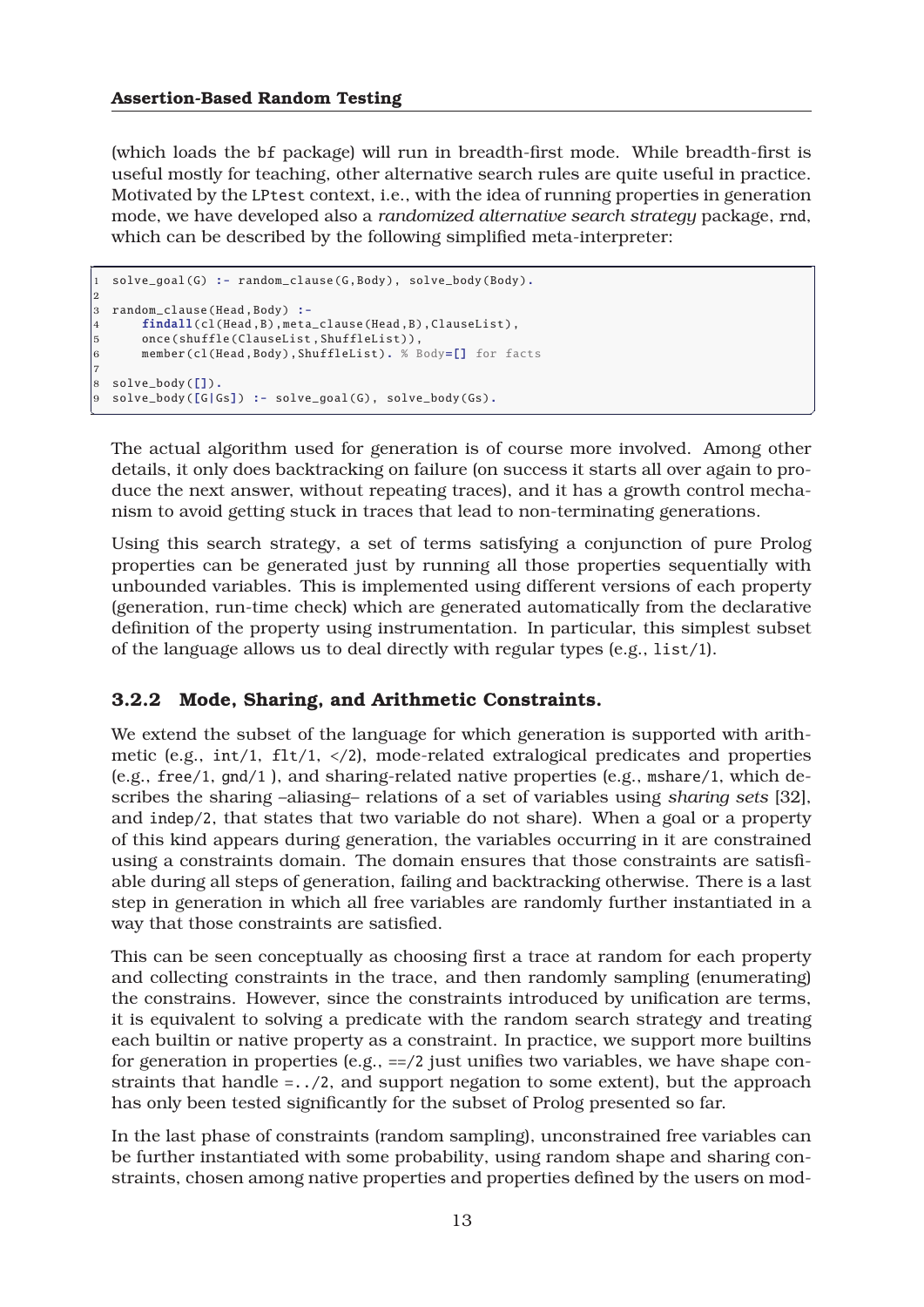ules that are loaded at the time. This way, random terms are still generated for an assertion without precondition, or the generated term for  $list(X)$  is not always a list of free variables. This is also the technique used to further instantiate a free variable constrained as *ground* but for which no shape information is available.

### **3.2.3 Generation for Other Properties.**

For the remaining properties which use Prolog features not covered so far (e.g., dynamic predicates), there is a last step in the generation algorithm in which they are simply checked for the terms generated so far. User-defined generators are encouraged for assertions with preconditions that are complex enough to reach this step. There is a limit to how many times generation can reach this step and fail, to avoid getting stuck in an inefficient or non-terminating generate-and-check loop. To recognize these properties without inspecting the code (left as future work), users are trusted to mark the properties suitable for generation, and only the native properties discussed and the regular types are considered suitable by default.

## **3.3 Integration with Static Analysis**

The use of a unified assertion framework for testing and analysis allows us to enhance LPtest random testing by combining it with static analysis.

First of all, as illustrated in Sec. 2.1 and Fig. 3.1, CiaoPP first performs a series of static analyses through which some of the assertions may be verified statically, possibly partially. Thus, only some parts of some assertions may need to be checked in the testing phase [30].

Beyond this, and perhaps more interestingly in our context, statically inferred information can also help while testing the remaining assertions. In particular, it is used to generate more relevant test cases in the generation phase. Consider for example the following assertion:

 $:$  pred qs(Xs,Ys) => sorted(Ys). ✂ ✁

✄

✄

✄

Without the usual precondition, LPtest would have to generate arbitrary terms to test the assertion, most of which would not be relevant test cases since the predicate would fail for them, and therefore the assertion would be satisfied trivially. However, static analysis typically infers the output type for this predicate:

:-  $pred qs(Xs, ...) \Rightarrow list(Xs, int)$ .  $\overline{\mathcal{L}}$ 

I.e., analysis infers that on success Xs must be a list, and so on call it must be *compatible* with a list if it is to succeed (inputs that generate failure are also interesting of course, but not to check properties that should hold on *success*). Therefore the assertion can also be checked as follows:

:-  $pred$   $qs(Xs, _{\_})$  :  $compact(Xs, list(int)) \Rightarrow sorted(int_list(Xs).$ 

✂ ✁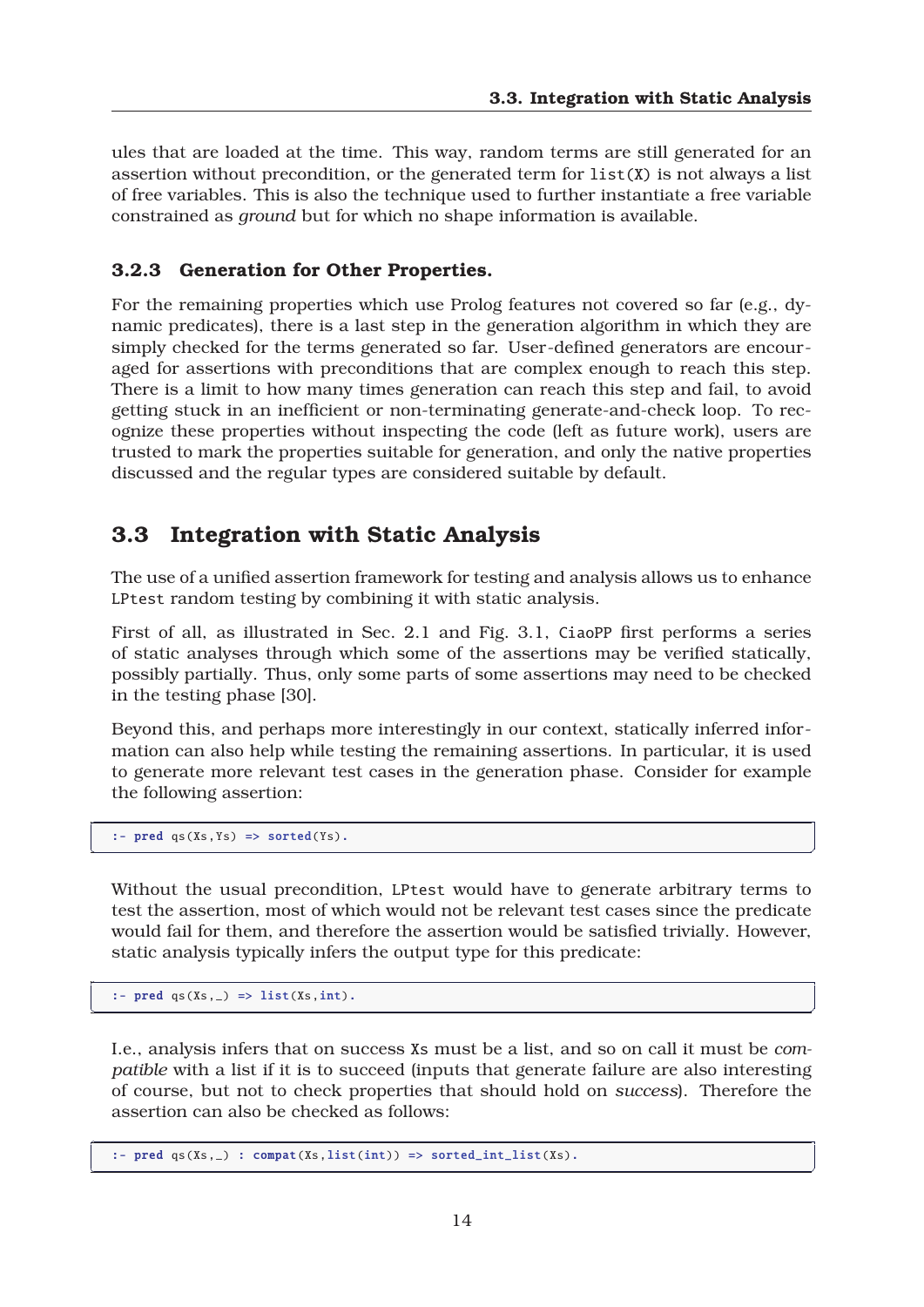where compat(Xs,list(int)) means that Xs is either a list of integers or can be further instantiated to one. Now we would only generate relevant inputs (generation for compat/2 is implemented by randomly uninstantiating a term), and LPtest is able to prove the assertion false. The same can be done for modes and sharing to some extent: variables that are inferred to be free on success must also be free on call, and variabless inferred to be independent must be independent on call too. Also, when a predicate is not exported, the *calls* assertions inferred for it can be used for generation. In general, the idea here is to perform some backwards analysis. However, this can also be done without explicit backwards analysis by treating testing and (forward) static analysis independently and one after the other, which makes the integration conceptually simple and easy to implement.

#### **3.3.1 A Finer-Grain Integration.**

We now propose a finer-grained integration of assertion-based testing and analysis, which still treats analysis as a black box, although not as an independent step. So far our approach has been to try to check an assertion with static analysis, and if this fails we perform random testing. However, the analysis often fails to prove the assertion because its precondition (i.e., the entry abstract substitution to the analysis) is too general, but it can prove it for refinements of that entry, i.e., refinements of the precondition. In that case, all test cases satisfying that refined precondition are guaranteed to succeed, and therefore useless in practice. We propose to work with different refined versions of an assertion, by adding further, exhaustive constraints in a native domain to the precondition, and performing testing only on the versions which the analysis cannot verify statically, thus pruning the test case input space. For example, for an assertion of a predicate of arity one, without mode properties, a set of assertions equivalent to the original one would result by generating three different assertions with the same success but preconditions  $ground(X)$ ,  $var(X)$ , and (nonground $(X)$ , nonvar $(X)$ ). The idea is to generalize this to arbitrary, maybe infinite abstract domains, for which a given abstract value is not so easily partitioned as in the example above. Alternatively, the test exploration can be limited to subsets of the domain, since in any case the testing process cannot achieve completeness in general. The core of an algorithm for this domain partition would be the following: to test an assertion for a given entry  $A \in D_{\alpha}$ , the assertion is proved by the analysis or tested recursively for a set of abstract values  $S \subseteq \{B | B \in D_{\alpha}, B \subseteq A\}$  lower than that entry, and random test cases are generated in the "space" between the entry and those lower values  $\gamma(A) \setminus \bigcup \gamma(B)$ , where  $\gamma$  is the concretization function in the domain. For this it is only necessary to provide a suitable sampling function in the domain, and a rich generation algorithm for that domain. But note that, e.g., for the *sharing-freeness* domain, we already have the latter: we already have generation for mode and sharing constraints, and a transformation scheme between abstract values and mode/sharing properties. Note also that all this can still be done while treating the static analysis as a black box, and that if the enumeration of abstract values is fine-grained enough, this algorithm also ensures coverage of the test input space during generation.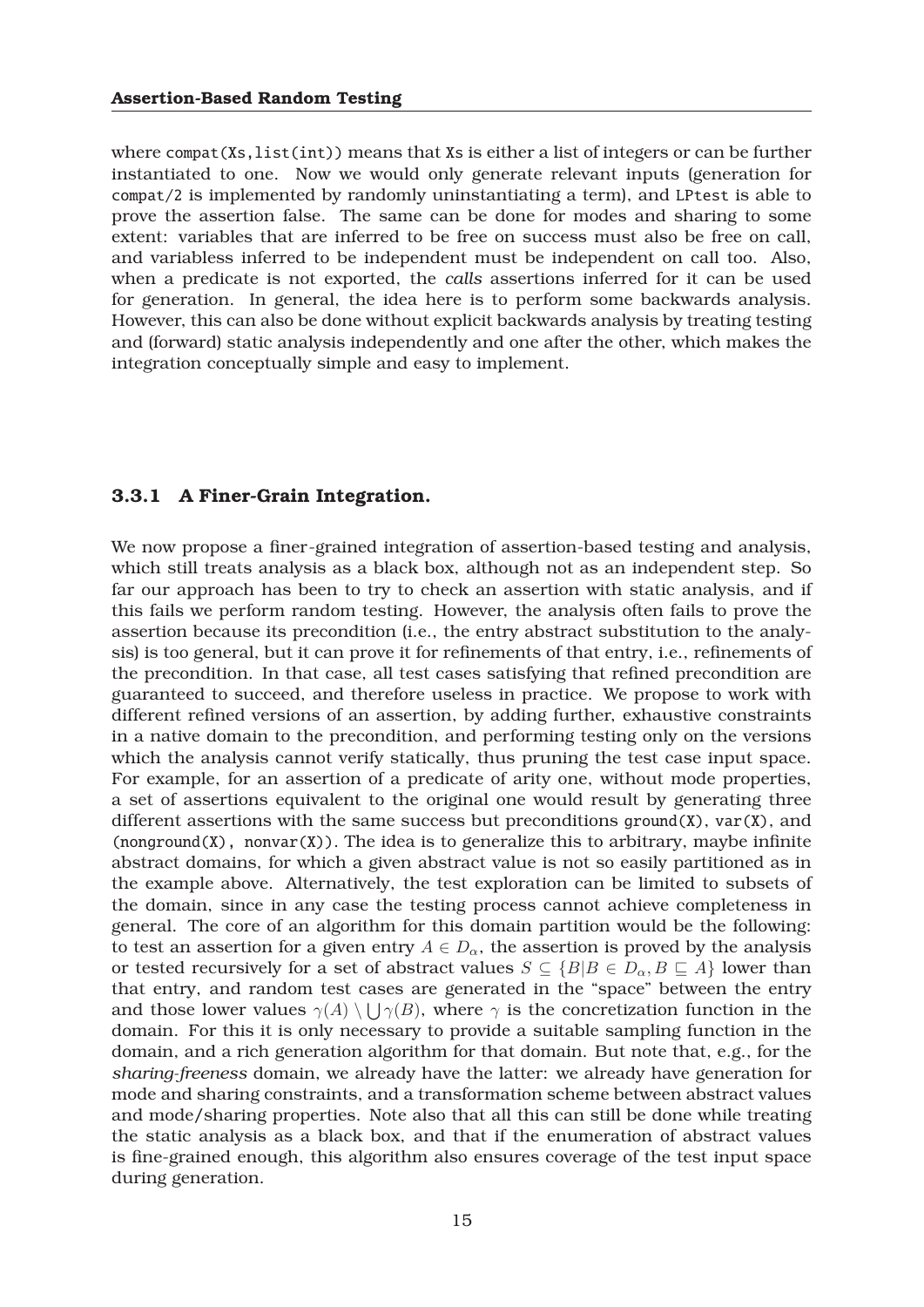## **3.4 Shrinking**

One flaw of random testing is that often the failed test cases reported are unnecessary complex, and thus not very useful for debugging. Many property-based tools introduce shrinking to solve this problem: after one counter-example is found, they try to reduce it to a simpler counter-example that still fails the test in the same way. LPtest supports shrinking too, both user-guided and automatic. We present the latter.

The shrinking algorithm mirrors that of generation, and in fact reuses most of the generation framework. It can be seen as a new generation with further constraints: bounds on the shape and size of the generated goal. The traces followed to generate the new term from a property must be "subtraces" of the ones followed to generate the original one. The random sampling of the constraints for the new terms must be "simpler" than for the original ones. The final step in which the remaining properties are checked is kept.

We present the algorithm for the first step. Generation for the shrinked value follows the path that leads to the to-be-shrinked value, but at any moment it can nondeterministically stop following that trace and generate a new subterm using size parameter 0. Applying this method to shrink lists of Peano numbers is equivalent to the following predicate, where the first argument is the term to be shrinked and the second a free variable to be the shrinked value on success:

```
shrink_peano_list([X|Xs],[Y|Ys]) :-
2 shrink_peano_number(X,Y),
3 shrink_peano_list(Xs,Ys).
4 shrink_peano_list(_,Ys) :-<br>5 qen peano list(0.Ys). %
   gen\_peano\_list(0,Ys). % X=[]6
7 shrink_peano_number(s(X),s(Y)) :-
|8 shrink_peano_number(X,Y).
9 shrink_peano_number(_,Y) :-
   gen_peano_number(0,Y). % Y=0.
✂ ✁
```
✄

✄

This method can shrink the list  $[s(0), 0, s(s(s(0)))]$  to  $[s(0), 0]$  or  $[s(0), 0, s(s(0))]$ , but never to  $[s(0),s(s(s(0)))]$ . To solve that, we allow the trace of the to-be-shrinked term to advance non-deterministically at any moment to an equivalent point, so that the trace of the generated term does not have to follow it completely in parallel. It would be as if the following clauses were added to the the previous predicate (the one which sketches the actual workings of the method during meta-interpretation):

```
shrink peano list(\lceil |Xs].Ys) :-
2 shrink_peano_list(Xs,Ys).
3
4 shrink_peano_number(s(X),Y) :-
    shrink_peano_number(X,Y).
```
With this method,  $[s(0), s(s(s(0)))]$  would now be a valid shrinked value.

This is implemented building shrinking versions of the properties, similarly to the examples presented, and running them in generation mode. However, since we want shrinking to be an enumeration of simpler values, and not random, the search strategy used is the usual depth-first strategy and not the randomized one presented in Sec. 3.2. The usual sampling of constraints is used too, instead of the random one.

✂ ✁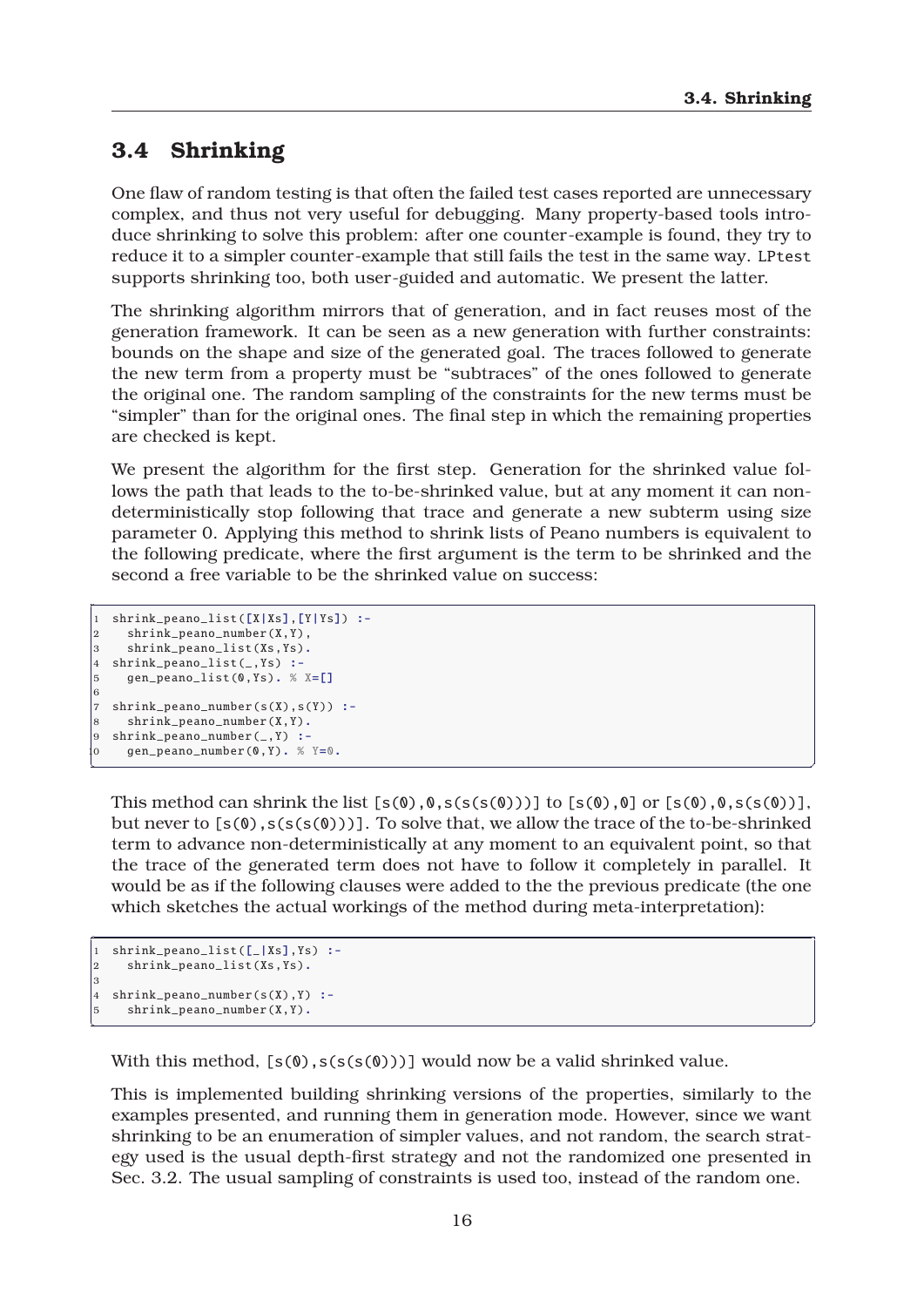The number of potential shrinked values grows exponentially with the size of the traces. To mitigate this problem, LPtest commits to a shrinked value once it checks that it violates the assertion too, and continues to shrink that value, but never starts from another one on backtracking. Also, the enumeration of shrinked values returns first the values closer to the original term, i.e., if X is returned before Y, then shrinking Y could never produce X. Therefore we never repeat a shrinked value  $^1$  in our greedy search for the simplest counterexample.

<sup>&</sup>lt;sup>1</sup> Actually, we do not repeat subtraces, but two different subtraces can represent the same value (e.g., there are two ways to obtain s(0) from s(s(0)) ).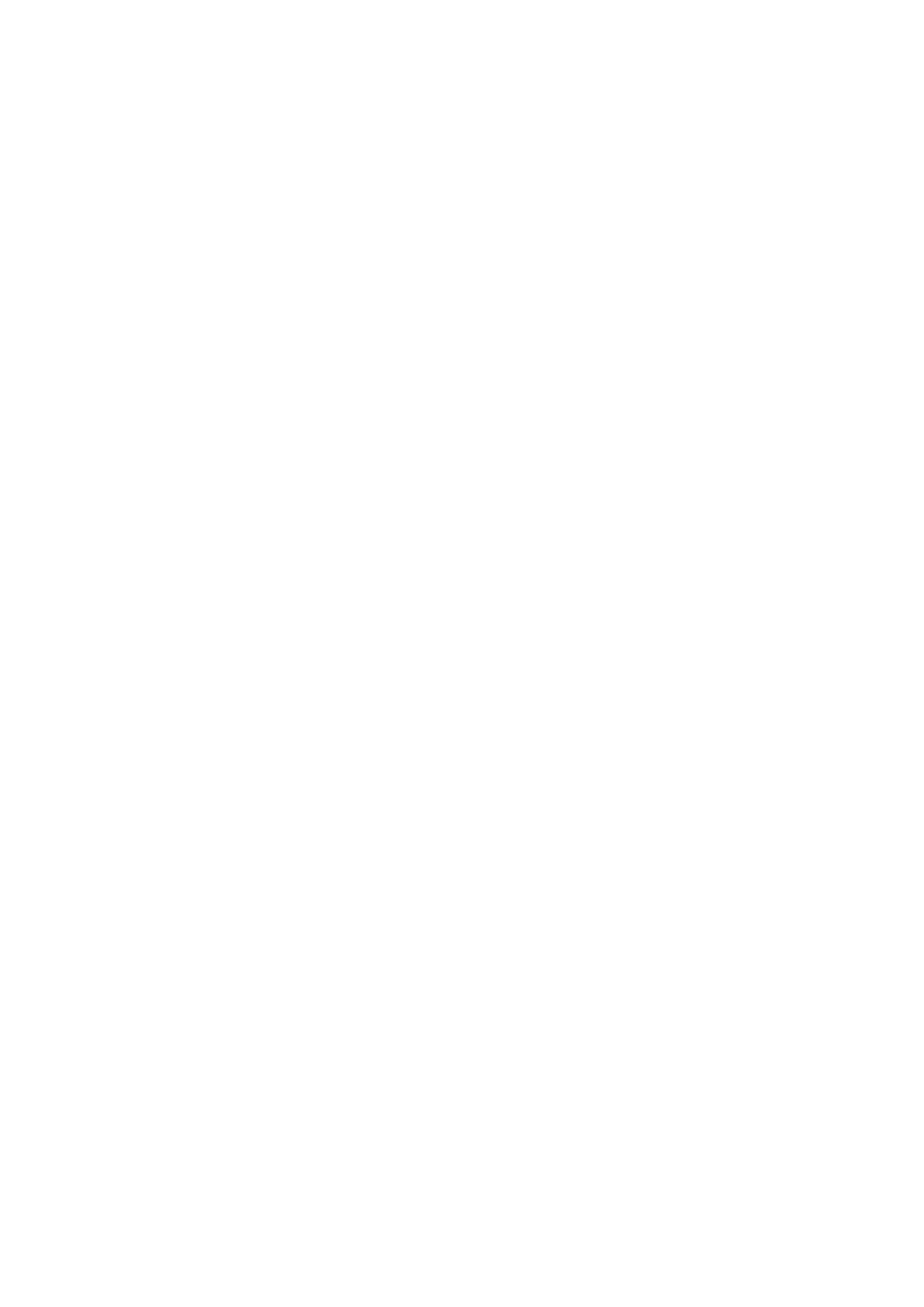## **Chapter 4**

# **Testing Static Analyzers**

Static analysis tools are nowadays a crucial component of the development environments for many programming languages. They are widely used in different steps of the software development cycle, such as code optimization and verification, and they are the subject of significant research interest and practical application. Unfortunately, modern analyzers are often very large and complex software artifacts, and this makes them prone to bugs. This is a limitation to their applicability in real-life production compilers and development environments, where they are typically used in critical tasks like verification or code optimization, that need to rely strongly on the soundness of the analysis results.

However, the validation of static analyzers is a challenging problem, which is not well covered in the literature or by existing tools. Well-established methodologies or even guidelines to this end do not really exist. This is due to the fact that direct application of formal methods is not always straightforward with code that is so complex and large, even without considering the problem of having precise specifications to check against —a clear instance of the classic problem of who checks the checker. In current practice, extensive testing is the most extended and realistic option, but it poses some significant challenges too. Testing separate components of the analyzer misses integration testing, and designing proper oracles for testing the complete tool is really challenging.

Our objective in this chapter is to apply assertion-based random testing to validate and debug CiaoPP, Ciao' abstract interpretation-based static analyzer, which faces this very problem. As other "classic" analyzers, this analyzer has evolved for a long time, incorporating a large number of abstract domains, features, and techniques, adding up to over 1/2 million lines of Ciao code. These components have in turn reached over the years different levels of maturity. While the essential parts, such as the fixpoint algorithms and the classic abstract domains, have been used routinely for a long time now and it is unusual to find bugs, other parts are less developed and yet others are prototypes or even proofs of concept.

In Section 4.1, we encode into Ciao assertions some theoretical properties that CiaoPP's abstract domains must satisfy in order to be sound, and apply LPtest to validate those assertions as a case study. In Section 4.2, we check with LPtest, over a suite of benchmarks, that the assertions inferred statically with CiaoPP are satisfied dynamically.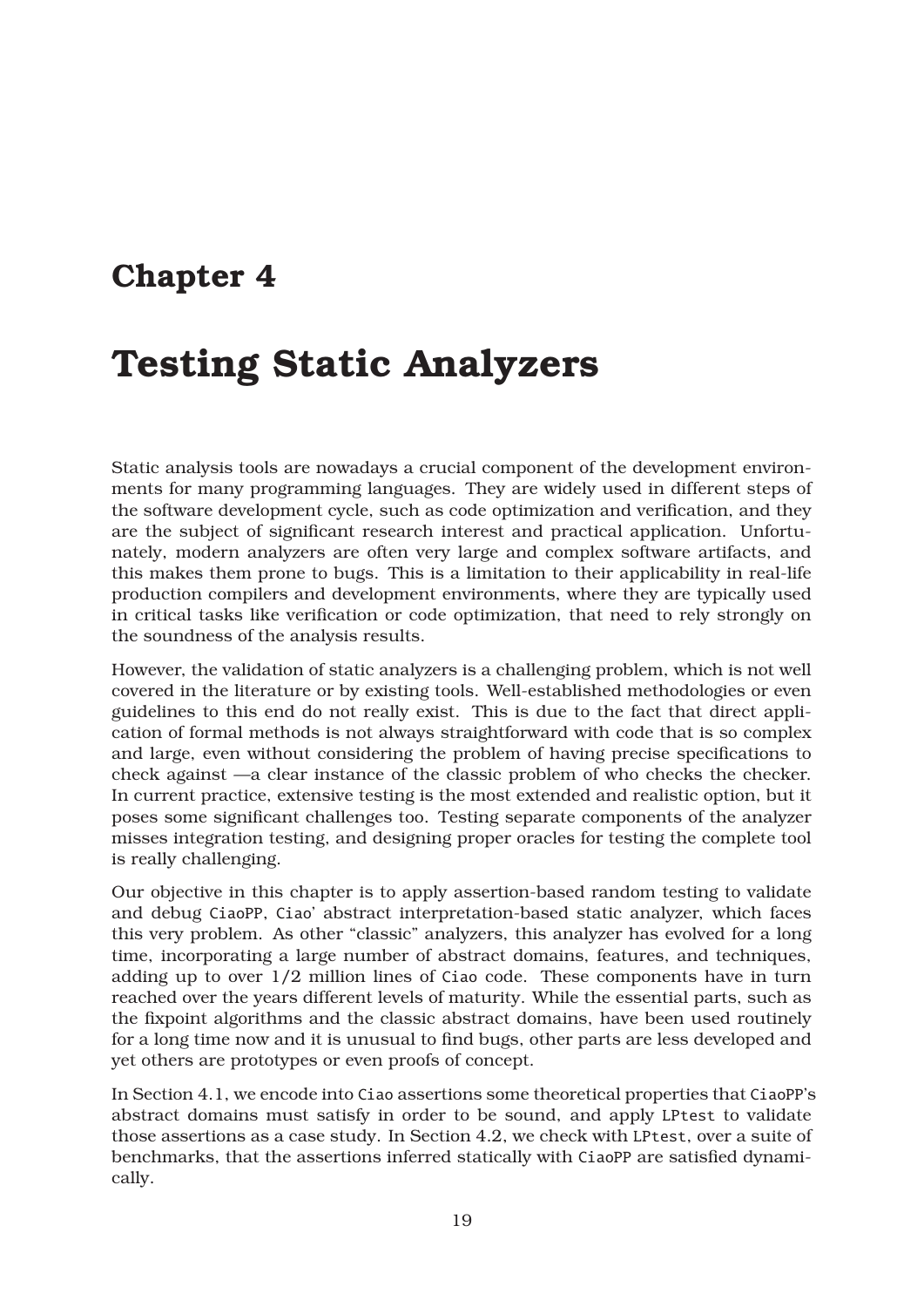#### **4.1 Testing Abstract Domain Properties**

In order to better illustrate the ideas presented in the previous chapter, we present in this section a case study of LPtest which consists in testing the correctness of the implementation of some of CiaoPP's abstract domains. In particular, we focus herein on the *sharing-freeness* domain [46] and the correctness of its structure as a lattice and its handling of builtins. Tested predicates include leq/2, which checks if an abstract value is below another in the lattice, lub/3 and glb/3, which compute the *least upper bound* and *greatest lower bound* of two abstract values, builtin\_success/3, which computes the *success substitution of a builtin* from a *call substitution*, and abstract/2, which computes the abstraction for a list of substitutions.

#### **4.1.1 Generation.**

✄

✄

Testing these predicates required generating random values for abstract values and builtins. The latter is simple: a simple declaration of the property builtin(F,A), which simply enumerates the builtins together with their arity, is itself a generator, and using the generation scheme proposed in Sec. 3.2 it becomes a random generator, while it can still be used as a checker in the run-time checking framework. The same happens for a simple declarative definition of the property shfr(ShFr,Vs), which checks that ShFr is a valid *sharing-freeness* value for a list of variables Vs. This is however not that trivial and proves that our generation scheme works and is useful in practice, since that property is not a regular type, and among others it includes sharing constraints between free variables. These two properties allowed us to test assertions like the following:

```
: pred leq_reflexive(X) : shfr(X,_) + not_fails.
2 \text{ leg\_reflexive(X)} := \text{leg}(X,X).3
4 :- pred lub(X,Y,Z) : (shfr(X,Vs), shfr(Y,Vs)) => (leq(X,Z), leq(Y,Z)).
5
\begin{bmatrix} 6 & : - \end{bmatrix} pred builtin_sucess(Func,Ar,Call,Succ)<br>7 (builtin(Func.Ar). length(Vs.Ar). s
       7 : (builtin(Func,Ar), length(Vs,Ar), shfr(Call,Vs))
       8 + (not_fails , is_det , not_further_inst([Call]))}
\overline{\mathcal{L}}
```
To check some assertions we needed to generate related pairs of abstract values. That is encoded in the precondition as a final literal leq(ShFr1,ShFr2), as in the next assertion:

```
:- pred builtins_monotonic(F, A, X, Y)
2 : (builtin(F,A), length(Vs,A), shfr(X,Vs), shfr(Y,Vs), leq(X,Y))<br>3 + not_fails.
      + not_fails.
4
5 builtins_monotonic(F,A,X,Y) :-
           builtin_success(F,A,X,X2), builtin_success(F,A,Y,Y2), leq(X2,Y2).
```
In our framework the generation is performed by producing first the two values independently, and checking the literal. This became inefficient, so we decided to write our own generator for this particular case. Finally, we tested the generation for arbitrary terms with the following assertion, which checks that the abstract value resulting from executing a builtin and abstracting the arguments on success is lower than the one resulting of abstracting the arguments on call and calling builtin\_success/3:

✂ ✁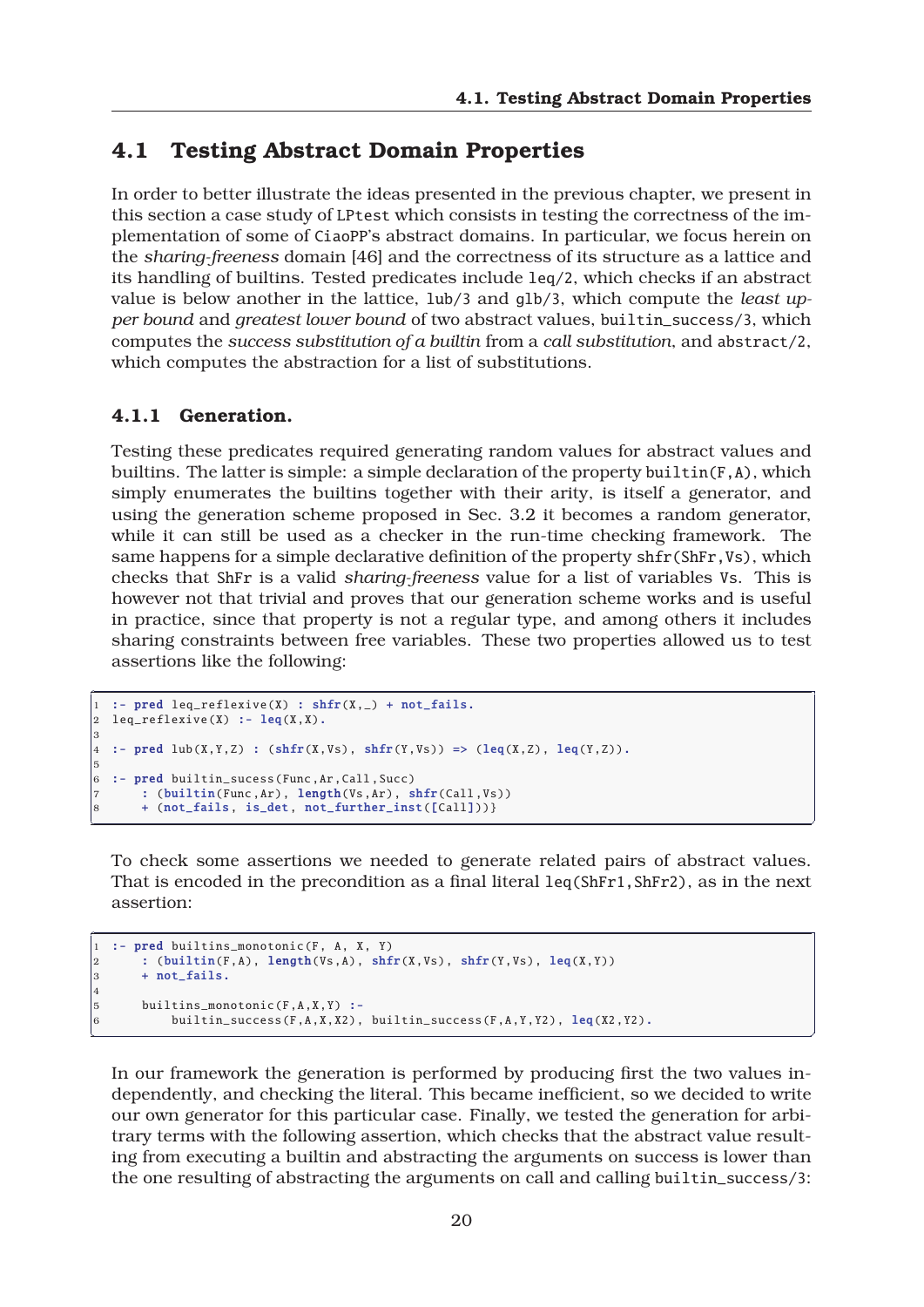```
✄
1 :- pred builtin_soundness(Blt, Args)<br>2 : (builtin(Blt), Blt=F/A, length<br>3 + not_fails.
         2 : (builtin(Blt), Blt=F/A, length(Args,A), list(Args, term))
         + not_fails.
4
5 builtin_soundess(Blt,Args) :- ...
```
### **4.1.2 Analysis.**

Many properties used in our assertions were user-defined, complex, and not native to CiaoPP, so there were many cases in which the analysis could not abstract them precisely. However, the analysis did manage to simplify or prove some of the remaining ones, particularly regular types and those dealing with determinism (+ is\_det) and efficiency (no\_choicepoints). Additionally, we successfully did the experiment of not defining the regular type builtin/2, and letting the analysis infer it on its own and use it for generation. We also tested by hand the finer integration between testing and analysis proposed in Sec. 3.3: some assertions involving builtins could not be proven for the general case, but this could be done for some of the simpler builtins, and thus testing could be avoided for those particular cases.

✂ ✁

### **4.1.3 Bugs Found.**

We did not find any bugs in the implementations for different domains of the lattice operations leq/2, lub/2, and glb/2. This was not surprising: they are relatively simple and commonly used in CiaoPP. However, we found several bugs in builtin\_success/2 (part of the description of the "transfer function" for some language built-ins) in some domains. Some of them were minor and thus had never been found or reported before: some builtin handlers left unnecessary choicepoints, or failed for the abstract value ⊥ (with which they are never called in CiaoPP). Others were more serious: we found bugs for less commonly-used builtins, and even two larger bugs for the builtins  $=$ /2 and  $=$ /2. The handler failed for the literal X=X and for literals like  $f(X) = g(Y)$ , both of which do not normally appear in realistic programs and thus were not detected before.

## **4.2 Testing Properties Inferred by the Analyzer**

In this section, we propose an algorithm that combines LPtest and some other basic components of Ciao's assertion framework in a novel way that allows testing the static analyzer almost for free. Intuitively, it consists in checking, over a suite of benchmarks, that the properties inferred statically are satisfied dynamically. The overall testing process, for each benchmark, can be summarized as follows: first the code is analyzed and the analysis results are expressed by the analyzer as assertions interspersed within the original code. Then these assertions are *switched* into runtime checks, that will ensure that violations of those assertions are reported at run time. Finally, random test cases are generated and executed to exercise those *runtime checks*. If any assertion violation is reported, since these assertions (the analyzer output) must cover all possible concrete executions, it means that the assertion was incorrectly inferred by the analyzer and thus that an error in the analyzer has been found. This process can be easily automated, and if it is repeated for an extensive and varied enough suite of benchmarks, it can be used to effectively validate (even if not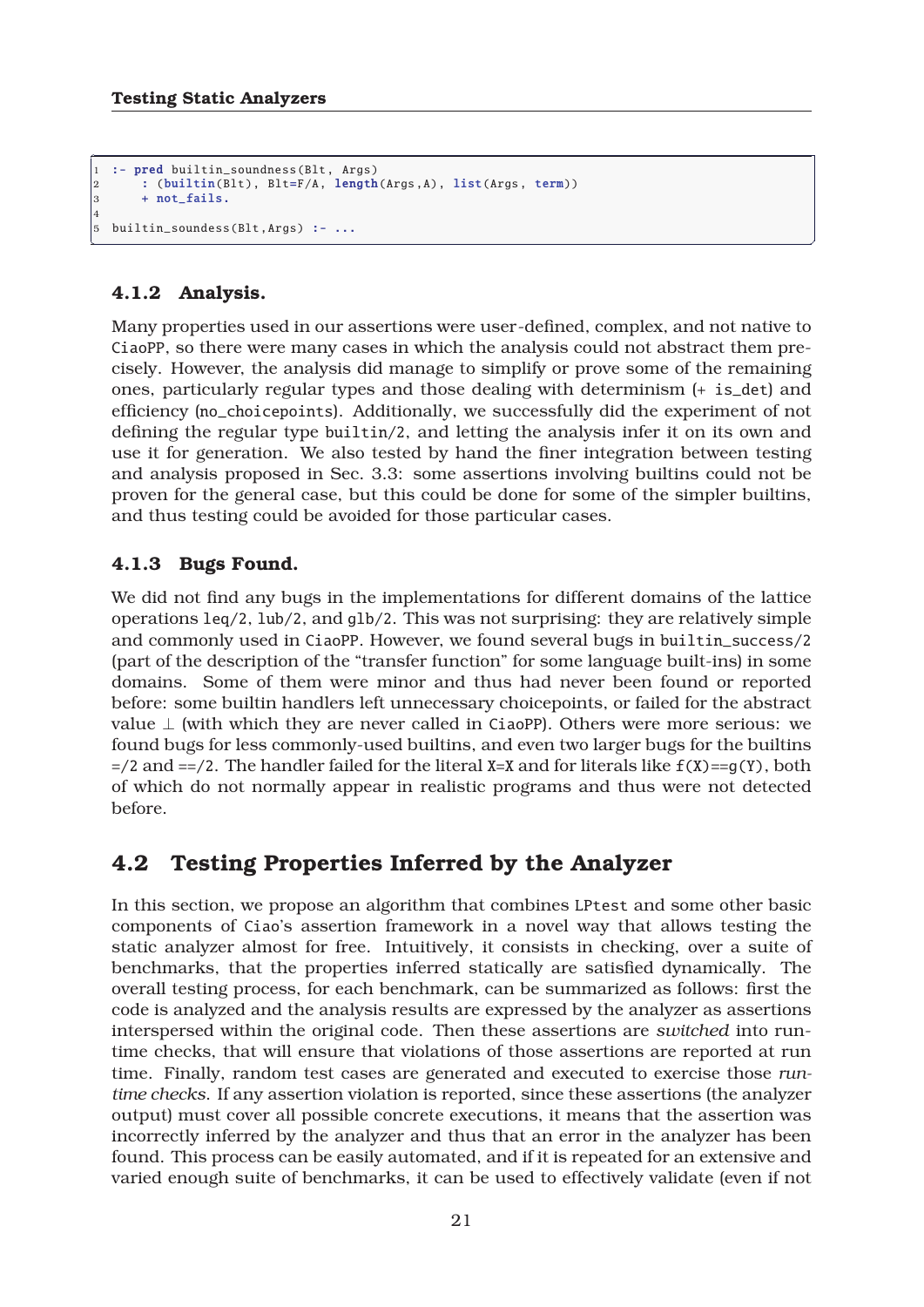fully verify) the analyzer or to discover new bugs. Furthermore, the implementation, when framed within the Ciao assertion-based validation framework, is very simple, since, as we will show, only a basic code transformation and a simple driver need to be implemented to obtain a very useful, working system.

The idea of checking at run time the properties or assertions inferred by the analysis for different program points is not new. For example, [57] successfully applied this technique for checking a range of different aliasing analyses. However, these approaches require the development of tailored instrumentation or monitoring, and require significant effort in their design and implementation. We argue that the testing approach is made more applicable, general, and scalable by the use of a unified assertion-based framework for static analysis and dynamic debugging, as the one of Ciao. As mentioned before, framing things in such a framework, the approach can be implemented with the already existing components in the system, in a very simple way, so much so that our initial prototype was, in fact, barely 50 lines of code long. We argue also that our approach is particularly useful in a mixed production and research setting like that of CiaoPP, in which there is a mature and domain-parametric abstract interpretation framework used routinely, but new, experimental abstract domains and overall improvements are in constant development. Those domains can easily be tested relying only on the existing abstract-interpretation framework, runtime-checking framework, and unified assertion language, provided only that the assertion language is extended to include the properties relevant for the domains.

#### **4.2.1 Overview of the Approach**

✄

 $\left| \begin{smallmatrix} 2 \ 3 \end{smallmatrix} \right|$ 

After introducing the relevant elements of the Ciao assertion model, we can now sketch the main idea of our approach with a motivating example. Assume we have this simple Prolog program, where the entry assertion indicates that the predicate is always called with its second argument instantiated to a list and the third a free variable:

✂ ✁

```
:- entry prepend(X,Xs,Ys) : (list(Xs), var(Ys)).
3 prepend(X, Xs, Ys) :-<br>4 Ys=[X|Rest],Ys=[X|Rest],
          Rest = Xs.
```
Assume that we analyze it with a *simple modes* abstract domain that assigns to each variable in an abstract substitution one the following abstract values: *g* (variable is ground), *v* (variable is free), *ng* (variable is not ground), *nv* (variables is not free), *ngv* (variable is not ground nor free), or *any* (nothing can be said about the variable). Assume also that the analysis is incorrect because it does not consider sharing (aliasing) between variables, so when updating the abstract substitution after the Rest=Xs literal, the abstract value for Ys is not modified at all. The result of the analysis will be represented, as explained in Chapter 2, as a new source file with interspersed assertions, as shown in Fig. 4.1 (lines 3-5, 8, 10, and 12). Note that the correct result, if the analysis considered aliasing, would be that there is no groundness information for Ys at the end of the clause (line 12), since there is none for X or Xs at the beginning either. Ys could only be inferred to be *nonvar*, but instead is incorrectly inferred to be *nonground* too (line 10). Normally unknown/1 properties would not actually appear in the analysis output, but are included for clarity.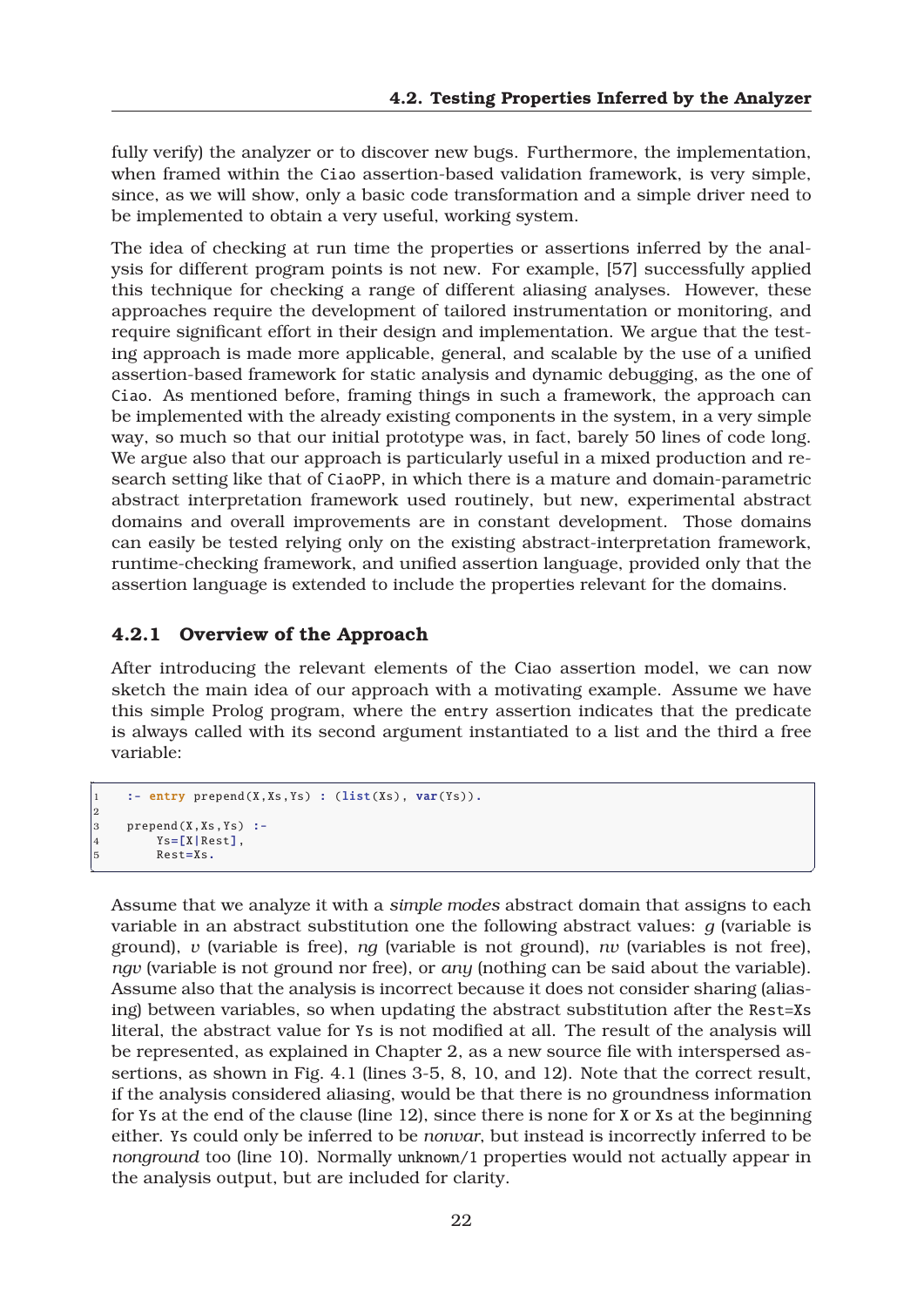✄

```
✄
          : entry prepend(X,Xs,Ys) : (list(Xs), var(Ys)).
\vert_{2}:- true pred prepend(X,Xs,Ys)
                   : (unknown(X), nonvar(Xs), var(Ys))
                   \Rightarrow (unknown(X), nonvar(Xs), nonground(Ys), nonvar(Ys)).
\begin{array}{c|c}\n3 & 4 \\
4 & 5 \\
6\n\end{array}\begin{vmatrix} 7 & \text{prepend}(X,Xs,Ys) & \text{: -}\\ 8 & \text{true((unknown(X))} \end{vmatrix}true((unknown(X), nonvar(Xs), var(Ys), var(Rest))),
\left|9\right\rangle \left|9\right\rangle \left|9\right\rangle \left|9\right\rangle \left|9\right\rangle \left|9\right\rangle \left|9\right\rangle \left|9\right\rangle \left|9\right\rangle \left|9\right\rangle \left|9\right\rangle \left|9\right\rangle \left|9\right\rangle \left|9\right\rangle \left|9\right\rangle \left|9\right\rangle \left|9\right\rangle \left|9\right\rangle \left|9\right\rangle \left|9\right\rangle 10 true((unknown(X), nonvar(Xs), nonground(Ys), nonvar(Ys), var(Rest))),
                   Rest = Xs.
                   12 true((unknown(X), nonvar(Xs), nonground(Ys), nonvar(Ys), nonvar(Rest))).
```
Figure 4.1: An incorrect simple mode analysis.

✂ ✁

```
: entry prepend(X,Xs,Ys) : (list(Xs), var(Ys)).
\vert2
3 :- check pred prepend(X,Xs,Ys)<br>4 : (unknown(X), nonvar(Xs)<br>5 :> (unknown(X), nonvar(Xs)
        : (unknown(X), nonvar(Xs), var(Ys))
        \Rightarrow (unknown(X), nonvar(Xs), nonground(Ys), nonvar(Ys)).
\left.\right|_7^67 prepend(X,Xs,Ys) :-<br>8 check((nonvar(X
        check((nonvar(Xs), var(Ys), var(Rest))),
9 Ys=[X|Rest],
10 check((nonvar(Xs), nonground(Ys), nonvar(Ys), var(Rest))),
        Rest = Xs,
        check((nonvar(Xs), nonground(Ys), nonvar(Ys), nonvar(Rest))).
\overline{\mathcal{L}}
```
Figure 4.2: The instrumented program.

What we would like at this point, is to be able to check dynamically the validity of the true assertions from the analyzer. Thanks to the different aspects of the Ciao model presented previously, the only thing needed in order to achieve this is to (**1**) *turn the status of the* true *assertions produced by the analyzer into* check, as shown in Fig. 4.2. This would normally not make any sense since these true assertions have been proved by the analyzer. But that is exactly what we want to check, i.e., whether the information inferred is incorrect. To do this, (**2**) we run the transformed program (Fig. 4.2) again through CiaoPP (Fig. 3.1) but *without performing any analysis*. In that case the check literals (stemming from the true literals of the previous run) will not be simplified in the comparator (since there is no abstract information to compare against) and instead will be converted directly to run-time tests. I.e., the check(Goal) literals will be expanded and compiled to code that, every time that this program point is reached, in every execution, will check dynamically if the property (or properties) within the check literal (i.e., those in Goal) succeed, and an error message will be emitted if they do not. The only missing step to complete the automation of the approach is to (**3**) use the random test case generator to generate a set of test cases for prepend/3, and run those test cases. The framework will ensure that instances of the goal  $prepend(X,Xs,Ys)$  are generated where Xs is a list and Ys is a free variable, but otherwise X and the elements of Xs will be instantiated to random terms. In this example, as soon as a test case is generated where both X and all elements in Xs are ground, the program will report a runtime-checking error in the check in line 12, letting us know that the third program-point assertion, and thus the analysis, is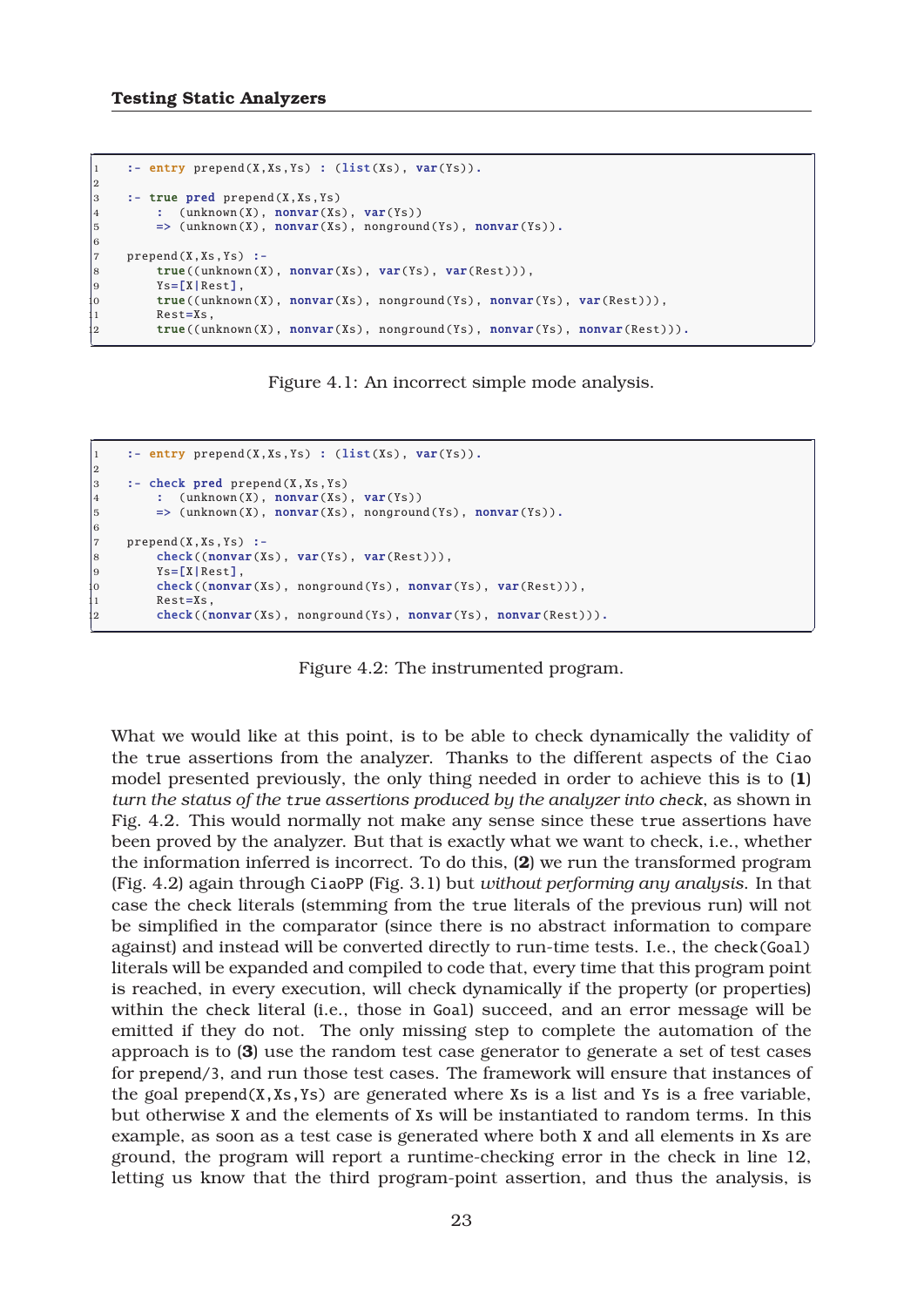incorrect.<sup>1</sup>

The same procedure can be followed to debug different analyses with different benchmarks. If the execution of any test case reports a runtime-checking error for one assertion, it will mean that the assertion was not correct and the analyzer computed an incorrect over-approximation of the semantics of the program. Alternatively, if this experiment, which can be automated easily, is run for an extensive suite of benchmarks without errors, we can gain more confidence that our analysis implementation is correct, even if perhaps imprecise (although of course we cannot have actual correctness in general by testing).

### **4.2.2 The Algorithm**

In this section we present in more detail the actual algorithm for combining the components of the framework used in order to test the static analyzer.

#### **4.2.2.1 Basic Reasoning Behind the Approach**

We start by establishing more concretely the basic reasoning behind the approach in terms of abstract interpretation and safe upper and lower approximations. The mathematical notation in this subsection is purely for readability, as a proper formalization is outside the scope of the paper, and in any case arguably not really necessary, thanks to the simplicity of the approach.

An abstract interpretation-based static analysis computes an over-approximation  $S^{\pm}_{P}$ of the collecting semantics  $S_P$  of a program P. Such collecting semantics can be broadly defined as a control flow graph for the program decorated at each node with the set of all possible states that could occur at run-time at that program point. Different approximations of this semantics will have smaller or larger sets of possible states at each program point. Let us denote by  $S'_P \subset_P S''_P$  the relation that establishes that an approximation of  $S_P$ ,  $S_P''$ , is an over-approximation of another,  $S_P'$ . The analysis will be correct if indeed  $S_P \subset_P S_P^+$ .

Since  $S_P$  is undecidable, this relation cannot be checked in general. However, if we had a good enough under-approximation  $S_P^-$  of  $S_P$ , it can be tested as  $S_P^- \subset_P S_P^+$ . If it does not hold and  $S_P^-\not\subset_P S_P^+$ , then it would imply that  $S_P\not\subset_P S_P^+$ , and thus, the results of the analysis would be incorrect, i.e., the computed  $S_P^+$  would not actually be an over-approximation of  $S_P$ .

An under-approximation of the collecting semantics of  $P$  is easy to compute: it suffices with running the program with a subset  $I^-$  of the set I of all possible initial states. We denote the resulting under-approximation  $S_P^{I^-}$ , and note that  $S_P = S_P^I$ , which would be computable if  $I$  is finite and  $P$  always terminates. That is the method that we propose for testing the analysis: selecting a large and varied enough  $I^-$ , computing  $S_P^{I^-}$  and checking that  $S_P^{I^-} \subset_P S_P^+$ .

A direct implementation of this idea is challenging. It would require tailored instrumentation and monitoring to build and deal with a partially constructed collecting semantic under-approximation as a programming structure, which then would need to be compared to the one the analysis handles. However, as we have seen the process

 $1$ In the discussion above we have assumed for simplicity that the original program did not already contain check assertions. In that case these need to be treated separately.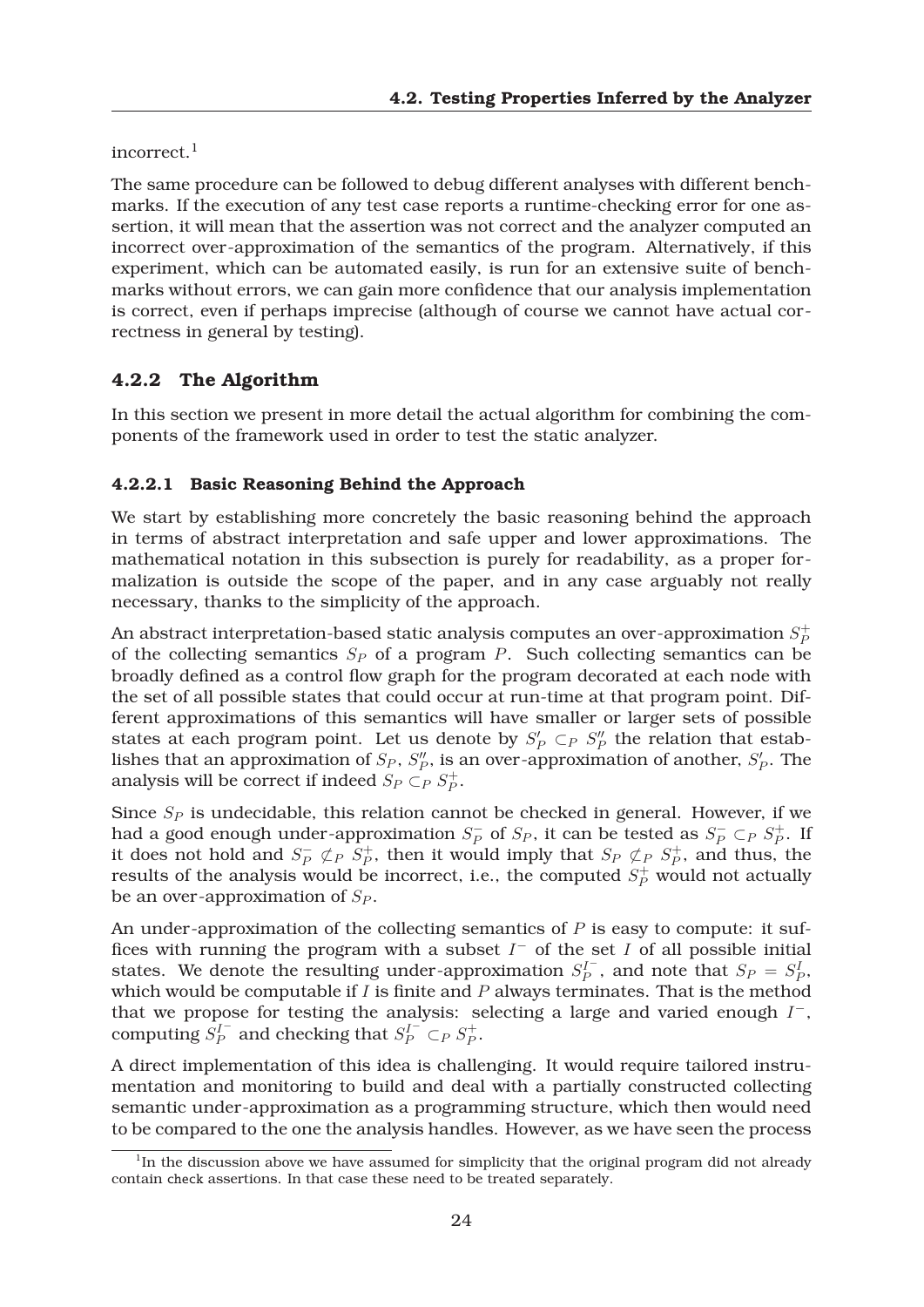| <b>Algorithm 1</b> Analysis Testing Algorithm (for program $P$ and domain $D$ ) |                                                                                            |  |  |  |
|---------------------------------------------------------------------------------|--------------------------------------------------------------------------------------------|--|--|--|
|                                                                                 | 1: <b>procedure</b> $\text{ANATEST}(P, D)$                                                 |  |  |  |
| 2:                                                                              | $result \leftarrow \text{None}$                                                            |  |  |  |
| 3:                                                                              | $P_{an} \leftarrow$ analyze and annotate P with domain D (incl. program-point assertions). |  |  |  |
| 4:                                                                              | $P_{check} \leftarrow P_{an}$ where true assertion status is replaced by check             |  |  |  |
| 5:                                                                              | $P_{rteheck} \leftarrow$ instrument $P_{check}$ with run-time checks                       |  |  |  |
| 6:                                                                              | repeat                                                                                     |  |  |  |
| 7:                                                                              | Choose an exported predicate $p$ and generate a test case $input$                          |  |  |  |
| 8:                                                                              | <b>if</b> $p(input)$ in $P_{check}$ produces runtime errors <b>then</b>                    |  |  |  |
| 9:                                                                              | $result \leftarrow \text{EROR}(input)$                                                     |  |  |  |
| 10:                                                                             | <b>else if</b> maximum number of test executions is reached <b>then</b>                    |  |  |  |
| 11:                                                                             | $result \leftarrow TIMEOUT$                                                                |  |  |  |
| 12:                                                                             | <b>until</b> $result \neq \text{None}$ <b>return</b> result                                |  |  |  |
|                                                                                 |                                                                                            |  |  |  |

**Algorithm 1** Analysis Testing Algorithm (for program P and domain D)

can be greatly simplified by reusing some of the components already in the system, following these observations:

- We can work with one initial state  $i$  at a time, following this reasoning:  $S_P^{I^-} \subset_P S_P^+ \iff \forall i \in I^-$ ,  $S_P^{\{i\}} \subset_P S_P^+$ .
- We can use the random test case generation framework for selecting each initial state i.
- Instead of checking  $S_P^{\{i\}} \subset_P S_P^+$ , we can instrument the code with *run-time checks* to ensure the execution from initial state  $i$  does not contradict the analysis at any point. That is, that the state of the program at any program point is contained in the over-approximation of the set of possible states that the analysis inferred and output as Ciao assertions.

#### **4.2.2.2 The Algorithm**

We now show the concrete algorithm for implementing our proposal, i.e., the driver that combines and inter-operates the different components of the framework to achieve the desired results. The essence of the algorithm (Alg. 1) is the following: nondeterministically choose a program  $P$  and a domain  $D$  from a collection of benchmarks and domains, and execute the  $ANATERST(P, D)$  procedure until an error is found or a limit is reached. Unless the testing part is ensured to explore the complete execution space, it could in principle be useful to revisit the same  $(P, D)$  pair more than once. When the algorithm detects a faulty program-point assertion for some input (ERROR(input)), it means that the concrete execution reaches a state not captured by the (over-approximation of the) analysis. In such case it is possible to reconstruct (or store together with the test output) additional information to diagnose the problem. E.g., comparing the concrete execution trace (which is logged during testing) with the analysis graph (recoverable from  $P_{an}$ , the program annotated with analysis results), domain operations (inspecting the analysis graph), and transfer functions (from predicates that are *native* to each domain).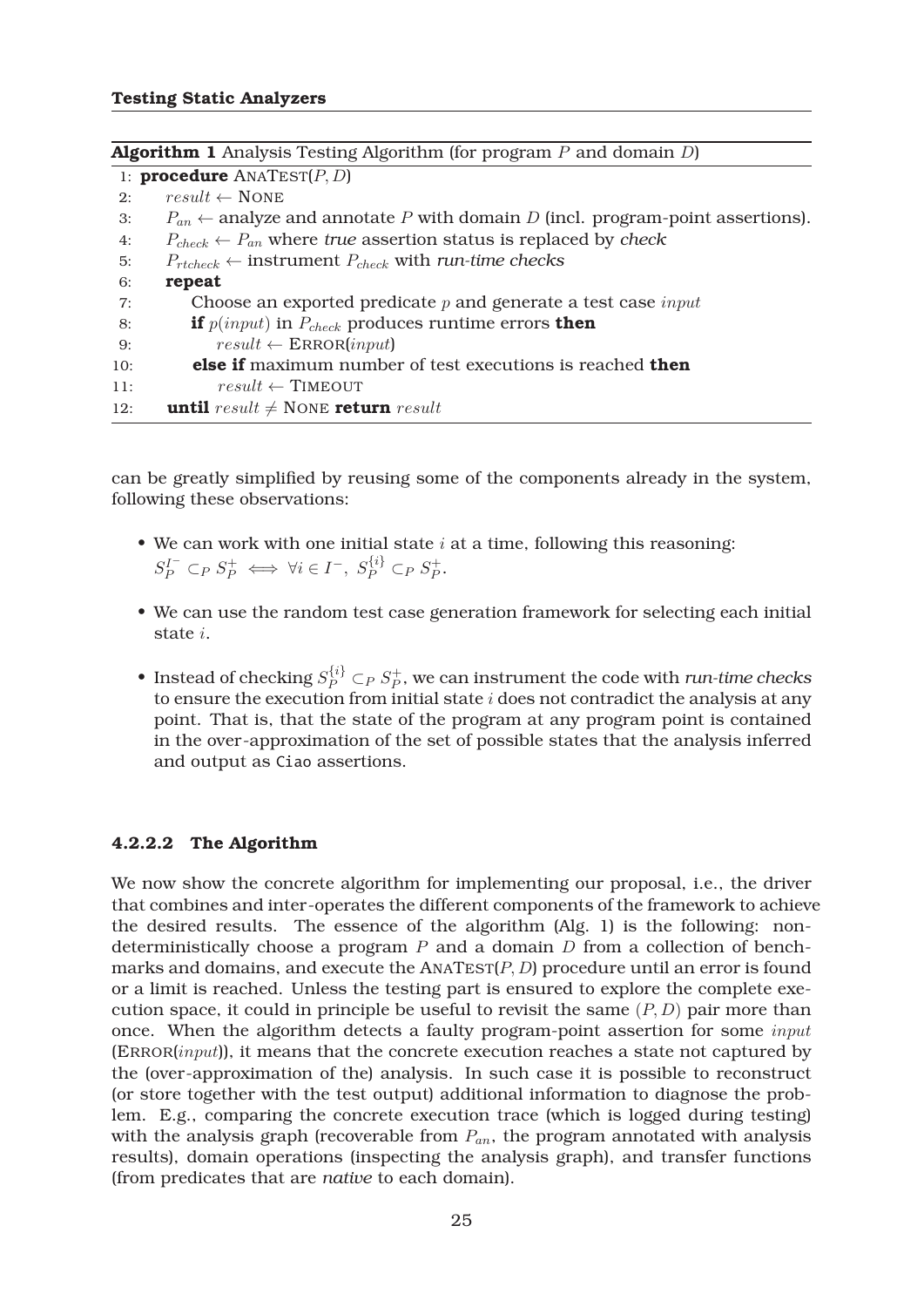#### **4.2.2.3 Other Details and Observations**

We now discuss some details and observations on the algorithm that may have been left out or oversimplified in the algorithm sketch:

**4.2.2.3.1 Analysis Crashes.** An implicit assumption throughout our discussion so far is that the analysis always terminates without errors, but the results computed may be unsound. Of course, it is also possible that a bug in the analysis produces a crash, or even leads to non-termination. It is also possible that the analysis output is malformed (e.g., there are missing assertions in  $P_{an}$ ). Those errors are of course also checked and reported by our tool. Non-termination is handled with timeouts and possible warnings (both for analyses and concrete executions).

**4.2.2.3.2 Benchmark Selection.** No prior requirement is imposed on the origin or characteristics of the benchmark suite. It could consist of automatically generated programs, an existing benchmark suite, or just real-life code. Each may have its own advantages and disadvantages (e.g., automatically generated code may test more convoluted or corner cases, but real-life code may find the bugs that actually occur in programs), but in principle, our approach is agnostic in this regard.

**4.2.2.3.3 Entry Points.** There is no restriction regarding the number of entry points or inputs to a program to be analyzed for. It is common in tools related to ours to use as benchmarks programs with a single entry point with no inputs (e.g., just a single void main() function as entry point for C). Our benchmarks are typically Ciao modules, and their entry points to analysis and testing are their exported predicates. In Ciao programs signatures and types (as well as *entry* assertions) are optional. Admissible inputs (i.e., the initial set of possible states for analysis or test case generation) can be specified by writing assertions for the exported predicates, by means of *entry* assertions, or skipped altogether. Note also that if our benchmarks had the restriction mentioned above (in our case, exporting only a main/0 predicate), then test case generation would not be needed for our algorithm.

**4.2.2.3.4 Test Case Generation.** In the absence of *entry* assertions, the test case generation framework [11] has already some mechanisms to generate relevant test cases, instead of random, nonsensical inputs which would exercise few *run-time checks* before failing. However, these generators have limitations, and the assertionbased testing framework is in fact best used with assertions that have descriptiveenough call patterns, or with custom user-defined generators in their absence. To tackle this problem, our tool makes also use of *test* assertions when available in the benchmarks, using also the test cases specified in the benchmarks besides those randomly generated. This can help, e.g., when using a benchmark that works with files and has paths as input, for which relevant test cases would not likely be found with random generation. Note however that the tool would still work without any *entry* or *test* assertions; it would just become less effective.

**4.2.2.3.5 Error Diagnosis and Debugging.** It is important to note that although error diagnosis and debugging is primarily left for the user to manually perform, our tool facilitates the task in some aspects. Firstly, the *assertion-based testing* tool supports shrinking of failed test cases, so we can expect reasonably small variable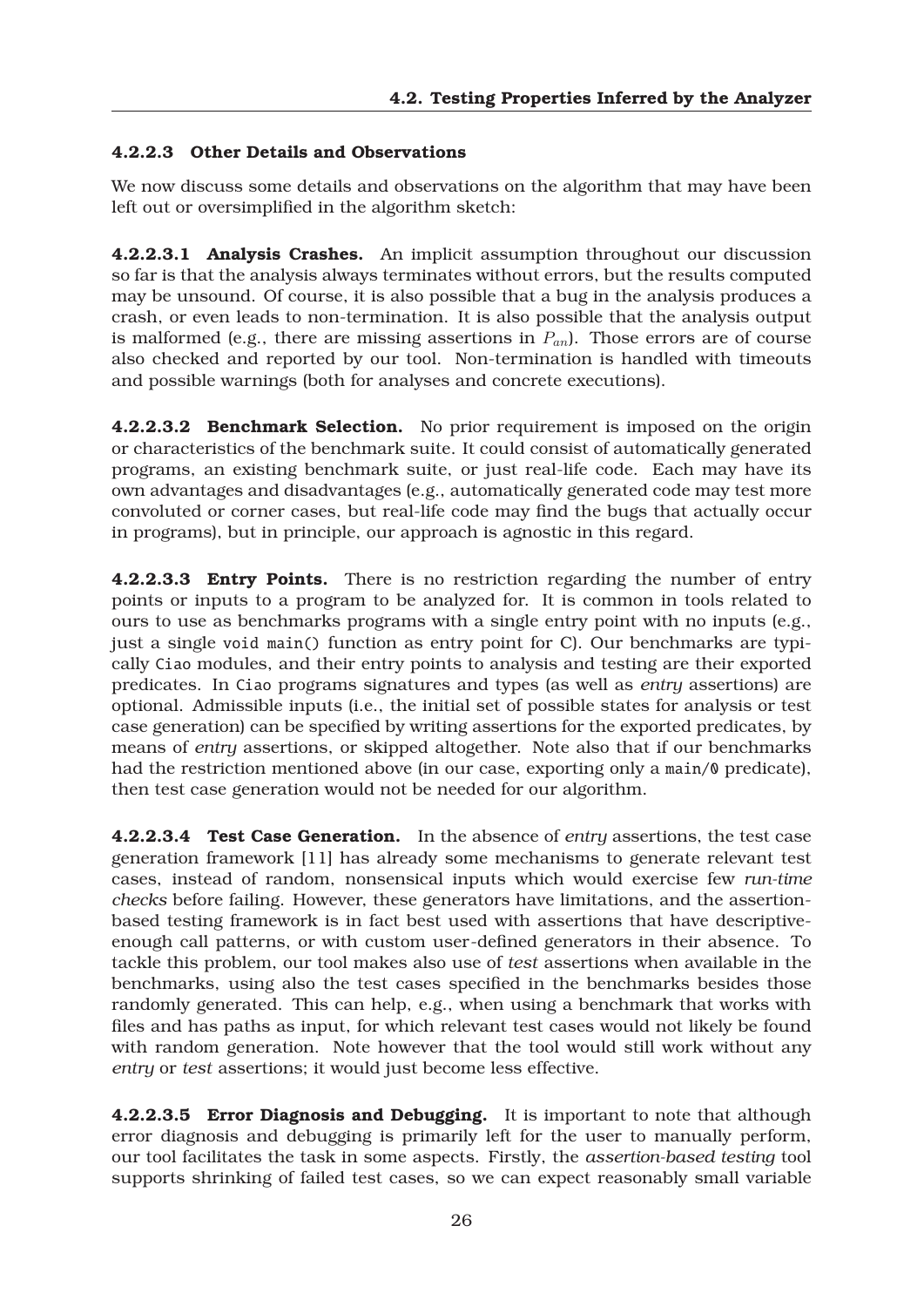substitutions in the errors reported. Note however that benchmark reduction, e.g., by delta debugging [59], is currently not supported. Secondly, as sketched in Algorithm 1, the error location and trace reported by the *runtime-checks* instrumentation provide an approximated idea of the point where the analysis went wrong, if not of the reason why. For example, if the *runtime-check* error points to a *program-point* assertion right after a call to a builtin, then we typically know that the analysis erred in the builtin handler.

**4.2.2.3.6 Multivariance and Path-Sensitivity.** As presented, our approach might miss some analysis errors even when the right test cases are used, since we have apparently disregarded multi-variance and path-sensitivity. In fact in CiaoPP the information inferred is fully multi-variant, and separate path information is kept to each variant. However, in order to produce an output that is easy for the programmer to inspect, i.e., that is close to the source program, when outputting the analysis results CiaoPP by default combines the different versions of each predicate (and the associated information) into a single code version and a single combined assertion for each program point and predicate. If this default output is used when implementing our approach, it is indeed entirely possible that the analysis errs at a program point in one path but the algorithm never detects it: this can happen if, for example, in another path leading to the same program point (such that the two paths and their corresponding analysis results are collapsed –lubbed– together at the same program point) the analysis infers a too general value (higher in the domain lattice) at that program point and thus, the error is not detected. However, this potential problem is easily addressed by simply changing the corresponding flag in CiaoPP so that the different versions are not collapsed and are instead *materialized* into different predicate instances. This is done in CiaoPP by selecting the *versions* transformation prior to emitting the output. In this case multiple versions may be generated for a given predicate, if there are separate paths to it with different abstract information, and the corresponding analysis information will be annotated separately for each abstract path through the program in the program text of the different versions, avoiding the problem mentioned above.

### **4.2.3 Applications and Examples**

In this section we discuss interesting use cases and applications of our approach. As observed before, our testing technique can be seen as a sanity or coherence check, and thus it can be targeted to test different components of the system depending on which ones are assumed to be trusted. Some examples follow. A few of them have actually been implemented and we report on them in the following section. We hope to implement the others in our future work.

#### **4.2.3.1 Debugging Abstract Domains.**

The first application of our approach, which has been illustrated in the examples, is to test the abstract domains. In general the Ciao abstract interpretation engine (the *fixpoint algorithms* and all the surrounding infrastructure of the system, into which the domains are "plugged-in") includes the components of the analyzer we trust most, since they have been used and refined for more than 30 years. Thus, it makes sense to take this as the trusted base and try to find errors in the domains.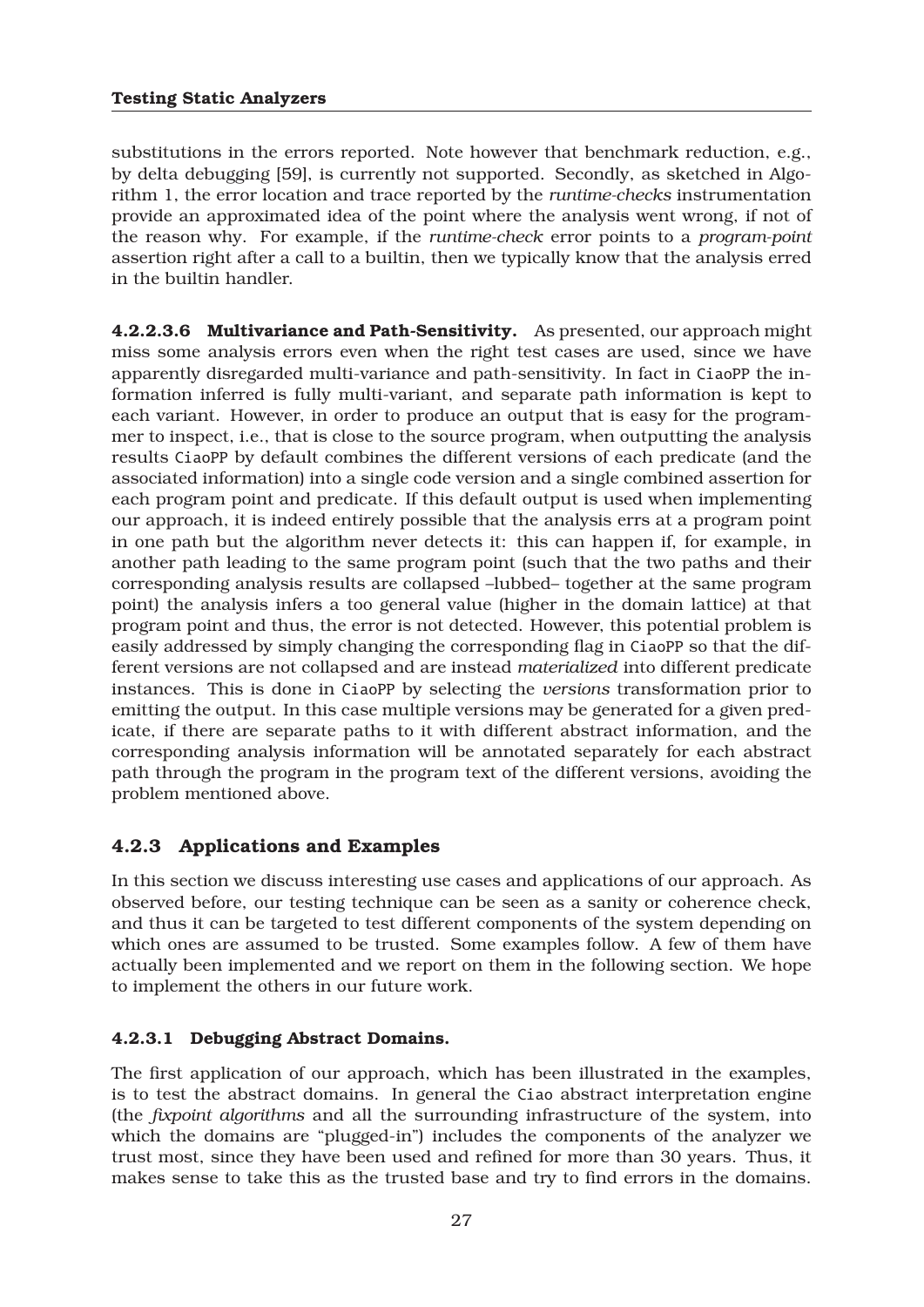This situation is realistic and frequent, since CiaoPP is at the same time a production and a research tool, and new domains are constantly being developed. In order to test a new domain with the algorithm proposed, two components need to be present. The first one is a translation interface from the abstract values in the domain to Ciao properties, which is needed to express the analysis results as assertions. But note that this is actually already a requirement for any abstract domain that intends to make full use of the framework, so it is normally implemented anyway in all domains. The other component is to have builtin checks for those properties to be used by the *run-time checking* framework, if those properties are declared native and not written in the source language and thus already runnable and checkable. This is also a standard requirement on domains to be able to make full use of the framework, so they are typically also implemented with the domain. In particular, all current Ciao abstract domains include the functionalities mentioned, and can be tested as is with the proposed approach. We show the results for some of them in the case study described in Sec. 4.2.4.

#### **4.2.3.2 Debugging Trust Assertions and Custom Transfer Functions.**

One feature of CiaoPP's analyses is that they can be guided by the user, which can feed the analyzer with information that can be assumed to be true at points where otherwise the analysis would lose precision. We have already introduced in Sec. 2.1 one of these mechanisms, *trust* assertions, but there are others. One is custom abstract transfer functions, similar to those that need to be implemented for abstracting each builtin within each domain, but that the user can provide for any predicate. A particular instance of this mechanism is when the user specifies that one predicate is indistinguishable from or should behave like another with respect to a domain: the *equiv* declaration. Our approach can be used to test these mechanisms too. Both to test that they are applied correctly by the analyzer, if the user-provided information is trusted to be correct, and to test that the user-provided information is correct, if what is trusted is that the information is applied correctly. The latter is in particular very useful, since even a completely sound analyzer can produce unsound results if it assumes some property to be true when it is actually not, and thus there will always be the need to test such properties.

#### **4.2.3.3 Testing the Abstract Interpretation Engine.**

Another idea that comes to mind is whether we can test the abstract interpretation engine (the *fixpoint algorithms* and all the surrounding infrastructure of the framework) instead of the domains, by using domains that are simple enough to be used as a trusted base. While the classic algorithms are quite stable, new fixpoints are also added to the system (e.g., recently a modular and incremental fixpoint) which can of course bring new bugs. A first abstract domain that could be useful for this purpose is the *concrete domain* itself (which is actually implemented in CiaoPP as the *pd* –partial deduction– domain). If we give the analysis a singleton set of initial states as entry point, the analyzer should behave as an interpreter for the program starting from that initial state, provided the program terminates. The assertions resulting from this "analysis" will use the =/2 property and be essentially a program which is adorned at each program point with the concrete states(s) that the analyzer infers will be occurring at run time, expressed as conjunctions of substitutions using  $=$ /2. Then, when running this program, the *run-time checks* would check that the variables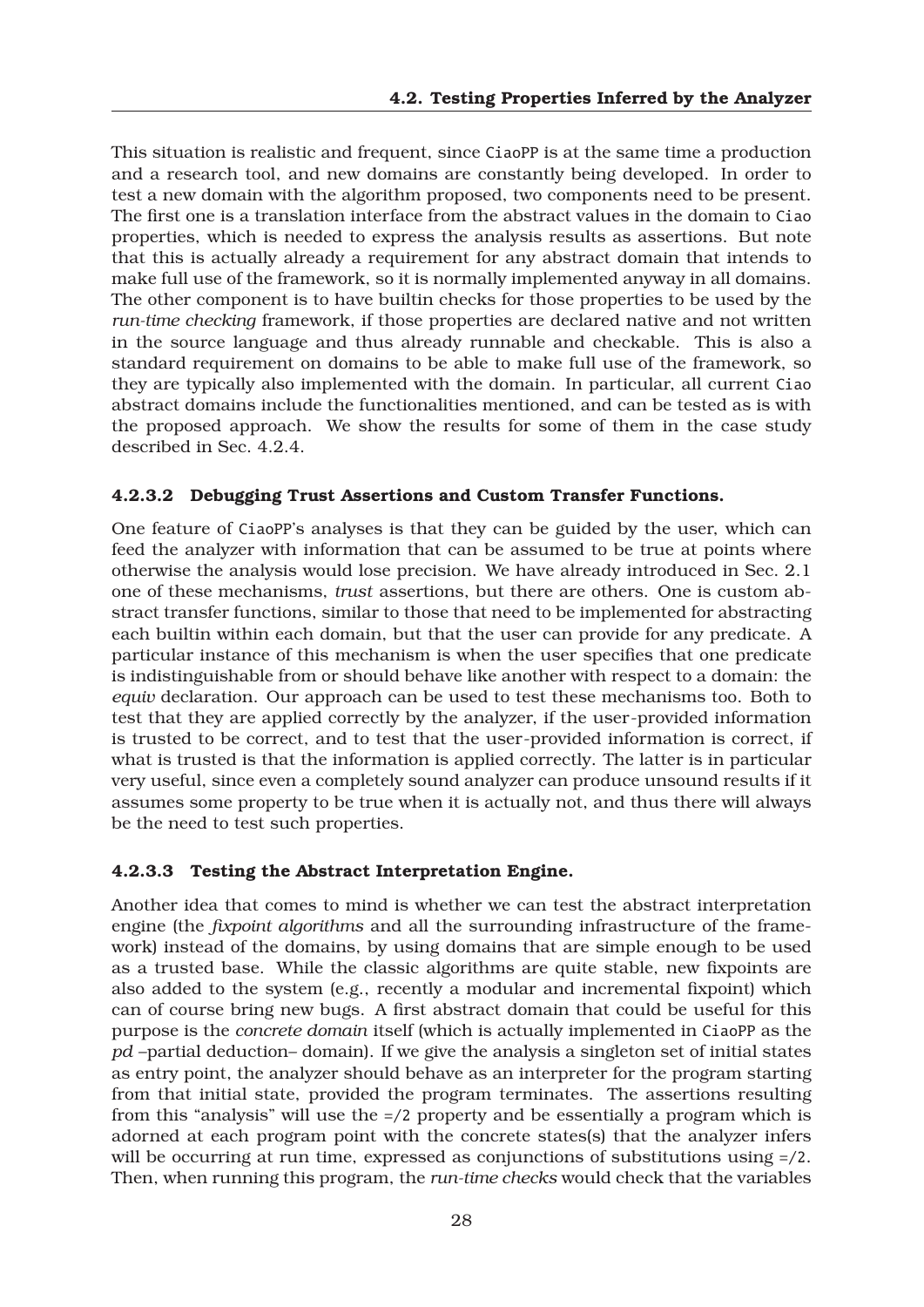are indeed instantiated to the concrete values inferred. Non-deterministic programs could be equally handled with member/2 ( $\in$ ) instead of =/2 (=). A second domain that could be useful in this context is the *pdb* domain, which can be used to perform *reachability* analysis. The properties appearing in the assertions resulting from this analysis would just be possibly\_reachable/ $\emptyset$  ( $\top$ ) and not\_reachable/ $\emptyset$  ( $\bot$ ), which indicates if a program point is definitely unreachable at run-time.2 The *run-time checks* would just report an error any time a check for the property not\_reachable/ $\emptyset$  ( $\bot$ ) is invoked at run time. This test would then detect if the analyzer incorrectly marks reachable parts of the program as unreachable.

#### **4.2.3.4 Testing the Overall Consistency of the Framework.**

So far we have focused on applications in testing analysis soundness. But doing so has the implicit assumption that there are clear semantics and specifications for the analyzer to follow, and that is not always the case. Sometimes the semantics is underspecified, and then a discrepancy between what the analysis infers and what the program executes is not so much an error but a disparity in the interpretation of such an under-specification. In those cases our tool helps ensure that at least the analysis and run-time semantics are consistent. A relevant example can be found in the case of the abstraction of built-ins within abstract domain implementations. For some of them the specification is not complete (sometimes even the ISO-Prolog standard) and again our tool can at least check for inconsistencies in the interpretations made by the analyses and the run-time system.

In this same line, the tool has helped us find inconsistencies between the understanding of Ciao properties in the analysis and in the *runtime-checks* framework. With many properties this cannot happen (e.g., with pure predicates) because both the analysis and the run-time checking derive the semantics from the actual code defining the property. But for more complex properties the implementations may be different, perhaps developed by different people, with different interpretations of the property semantics. An actual example is the property cardinality/3, which provides upper and lower bounds to the number of solutions that a predicate might produce. It is a property that has not seen a lot of use (determinacy and/or nonfailure are the ones used most frequently), and our experimental evaluation exposed that for cardinality/3 the analysis was considering only different solutions while the *runtime-checks* framework counted also repeated ones.

#### **4.2.3.5 Integration Testing of the Analyzer and Third Parties.**

Finally, even if every piece of the analyzer is validated separately, our tool can still help in testing how all its parts integrate together to form a functional and sound analyzer, and, even more interestingly, it can also test the correctness of the different integrations with external or third party solvers used by the analyzer (e.g., the PPL library).

<sup>&</sup>lt;sup>2</sup>Note that this, combined with non-failure analysis [18, 7], can also infer definitely\_reachable/0, but that is a more complex domain.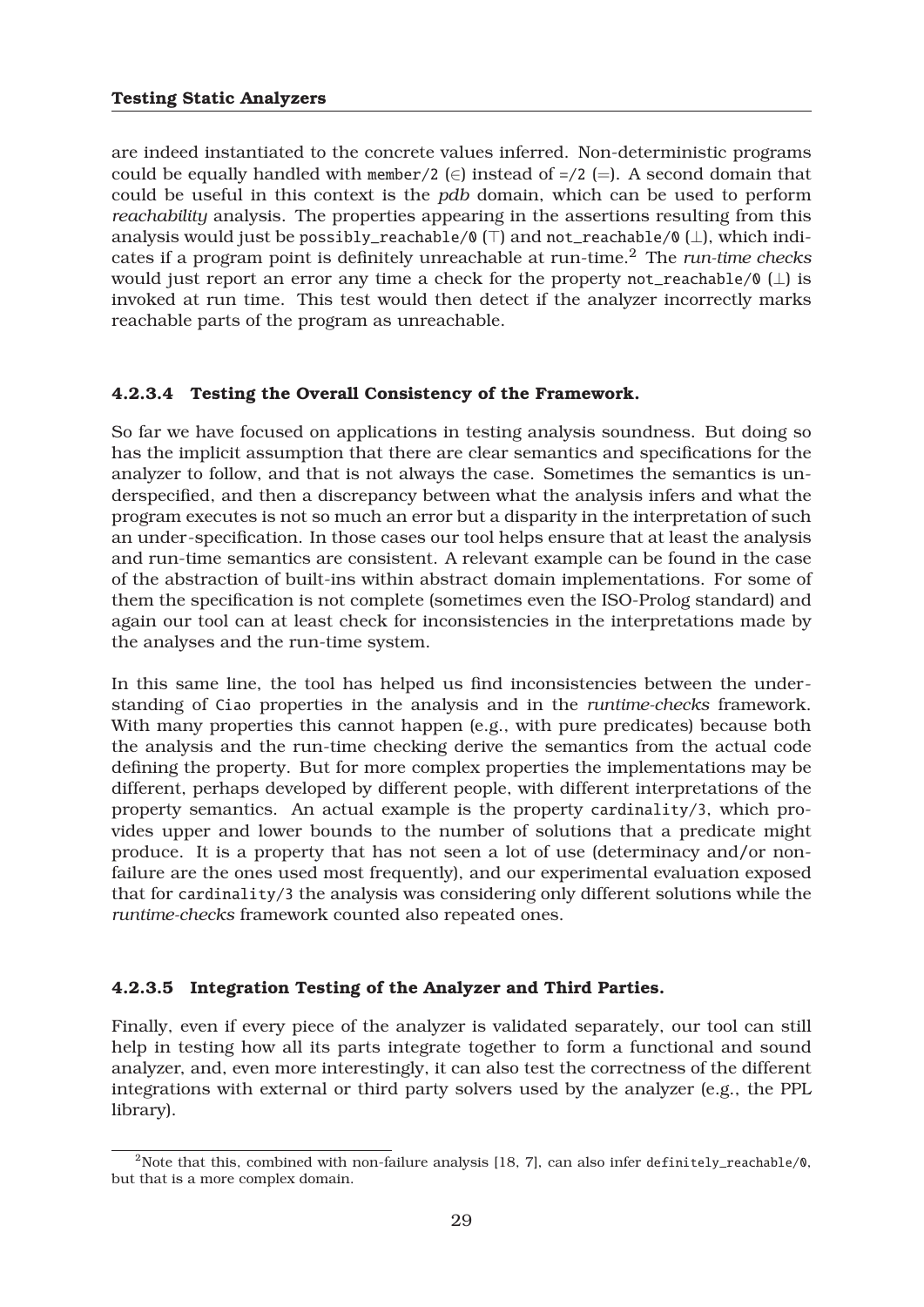| <b>Abstract Domain</b> | <b>Properties Abstracted</b> | Maturity Level | <b>References</b> |
|------------------------|------------------------------|----------------|-------------------|
| shfr                   | aliasing, modes              | mature         | $[47]$            |
| def                    | aliasing, modes              | intermediate   | [20]              |
| gr                     | aliasing, modes              | intermediate   | [8]               |
| eterms                 | types                        | mature         | [56]              |
| etermsvar              | types                        | experimental   | [56]              |
| nf                     | failure                      | mature         | [18, 7]           |
| det.                   | determinism                  | mature         | [40, 41]          |

Table 4.1: Domains used for the evaluation of the approach.

#### **4.2.4 A More Detailed Case Study**

As a case study, in order to validate our approach and confirm its effectiveness, we have studied further the *Debugging Abstract Domains* application of Section 4.2.3, by applying our prototype more systematically to some of the analyses in CiaoPP.

#### **4.2.4.1 Setup.**

The analyses tested all use the standard configuration of the abstract interpretation framework (i.e., the *PLAI* fixpoint, multi-variance on calls, etc.) but differ in the abstract domains used for the analysis. The complete list of abstract domains tested can be seen in the first column of Table 4.1. The second column indicates the different properties which the domains reason about, such as variable aliasing, variable modes, variable types, (non)failure, or determinism. The domains range in maturity, from stable domains like *shfr* and *eterms*, to mere prototypes like *etermsvar*. The third column of the figure indicates this level of maturity with three different values: *mature*, *intermediate*, *experimental*. For more details about the domains we refer to the citations in the fourth column.

The experiment has been run over some selected benchmarks with increasing levels of complexity and language features. We have started with simple, existing CiaoPP benchmarks used for, e.g., demos, statistics and integration testing, for which in principle the analyses tested should be correct. Then we have continued with a large database of anonymized solutions for Prolog assignments in undergraduate courses, which on one hand are not expected to use necessarily the most sophisticated features of the language (although there are always exceptions), but on the other hand are known to exhibit a high degree of creativity in combining language elements in unusual and unpredictable ways, including many that do not make sense at all. The intuition is that these combinations may exercise corner cases of the analyses in a similar (but hopefully somewhat more focused way) than random program generation. Finally, we have applied the experiment to some selected modules of the Ciao code base using more advanced features. Additionally, we have cherry-picked some benchmarks which were expected to reveal some known bugs, either still unfixed or explicitly reintroduced in the system for this experiment, and some using deliberately features not supported by a particular analysis such as, e.g., attributed variables. Some of the benchmarks have been modified by adding *entry* assertions to guide test case generation, and existing test cases from unit tests (i.e., *test* assertions) have been used in modules where using random test cases is ineffective or just plain dangerous (e.g., predicates that have files as input). The experiments were run with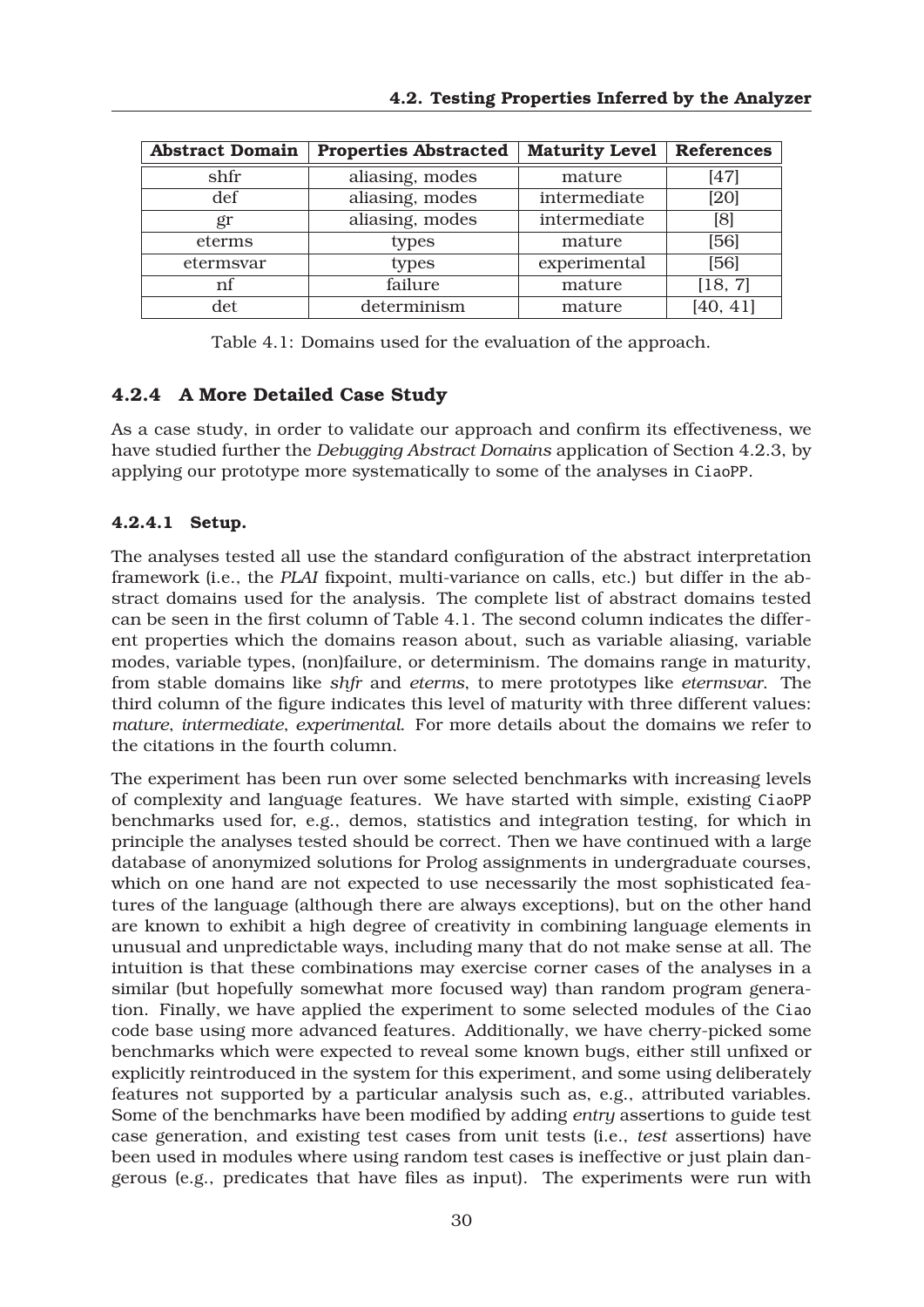Ciao/CiaoPP version 1.19-221.

#### **4.2.4.2 Results.**

While we are planning on performing a larger set of experiments,  $3$  the results so far are promising and have allowed us to draw some interesting conclusions and observations. A good number of bugs and inconsistencies were indeed found using the technique, many of them known but also some new ones. First, our experiment was successful in finding known bugs in previous versions of the analyses, that have now been fixed, and also in revealing known limitations of different analyses for some language features. For example, the fact that some of the aliasing domains do not support rational terms was easily detected, and also that many domains do not support attributed variables. Some new, but still not unexpected bugs were found in one of the most experimental domains (*etermsvar*). Furthermore, also a few new bugs were found even in mature domains. These are typically related to the handling of rarely-used built-ins, which explains why they have gone unnoticed, but they are still bugs and have been (or are being) fixed. In addition, while the testing process was aimed at the domains, it also uncovered some bugs in related components of the Ciao assertion framework and their integration, which have been fixed too. We thus conclude that our approach is indeed effective in revealing and discovering bugs and inconsistencies in the domains and also in the overall framework.

Another overall conclusion from the experiment is that benchmark selection is very important when focusing our approach on testing specific domains. No bugs were found for the most mature domains using standard benchmarks and the undergraduate Prolog assignments. The subtle bugs mentioned before in less-used built-ins were found instead when using benchmarks extracted from Ciao's code base, i.e., in complex, system code. On the other hand, a good number of errors were found in the experimental domain with even the simpler benchmarks. In fact, in this case, the many errors triggered obfuscated sometimes the real (possibly multiple) origin of the problems, but this is to be expected in immature code: consider for example that just the ISO-standard contains a very large set of built-ins and the implementation of an experimental domain typically does not support all of them.

Finally, it is important to point out that we also found out that there are some bugs that are unlikely to be found with benchmarks like the ones used in the tests, because they are bugs that will probably never occur in realistic programs. One example is the simple bug found in [11] for the handler of the builtin =/2 in the *sharingfreeness* domain. The code did not consider that the two arguments could be the same variable, and thus the analysis failed for any program with the literal X=X. Since that literal always succeeds and is redundant in every program, it will likely not appear in any reasonable benchmark and this error would not be detected by our tool. To find bugs of this kind with our approach, randomly generated benchmarks would be needed.

<sup>&</sup>lt;sup>3</sup>We are working on including the technique as part of the Ciao continuous integration infrastructure, and plan to report on a larger number of CiaoPP analyses over a wider range of programs.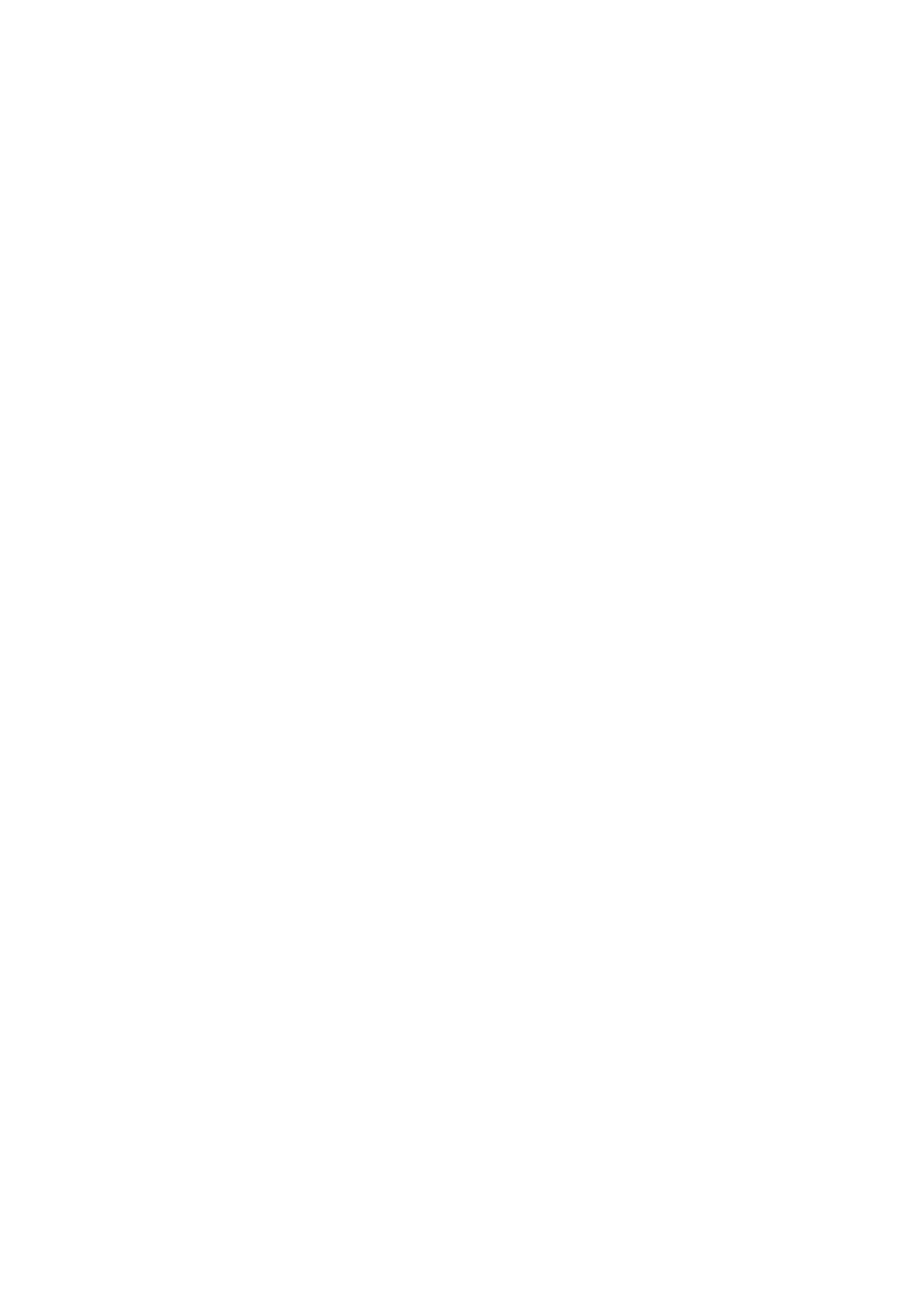## **Chapter 5**

## **Related Work**

Random testing has been used for a long time in Software Engineering [23]. As mentioned before, the idea of using properties and assertions as test case generators was proposed in the context of the Ciao model [5, 28, 50] for logic programs, although it had not really been exploited significantly until this work. QuickCheck [14] provided the first full implementation of a property-based random test generation system. It was first developed for Haskell and functional programming languages in general and then extended to other languages, and has seen significant practical use [31]. It uses a domain-specific language of testable specifications and generates test data based on Haskell types. ErlangQuickCheck and PropEr [48] are closely related systems for Erlang, where types are dynamically checked and the value generation is guided by means of functions, using quantified types defined by these generating functions. We use a number of ideas from QuickCheck and the related systems, such as applying shrinking to reduce the test cases. However, LPtest is based on the ideas of the (earlier) Ciao model and we do not propose a new assertion language, but rather use and extend that of the Ciao system. This allows supporting Prolog-relevant properties, which deal with non-ground data, logical variables, variable sharing, etc., while QuickCheck is limited to ground data. Also, while QuickCheck offers quite flexible control of the random generation, we argue that using random search strategies over predicates defining properties is an interesting and more natural approach for Prolog.

The closest related work is PrologTest [1], which adapts QuickCheck and random property-based testing to the Prolog context. We share many objectives with PrologTest but we argue that our framework is more general, with richer properties (e.g., variable sharing), and is combined with static analysis. Also, as in QuickCheck, PrologTest uses a specific assertion language, while, as mentioned before, we share the Ciao assertions with the other parts of the Ciao system. PrologTest also uses Prolog predicates as random *generators*. This can also be done in LPtest, but we also propose an approach which we argue is more elegant, based on separating the code of the generator from the random generation strategy, using the facilities present in the Ciao system for running code under different SLD *search rules*, such as breadth first, iterative deepening, or randomized search.

Other directly related systems are EasyCheck [13] and CurryCheck [24] for the Curry language. In these systems test cases are generated from the (strong) types present in the language, as in QuickCheck. However, they also deal with determinism and modes.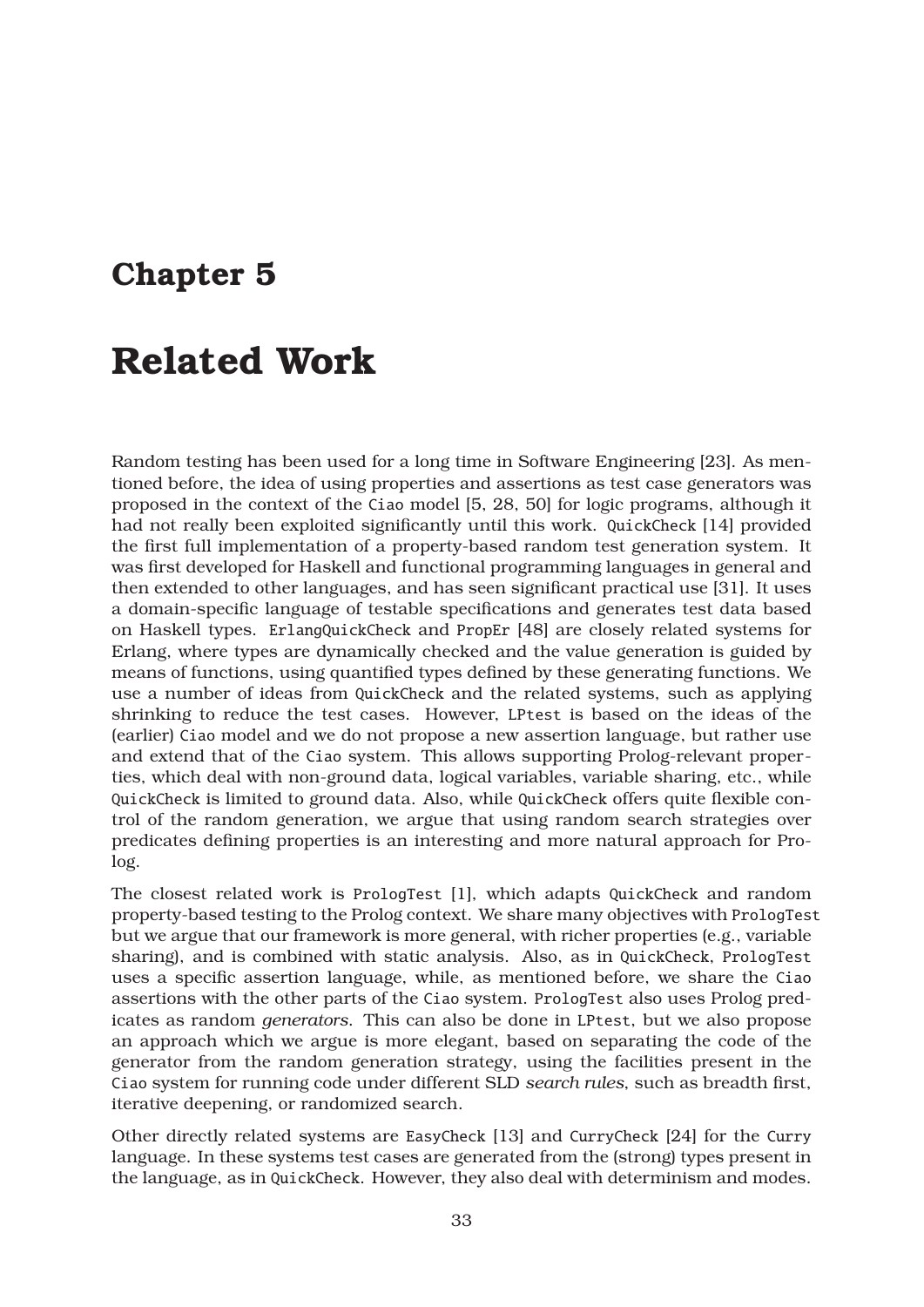To the extent of our knowledge test case minimization has not been implemented in these systems.

There has also been work on generating test cases using CLP and partial evaluation techniques, both for Prolog and imperative languages (see, e.g., [22, 21] and its references). This work differs from (and is complementary to) ours in that the test cases are generated via a symbolic execution of the program, with the traditional aims of path coverage, etc., rather than from assertions and with the objective of randomized testing.

Other related work includes *fuzz testing* [45], where "nonsensical" (i.e., fully random) inputs are passed to programs to trigger program crashes, and grammar-based testing, where inputs generation is based on a grammatical definition of inputs (similar to generating with regular types) [25]. Schrijvers proposed Tor [53] as a mechanism for supporting the execution of predicates using alternative search rules, similar in spirit to Ciao's implementation of search-strategies via packages.

The need for validating program analyzers was discussed by [10], and the topic has motivated interesting research over the past years. On the formal verification side, there have been some pen-and-paper proofs, such as that of the Astree analyzer [15], some automatic and interactive proofs, such as [19, 54], and some verification efforts, which include [3, 38, 33]. Testing efforts for program analyzers include e.g., static analyzers [57, 60, 16, 35], symbolic execution engines [34], refactoring engines [17], compilers [58, 36, 55, 37, 52, 39], SMT solvers [4], among others. Most of these testing approaches use programs in the target language as test cases and and apply testing techniques like fuzzing (e.g., [58, 34, 4]) or differential testing [42], (e.g., [58, 36, 34, 4, 35]). In [9] and [44] abstract domain properties are tested, the latter using QuickCheck [14]. Among the different approaches mentioned, the closest to ours are those that cross-check dynamically observed and statically inferred properties [57, 60, 16, 2].

In [57] the actual pointer aliasing in concrete executions is cross-checked with the pointer aliasing inferred by an aliasing analyzer. Compared to us, they require significant tailored instrumentation which cannot be reused for testing other analyses. However, their approach is agnostic to the (C) aliasing analyzer.

Another cross-check is done in [60] for C model checkers and the *reachability* property, but they obtain the assertions dynamically, and check them statically, complementarily to our approach. Unlike us, they again need tailored instrumentation that cannot be reused to test other analyses, and their benchmarks must be deterministic and with no input, the latter limiting the power of the approach as a testing tool. However, their approach is agnostic to the (C) model checker.

In [16] a wide range of static analysis tests are performed over randomly generated programs. Among others, they check dynamically, at the end of the program, one assertion inferred statically, and they perform the sanity check of ensuring that the analyzer behaves as an interpreter when run from a singleton set of initial states.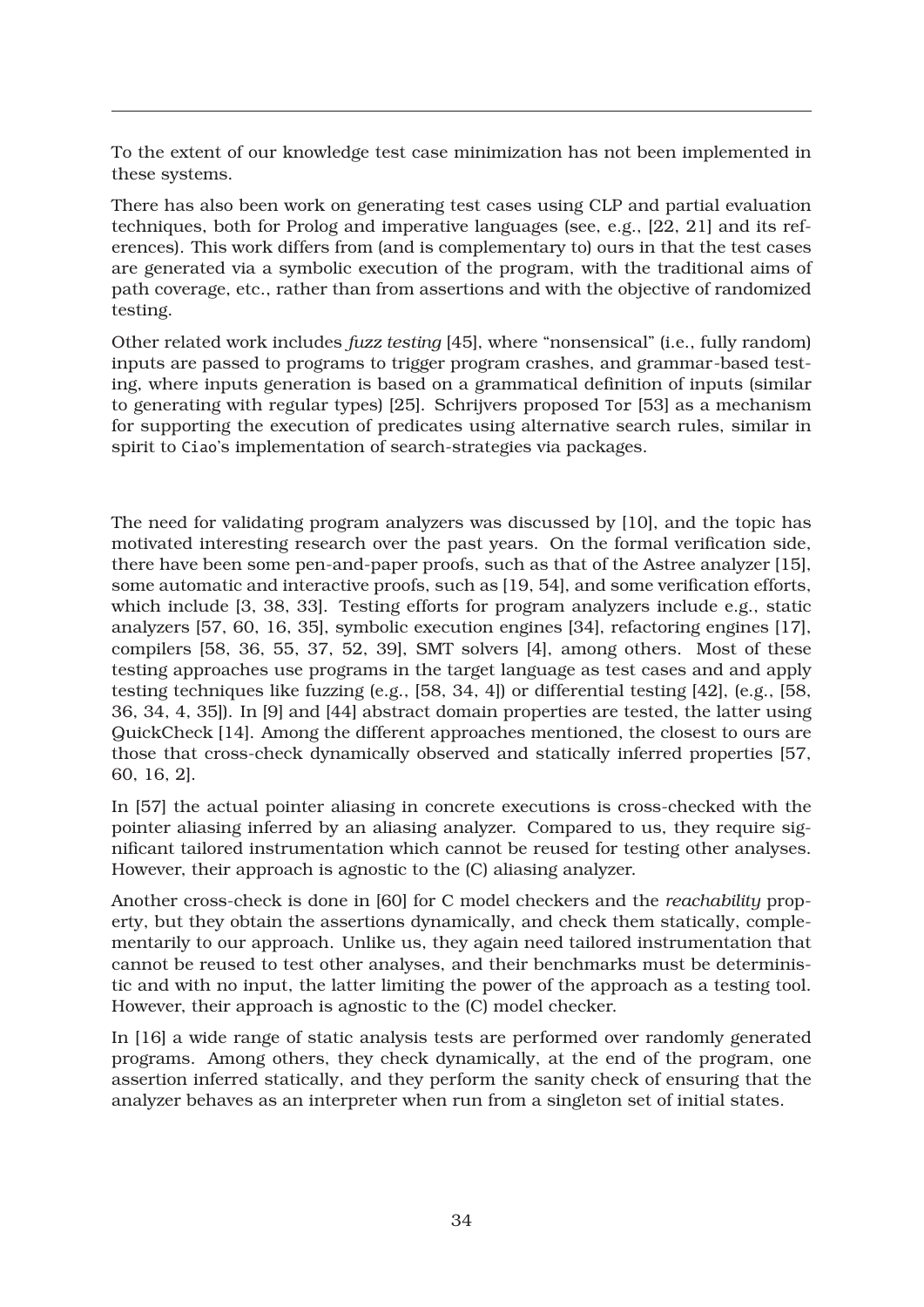## **Chapter 6**

## **Conclusions**

We have presented an approach and a tool, LPtest, for assertion-based random testing of Prolog programs that is integrated with the Ciao assertion model. In this context, the idea of generating random test values from assertion preconditions emerges naturally since preconditions are conjunctions of literals, and the corresponding predicates can conceptually be used as generators. LPtest generates valid inputs from the properties that appear in the assertions shared with other parts of the model. We have shown how this generation process can be based on running the property predicates under non-standard (random) search rules and how the run time-check instrumentation of the Ciao framework can be used to perform a wide variety of checks. We have proposed methods for supporting (C)LP-specific properties, including combinations of shape-based (regular) types and variable sharing and instantiation. We have also proposed some integrations of the test generation system with static analysis and provided a number of ideas for shrinking in our context. Finally, we have shown some results on the applicability of the approach and tool to the verification and checking of the implementations of some of Ciao's abstract domains.

Building on this tool, we have proposed a simple, automatic method for testing abstract interpretation-based static analyzers based on checking that the properties inferred statically are satisfied dynamically. We have leveraged the Ciao unified assertion language and framework, and have constructed a prototype implementation of our method with little effort by combining components already present in the framework: the static analyzer, the runtime-checker, the random test-case generator, and the unit-tester. We just wrote a very reduced amount of glue code that pilots the combination and interplay of the intervening components. We have applied our prototype to a good number of the abstract interpretation-based analyses in CiaoPP, which represent different levels of code maturity. The results are encouraging and show that our tool can effectively discover and locate interesting, unexpected, non-trivial, previously undetected bugs.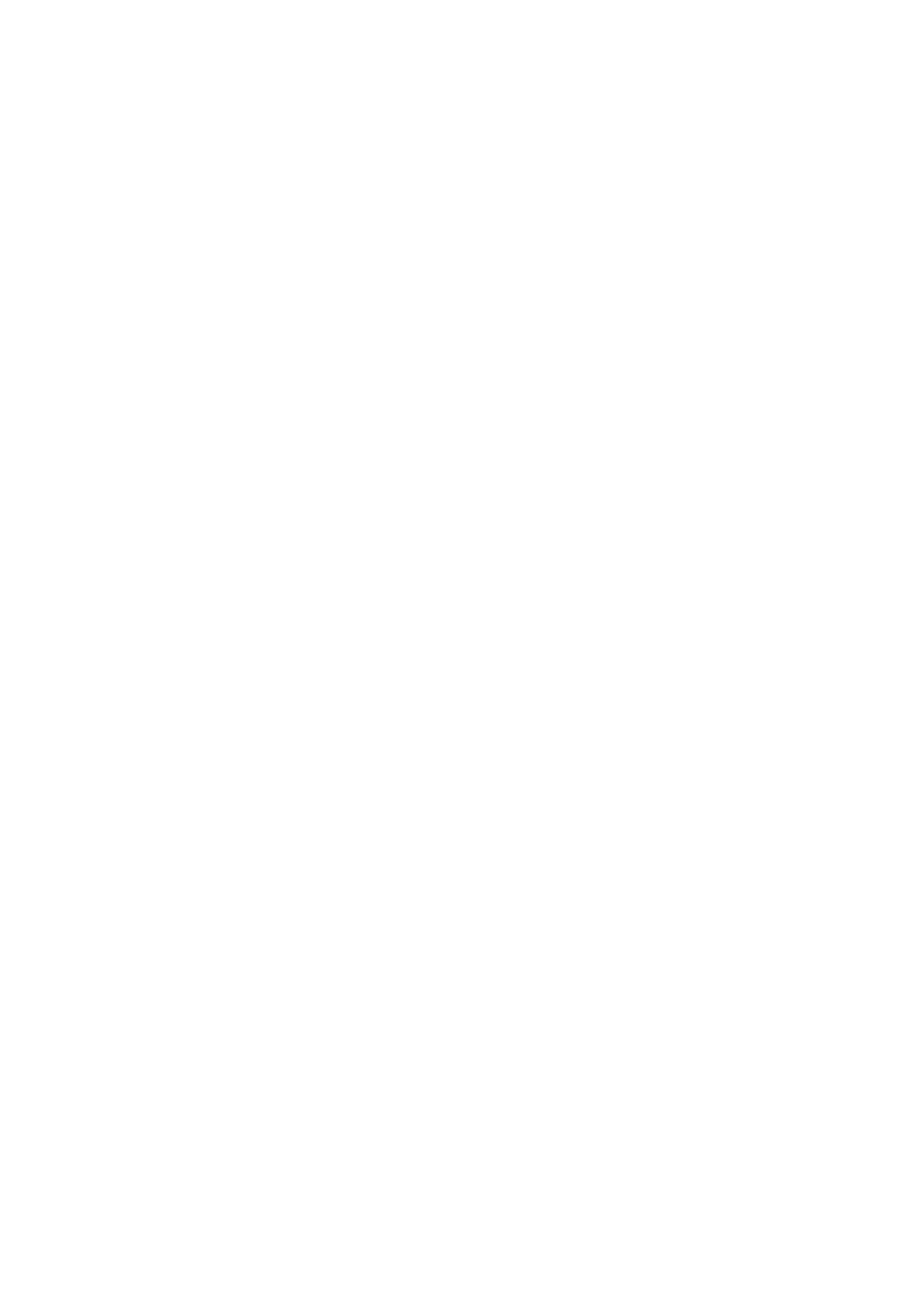# **Bibliography**

- [1] C. Amaral, M. Florido, and V. Santos Costa. PrologCheck Property-Based Testing in Prolog. In *Functional and Logic Programming - 12th Int'l. Symp., FLOPS*, volume 8475 of *LNCS*, pages 1–17. Springer, 2014.
- [2] Esben Sparre Andreasen, Anders Møller, and Benjamin Barslev Nielsen. Systematic approaches for increasing soundness and precision of static analyzers. In *Proceedings of the 6th ACM SIGPLAN International Workshop on State Of the Art in Program Analysis*, SOAP 2017, page 31–36, New York, NY, USA, 2017. Association for Computing Machinery.
- [3] Sandrine Blazy, Vincent Laporte, André Maroneze, and David Pichardie. Formal verification of a c value analysis based on abstract interpretation. In Francesco Logozzo and Manuel Fähndrich, editors, *Static Analysis*, pages 324–344, Berlin, Heidelberg, 2013. Springer Berlin Heidelberg.
- [4] Robert Brummayer and Armin Biere. Fuzzing and delta-debugging smt solvers. In *Proceedings of the 7th International Workshop on Satisfiability Modulo Theories*, SMT '09, page 1–5, New York, NY, USA, 2009. Association for Computing Machinery.
- [5] F. Bueno, P. Deransart, W. Drabent, G. Ferrand, M. V. Hermenegildo, J. Maluszynski, and G. Puebla. On the Role of Semantic Approximations in Validation and Diagnosis of Constraint Logic Programs. In *Proc. of the 3rd Int'l. WS on Automated Debugging–AADEBUG*, pages 155–170. U. Linköping Press, May 1997.
- [6] F. Bueno, P. Deransart, W. Drabent, G. Ferrand, M. V. Hermenegildo, J. Maluszynski, and G. Puebla. On the Role of Semantic Approximations in Validation and Diagnosis of Constraint Logic Programs. In *Proc. of the 3rd Int'l. Workshop on Automated Debugging–AADEBUG'97*, pages 155–170, Linköping, Sweden, May 1997. U. of Linköping Press.
- [7] F. Bueno, P. Lopez-Garcia, and M. V. Hermenegildo. Multivariant Non-Failure Analysis via Standard Abstract Interpretation. In *7th Int'l. Symposium on Functional and Logic Programming*, volume 2998 of *LNCS*, pages 100–116. Springer-Verlag, April 2004.
- [8] F. Bueno, P. Lopez-Garcia, G. Puebla, and M. V. Hermenegildo. A Tutorial on Program Development and Optimization using the Ciao Preprocessor. Technical Report CLIP2/06, Technical University of Madrid (UPM), Facultad de Informática, 28660 Boadilla del Monte, Madrid, Spain, January 2006.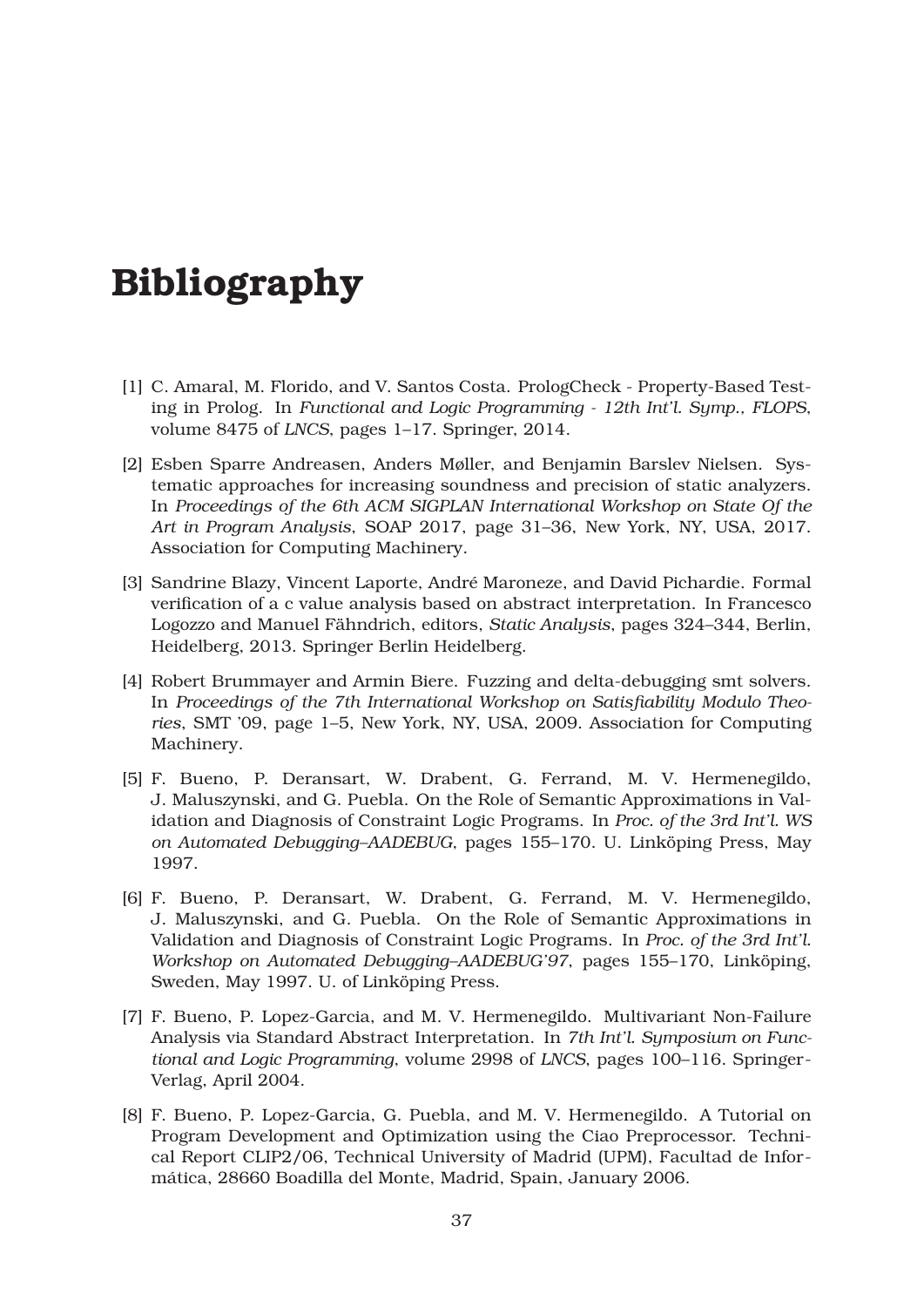- [9] Alexandra Bugariu, Valentin Wüstholz, Maria Christakis, and Peter Müller. Automatically testing implementations of numerical abstract domains. In *Proceedings of the 33rd ACM/IEEE International Conference on Automated Software Engineering*, ASE 2018, page 768–778, New York, NY, USA, 2018. Association for Computing Machinery.
- [10] Cristian Cadar and Alastair Donaldson. Analysing the program analyser. In *International Conference on Software Engineering, Visions of 2025 and Beyond Track (ICSE V2025)*, pages 765–768, 5 2016.
- [11] I. Casso, J. F. Morales, P. Lopez-Garcia, and M. V. Hermenegildo. An Integrated Approach to Assertion-Based Random Testing in Prolog. In Maurizio Gabbrielli, editor, *Post-Proceedings of the 29th International Symposium on Logic-based Program Synthesis and Transformation (LOPSTR'19)*, volume 12042 of *LNCS*, pages 159–176. Springer-Verlag, April 2020.
- [12] Ignacio Casso, José F. Morales, Pedro López-García, and Manuel V. Hermenegildo. Testing your (static analysis) truths. In Maribel Fernández, editor, *Logic-Based Program Synthesis and Transformation - 30th International Symposium, LOPSTR 2020, Bologna, Italy, September 7-9, 2020, Proceedings*, volume 12561 of *Lecture Notes in Computer Science*, pages 271–292. Springer, 2020.
- [13] Jan Christiansen and Sebastian Fischer. EasyCheck Test Data for Free. In *Functional and Logic Programming, 9th Int'l. Symp., FLOPS*, pages 322–336, April 2008.
- [14] Koen Claessen and John Hughes. QuickCheck: A Lightweight Tool for Random Testing of Haskell Programs. In *Fifth ACM SIGPLAN Int'l. Conf. on Functional Programming*, ICFP'00, pages 268–279. ACM, 2000.
- [15] Patrick Cousot, Radhia Cousot, Jerôme Feret, Laurent Mauborgne, Antoine Miné, David Monniaux, and Xavier Rival. The astrée analyzer. *Lecture Notes in Computer Science*, 3444:21–30, September 2005. 14th European Symposium on Programming, ESOP 2005, held as part of the Joint European Conferences on Theory and Practice of Software, ETAPS 2005 ; Conference date: 04-04-2005 Through 08-04-2005.
- [16] Pascal Cuoq, Benjamin Monate, Anne Pacalet, Virgile Prevosto, John Regehr, Boris Yakobowski, and Xuejun Yang. Testing static analyzers with randomly generated programs. In Alwyn E. Goodloe and Suzette Person, editors, *NASA Formal Methods*, pages 120–125, Berlin, Heidelberg, 2012. Springer Berlin Heidelberg.
- [17] Brett Daniel, Danny Dig, Kely Garcia, and Darko Marinov. Automated testing of refactoring engines. In *Proceedings of the the 6th Joint Meeting of the European Software Engineering Conference and the ACM SIGSOFT Symposium on The Foundations of Software Engineering*, ESEC-FSE '07, page 185–194, New York, NY, USA, 2007. Association for Computing Machinery.
- [18] S.K. Debray, P. Lopez-Garcia, and M. V. Hermenegildo. Non-Failure Analysis for Logic Programs. In *1997 International Conference on Logic Programming*, pages 48–62, Cambridge, MA, June 1997. MIT Press, Cambridge, MA.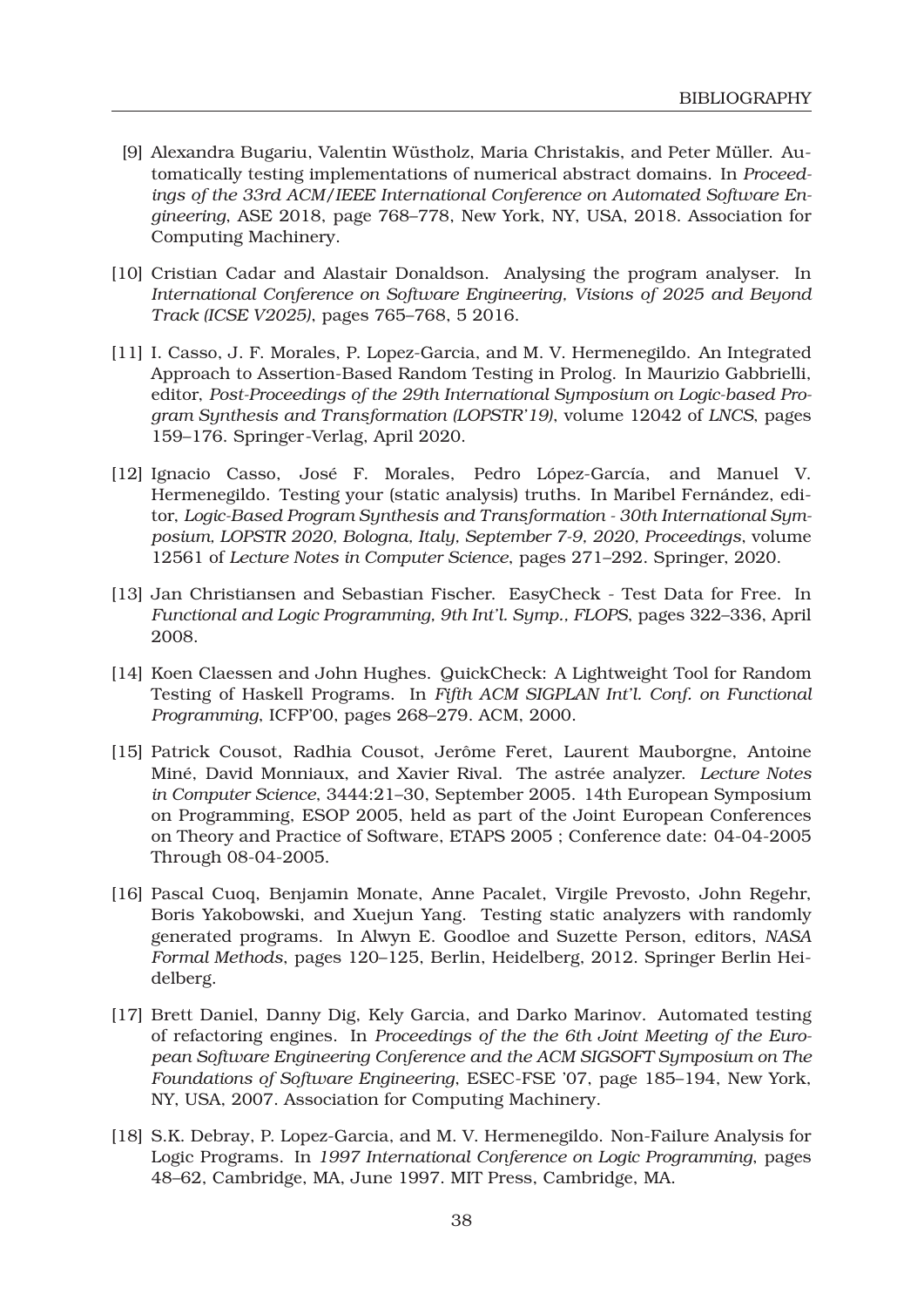- [19] Catherine Dubois. Proving ML Type Soundness within Coq. In Mark Aagaard and John Harrison, editors, *Theorem Proving in Higher Order Logics*, pages 126– 144, Berlin, Heidelberg, 2000. Springer Berlin Heidelberg.
- [20] M. García de la Banda, M. V. Hermenegildo, M. Bruynooghe, V. Dumortier, G. Janssens, and W. Simoens. Global Analysis of Constraint Logic Programs. *ACM Trans. on Programming Languages and Systems*, 18(5):564–615, 1996.
- [21] M. Gómez-Zamalloa, E. Albert, and G. Puebla. On the Generation of Test Data for Prolog by Partial Evaluation. In *Proc. of WLPE'08*, pages 26–43, 2008.
- [22] M. Gómez-Zamalloa, E. Albert, and G. Puebla. Test Case Generation for Object-Oriented Imperative Languages in CLP. *Theory and Practice of Logic Programming, ICLP'10 Special Issue*, 10 (4–6), 2010.
- [23] Dick Hamlet. Random Testing. In J. Marciniak, editor, *Encyclopedia of Software Engineering*, page 970–978. Wiley, 1994.
- [24] Michael Hanus. CurryCheck: Checking Properties of Curry Programs. In *Logic-Based Program Synthesis and Transformation - 26th Int'l. Symp. LOPSTR 2016, Revised Selected Papers*, pages 222–239, September 2016.
- [25] Mark Hennessy and James F. Power. An Analysis of Rule Coverage as a Criterion in Generating Minimal Test Suites for Grammar-based Software. In *20th IEEE/ACM International Conference on Automated Software Engineering (ASE 2005)*, pages 104–113, November 2005.
- [26] M. V. Hermenegildo, F. Bueno, M. Carro, P. Lopez-Garcia, E. Mera, J.F. Morales, and G. Puebla. An Overview of Ciao and its Design Philosophy. *TPLP*, 12(1– 2):219–252, 2012.
- [27] M. V. Hermenegildo, F. Bueno, M. Carro, P. Lopez-Garcia, E. Mera, J.F. Morales, and G. Puebla. An Overview of Ciao and its Design Philosophy. *Theory and Practice of Logic Programming*, 12(1–2):219–252, January 2012.
- [28] M. V. Hermenegildo, G. Puebla, and F. Bueno. Using Global Analysis, Partial Specifications, and an Extensible Assertion Language for Program Validation and Debugging. In *The Logic Programming Paradigm: a 25–Year Perspective*, pages 161–192. Springer-Verlag, 1999.
- [29] M. V. Hermenegildo, G. Puebla, and F. Bueno. Using Global Analysis, Partial Specifications, and an Extensible Assertion Language for Program Validation and Debugging. In K. R. Apt, V. Marek, M. Truszczynski, and D. S. Warren, editors, *The Logic Programming Paradigm: a 25–Year Perspective*, pages 161– 192. Springer-Verlag, July 1999.
- [30] M. V. Hermenegildo, G. Puebla, F. Bueno, and P. Lopez-Garcia. Integrated Program Debugging, Verification, and Optimization Using Abstract Interpretation (and The Ciao System Preprocessor). *Science of Computer Programming*, 58(1– 2):115–140, October 2005.
- [31] John Hughes. QuickCheck Testing for Fun and Profit. In Michael Hanus, editor, *Practical Aspects of Declarative Languages*, pages 1–32, Berlin, Heidelberg, 2007. Springer Berlin Heidelberg.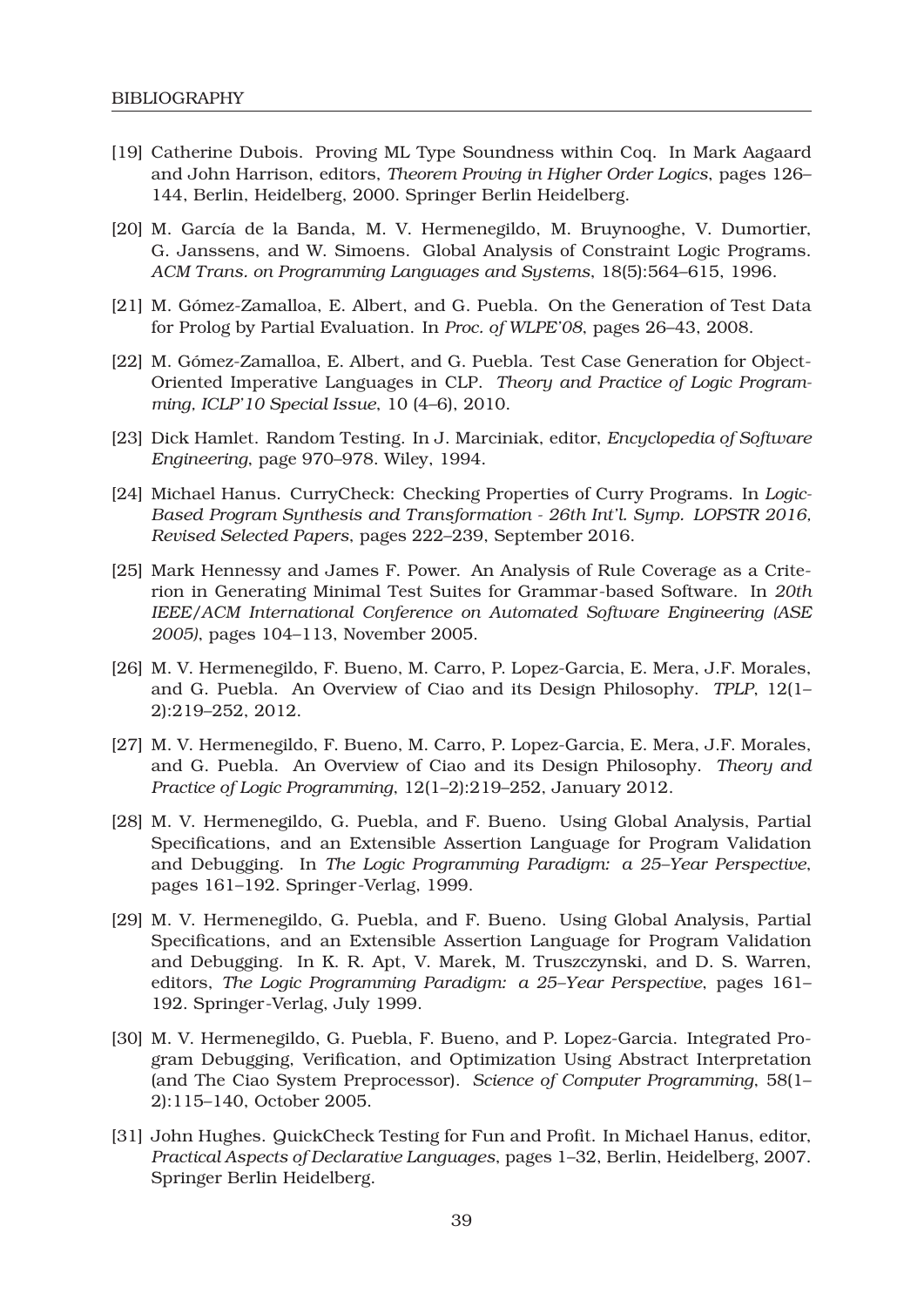- [32] D. Jacobs and A. Langen. Accurate and Efficient Approximation of Variable Aliasing in Logic Programs. In *North American Conference on Logic Programming*, 1989.
- [33] Jacques-Henri Jourdan, Vincent Laporte, Sandrine Blazy, Xavier Leroy, and David Pichardie. A Formally-Verified C Static Analyzer. *SIGPLAN Not.*, 50(1):247–259, January 2015.
- [34] Timotej Kapus and Cristian Cadar. Automatic testing of symbolic execution engines via program generation and differential testing. In *IEEE/ACM International Conference on Automated Software Engineering (ASE 2017)*, pages 590–600, 11 2017.
- [35] Christian Klinger, Maria Christakis, and Valentin Wüstholz. Differentially testing soundness and precision of program analyzers. In *Proceedings of the 28th ACM SIGSOFT International Symposium on Software Testing and Analysis*, IS-STA 2019, page 239–250, New York, NY, USA, 2019. Association for Computing Machinery.
- [36] Vu Le, Mehrdad Afshari, and Zhendong Su. Compiler validation via equivalence modulo inputs. In *Proceedings of the 35th ACM SIGPLAN Conference on Programming Language Design and Implementation*, PLDI '14, page 216–226, New York, NY, USA, 2014. Association for Computing Machinery.
- [37] Vu Le, Chengnian Sun, and Zhendong Su. Finding deep compiler bugs via guided stochastic program mutation. In *Proceedings of the 2015 ACM SIGPLAN International Conference on Object-Oriented Programming, Systems, Languages, and Applications*, OOPSLA 2015, page 386–399, New York, NY, USA, 2015. Association for Computing Machinery.
- [38] Xavier Leroy. Formal verification of a realistic compiler. *Commun. ACM*, 52(7):107–115, July 2009.
- [39] Christopher Lidbury, Andrei Lascu, Nathan Chong, and Alastair F. Donaldson. Many-core compiler fuzzing. In *Proceedings of the 36th ACM SIGPLAN Conference on Programming Language Design and Implementation*, PLDI '15, page 65–76, New York, NY, USA, 2015. Association for Computing Machinery.
- [40] P. Lopez-Garcia, F. Bueno, and M. V. Hermenegildo. Determinacy Analysis for Logic Programs Using Mode and Type Information. In *Proceedings of the 14th International Symposium on Logic-based Program Synthesis and Transformation (LOPSTR'04)*, number 3573 in LNCS, pages 19–35. Springer-Verlag, August 2005.
- [41] P. Lopez-Garcia, F. Bueno, and M. V. Hermenegildo. Automatic Inference of Determinacy and Mutual Exclusion for Logic Programs Using Mode and Type Analyses. *New Generation Computing*, 28(2):117–206, 2010.
- [42] William M. McKeeman. Differential testing for software. *Digital Technical Journal*, 10:100–107, 1998.
- [43] E. Mera, P. Lopez-Garcia, and M. V. Hermenegildo. Integrating Software Testing and Run-Time Checking in an Assertion Verification Framework. In *25th Int'l. Conference on Logic Programming (ICLP'09)*, volume 5649 of *LNCS*, pages 281– 295. Springer-Verlag, July 2009.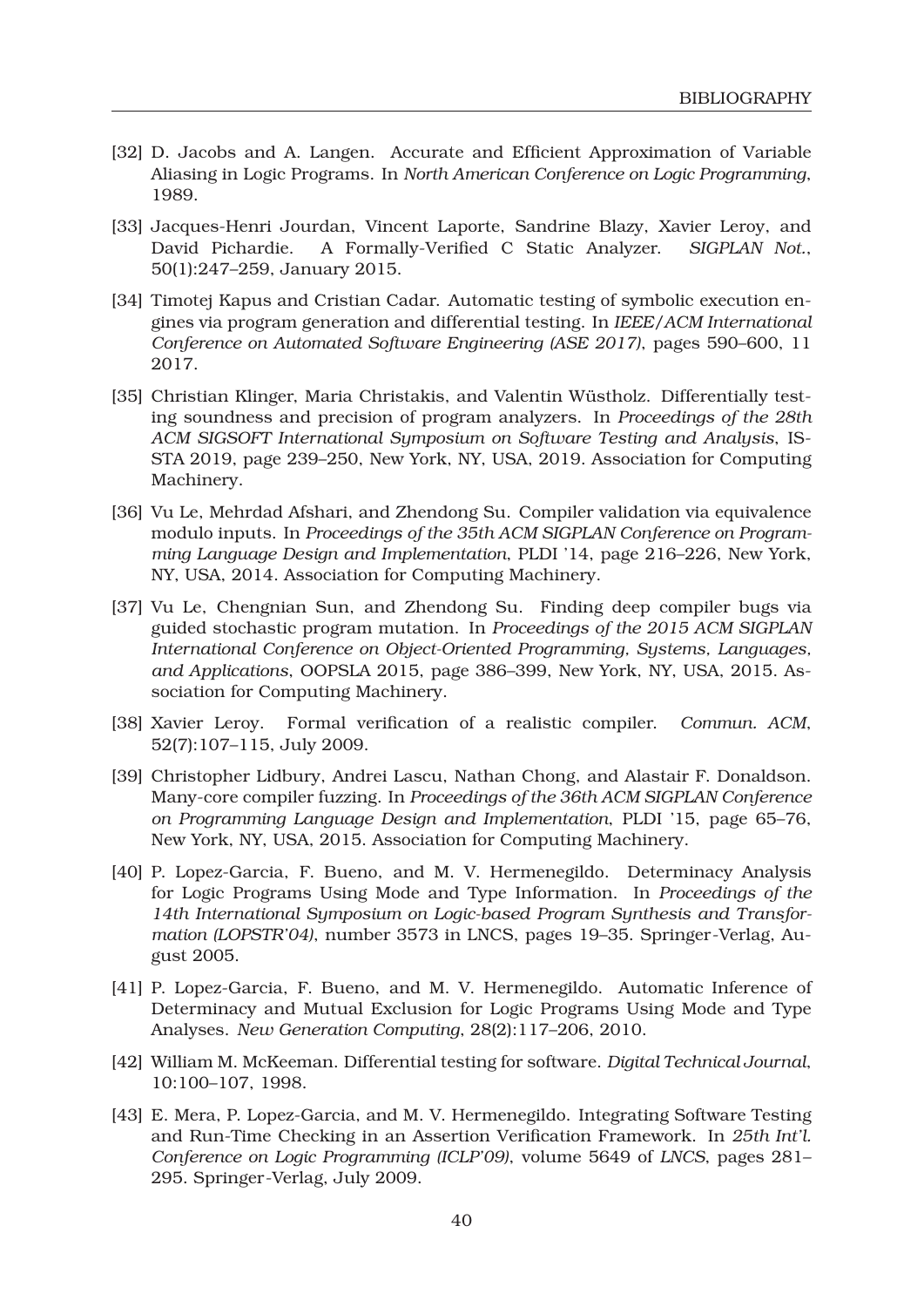- [44] Jan Midtgaard and Anders Møller. QuickChecking Static Analysis Properties. *Softw. Test., Verif. Reliab.*, 27(6), 2017.
- [45] Barton P. Miller, Lars Fredriksen, and Bryan So. An empirical study of the reliability of UNIX utilities. *Commun. ACM*, 33(12):32–44, 1990.
- [46] K. Muthukumar and M. Hermenegildo. Combined Determination of Sharing and Freeness of Program Variables Through Abstract Interpretation. In *ICLP'91*, pages 49–63. MIT Press, June 1991.
- [47] K. Muthukumar and M. Hermenegildo. Combined Determination of Sharing and Freeness of Program Variables Through Abstract Interpretation. In *International Conference on Logic Programming (ICLP 1991)*, pages 49–63. MIT Press, June 1991.
- [48] Manolis Papadakis and Konstantinos Sagonas. A PropEr Integration of Types and Function Specifications with Property-Based Testing. In *10th ACM SIGPLAN workshop on Erlang*, pages 39–50, September 2011.
- [49] G. Puebla, F. Bueno, and M. V. Hermenegildo. An Assertion Language for Constraint Logic Programs. In P. Deransart, M. V. Hermenegildo, and J. Maluszynski, editors, *Analysis and Visualization Tools for Constraint Programming*, number 1870 in LNCS, pages 23–61. Springer-Verlag, September 2000.
- [50] G. Puebla, F. Bueno, and M. V. Hermenegildo. Combined Static and Dynamic Assertion-Based Debugging of Constraint Logic Programs. In *Proc. of LOPSTR'99*, LNCS 1817, pages 273–292. Springer-Verlag, March 2000.
- [51] G. Puebla, F. Bueno, and M. V. Hermenegildo. Combined Static and Dynamic Assertion-Based Debugging of Constraint Logic Programs. In *Logic-based Program Synthesis and Transformation (LOPSTR'99)*, number 1817 in LNCS, pages 273–292. Springer-Verlag, March 2000.
- [52] John Regehr, Yang Chen, Pascal Cuoq, Eric Eide, Chucky Ellison, and Xuejun Yang. Test-case reduction for c compiler bugs. In *Proceedings of the 33rd ACM SIGPLAN Conference on Programming Language Design and Implementation*, PLDI '12, page 335–346, New York, NY, USA, 2012. Association for Computing Machinery.
- [53] Tom Schrijvers, Bart Demoen, Markus Triska, and Benoit Desouter. Tor: Modular search with hookable disjunction. *Sci. Comput. Program.*, 84:101–120, 2014.
- [54] Zhong Shao, Bratin Saha, Valery Trifonov, and Nikolaos Papaspyrou. A type system for certified binaries. *SIGPLAN Not.*, 37(1):217–232, January 2002.
- [55] Chengnian Sun, Vu Le, and Zhendong Su. Finding compiler bugs via live code mutation. In *Proceedings of the 2016 ACM SIGPLAN International Conference on Object-Oriented Programming, Systems, Languages, and Applications*, OOP-SLA 2016, page 849–863, New York, NY, USA, 2016. Association for Computing Machinery.
- [56] C. Vaucheret and F. Bueno. More Precise yet Efficient Type Inference for Logic Programs. In *9th International Static Analysis Symposium (SAS'02)*, volume 2477 of *Lecture Notes in Computer Science*, pages 102–116. Springer-Verlag, September 2002.